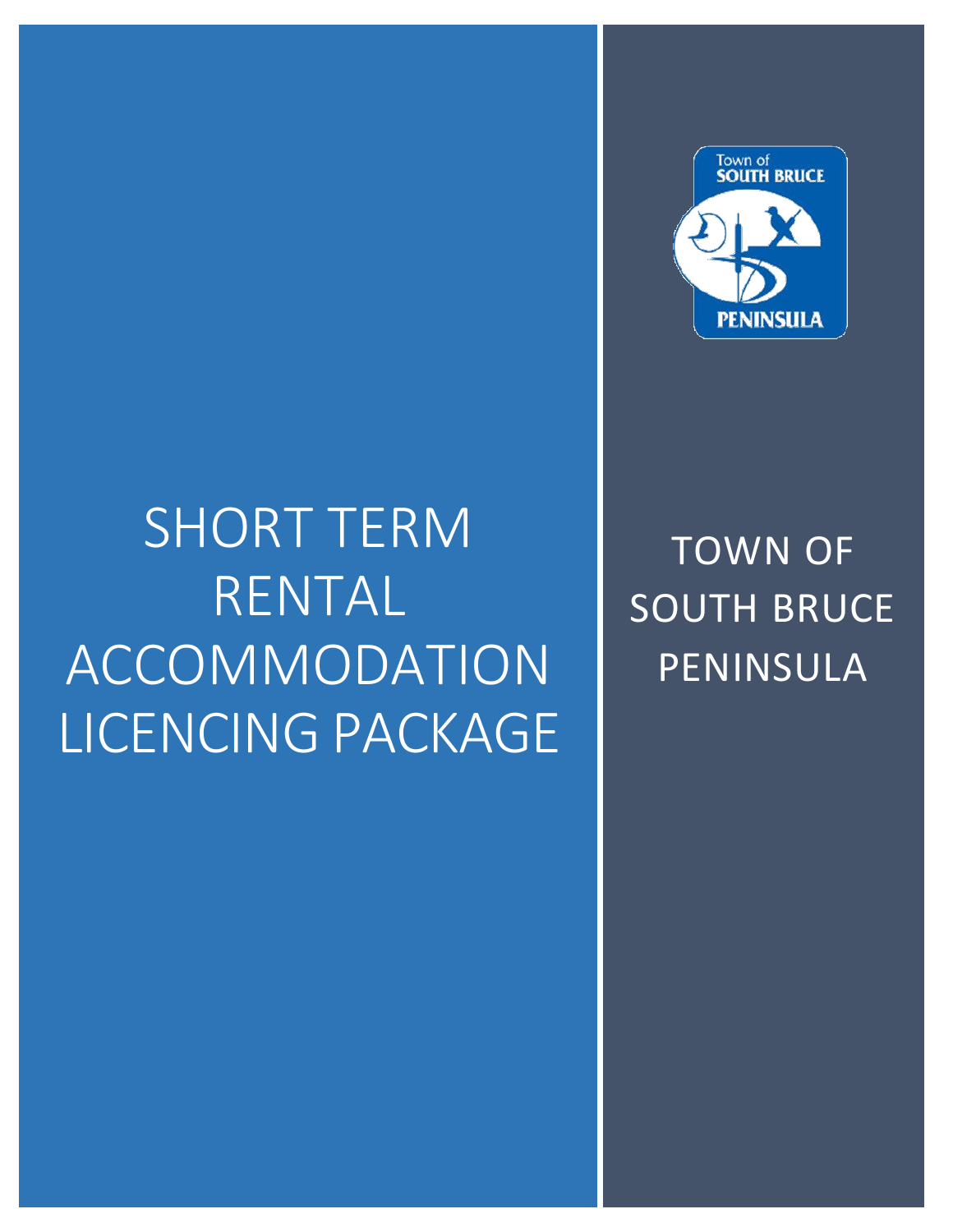

### **Table of Contents**

| <b>Table of Contents:</b>                                                                                             | Page<br>No.    | Return signed to TSBP STA                               |
|-----------------------------------------------------------------------------------------------------------------------|----------------|---------------------------------------------------------|
|                                                                                                                       |                | <b>Licensing Office</b>                                 |
| <b>Short Term Rental Accommodation Licence Guide</b>                                                                  | $\overline{2}$ |                                                         |
| Form A                                                                                                                |                |                                                         |
| Section A – Property, Ownership & Application Form                                                                    | 3              | <b>Complete Form</b>                                    |
| Section B - Application Check List                                                                                    | 4              | <b>Check List</b>                                       |
| Section C - Licence Fee                                                                                               | 5              | Required                                                |
| Section D - Property Maintenance                                                                                      | $6\phantom{1}$ |                                                         |
| Section E - Declaration                                                                                               | $7 - 8$        | Applicant Acknowledgement<br><b>Applicant Signature</b> |
| Form B - Owner Authorization                                                                                          | $9 - 10$       |                                                         |
|                                                                                                                       |                | <b>Signature Required</b>                               |
| Form C                                                                                                                |                |                                                         |
| <b>Insurance Declaration</b>                                                                                          | 11             |                                                         |
| Example of Floor Plan                                                                                                 | 12             | <b>Signature Required</b>                               |
| <b>Example of Site Plan</b>                                                                                           | 13             | <b>Submit Floor Plan</b>                                |
| <b>Renter's Code of Conduct</b>                                                                                       | $14 - 16$      | Submit Site Plan                                        |
| Noise By-Law 28-2016                                                                                                  | $17 - 24$      |                                                         |
| Fireworks By-Law 122-2015                                                                                             | 25-32          |                                                         |
| Part 1 – Provincial Offences Act – South Bruce Peninsula Set 33-35<br><b>Fine Schedule</b>                            |                |                                                         |
| By-Law 104-2021 - To License and Regulate Short Term<br>Rental Accommodations in the Town of South Bruce<br>Peninsula | 36-49          |                                                         |
|                                                                                                                       |                |                                                         |
|                                                                                                                       |                |                                                         |
|                                                                                                                       |                |                                                         |
|                                                                                                                       |                |                                                         |
|                                                                                                                       |                |                                                         |
|                                                                                                                       |                |                                                         |
|                                                                                                                       |                |                                                         |
|                                                                                                                       |                |                                                         |
|                                                                                                                       |                |                                                         |
|                                                                                                                       |                |                                                         |
|                                                                                                                       |                |                                                         |
|                                                                                                                       |                |                                                         |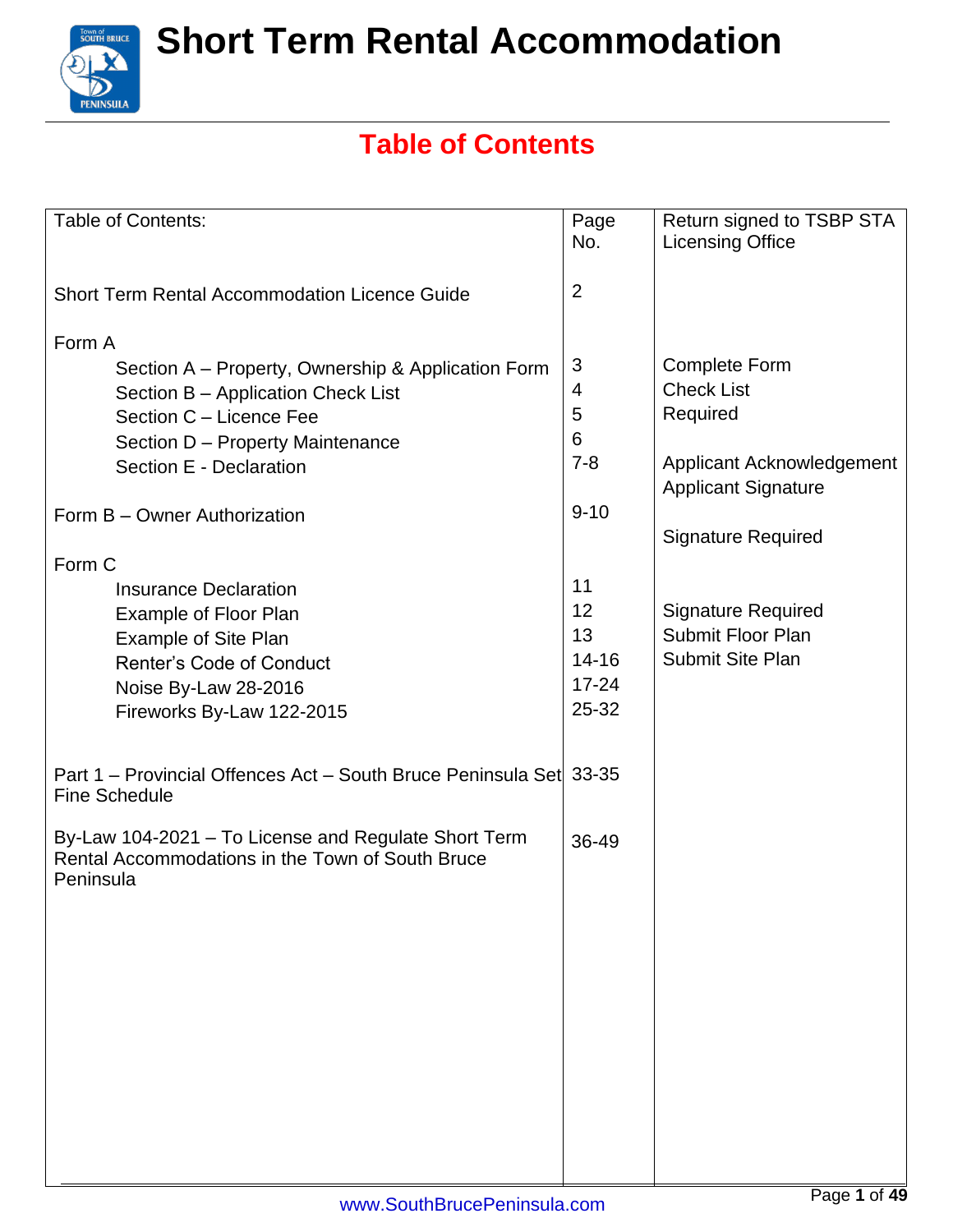

### **Short Term Rental Accommodation Licence Guide**

<span id="page-2-0"></span>This guide will provide all the information and applicable forms required to apply for a Short Term Rental Accommodation licence.

The Town of South Bruce Peninsula has a substantial number of Short Term Rental Accommodations. These accommodations provide many benefits to our local economy, as well as provide additional income for homeowners. On the flip side, Short Term Rental Accommodations can also impact character and quality of neighbourhoods. Licencing these accommodations will bring Short Term Rental Accommodations into conformity with the Town's Zoning Bylaw as well as, create rules and regulations to ensure that Short Term Rental Accommodations will not adversely impact neighbouring property owners. Licencing will also ensure that occupants are provided with safe accommodations.

#### **A Short Term Rental Accommodation means**:

the commercial use of a residential dwelling that may be rented for up to 30 consecutive days as temporary accommodation, lodging or occupancy by way of concession, permit, lease, license, rental, rental agreement or similar arrangement, whether written or verbal, unless otherwise prohibited by by-law of the Town of South Bruce Peninsula.

NOTE: The definition of Short Term Rental Accommodation does not apply to a hotel, motel, tourist cottage rental establishment, tourist home, campground, bed and breakfast establishment, hospital, long term care home, retirement home, camping establishment, school dormitory (if being rented to students actively enrolled in educational courses), lodge, motor hotel, boarding/lodging/rooming establishment, temporary farm accommodation, or group home. Note: A 'garden suite' is not permitted to be used for Short Term Rental Accommodation.

A Short Term Rental Accommodation use must be licensed with the Town of South Bruce Peninsula.

Short Term Rental Accommodations are permitted in the following zones: RU1, RU2, R1A, R1B, R2, R3, R4, C1A, C1B, C2, C3, C4, C5, C6

The Town of South Bruce Peninsula is also implementing a Municipal Accommodation Tax (MAT). Short Term Rental Accommodations will be required to participate in the MAT program as well.

Information regarding the MAT program is available at: [https://www.southbrucepeninsula.com/en/business-and-development/municipal-accommodation](https://www.southbrucepeninsula.com/en/business-and-development/municipal-accommodation-tax.aspx)[tax.aspx](https://www.southbrucepeninsula.com/en/business-and-development/municipal-accommodation-tax.aspx)

Hard copies of the Licencing Application Package can be obtained from and submitted to Town Hall, located at: 315 George St, Wiarton, Ontario.

For information regarding Short Term Rental Accommodation Licencing, contact: Town of South Bruce Peninsula Licencing and Compliance Officer

Position currently being advertised, contact info to be updated soon.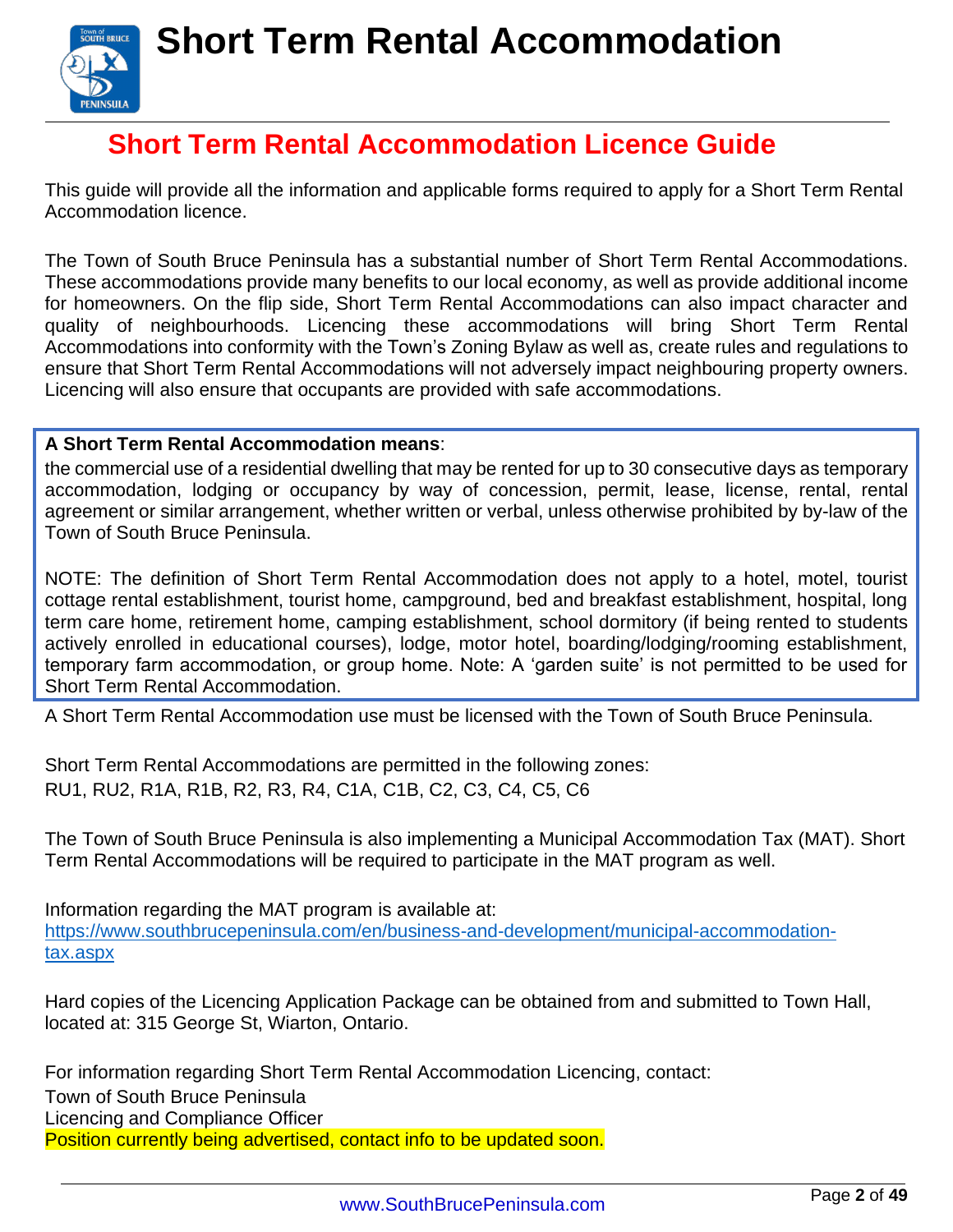

### **[Form A]**

### **Section A: Property, Ownership & Applicant Information**

|                                                                                                                                                                                                                               |                                                                                                                                                                                                                                |                     |                                                                                                                      | Unit: $\_\_\_\_\_\_\_\_\_\_$ |
|-------------------------------------------------------------------------------------------------------------------------------------------------------------------------------------------------------------------------------|--------------------------------------------------------------------------------------------------------------------------------------------------------------------------------------------------------------------------------|---------------------|----------------------------------------------------------------------------------------------------------------------|------------------------------|
|                                                                                                                                                                                                                               | Town/Town: Town/Town: Town/Town: Province: Province: Postal Code:                                                                                                                                                              |                     |                                                                                                                      |                              |
| Type of Dwelling:                                                                                                                                                                                                             |                                                                                                                                                                                                                                |                     |                                                                                                                      |                              |
| $\Box$ Single Detached                                                                                                                                                                                                        | $\Box$ Semi Detached                                                                                                                                                                                                           | $\square$ Townhouse | $\Box$ Duplex                                                                                                        |                              |
| $\Box$ Triplex                                                                                                                                                                                                                | $\square$ Second Unit                                                                                                                                                                                                          |                     | $\Box$ Accessory Apartment                                                                                           |                              |
| <b>Owner</b>                                                                                                                                                                                                                  |                                                                                                                                                                                                                                |                     |                                                                                                                      |                              |
|                                                                                                                                                                                                                               |                                                                                                                                                                                                                                |                     |                                                                                                                      |                              |
|                                                                                                                                                                                                                               |                                                                                                                                                                                                                                |                     |                                                                                                                      |                              |
|                                                                                                                                                                                                                               |                                                                                                                                                                                                                                |                     |                                                                                                                      |                              |
|                                                                                                                                                                                                                               |                                                                                                                                                                                                                                |                     |                                                                                                                      |                              |
|                                                                                                                                                                                                                               | Phone: E-mail: E-mail: E-mail: E-mail: E-mail: E-mail: E-mail: E-mail: E-mail: E-mail: E-mail: E-mail: E-mail: E-mail: E-mail: E-mail: E-mail: E-mail: E-mail: E-mail: E-mail: E-mail: E-mail: E-mail: E-mail: E-mail: E-mail: |                     |                                                                                                                      |                              |
| <b>Applicant</b> (if different from owner)                                                                                                                                                                                    |                                                                                                                                                                                                                                |                     |                                                                                                                      |                              |
|                                                                                                                                                                                                                               | (Owner Authorization Form [Form B] must be completed)                                                                                                                                                                          |                     |                                                                                                                      |                              |
|                                                                                                                                                                                                                               |                                                                                                                                                                                                                                |                     |                                                                                                                      |                              |
|                                                                                                                                                                                                                               |                                                                                                                                                                                                                                |                     | <u>Unit: Unit: Unit: Unit: Unit: Unit: Unit: Unit: Unit: Unit: Unit: Unit: Unit: Unit: Unit: Unit: Unit: Unit: U</u> |                              |
|                                                                                                                                                                                                                               |                                                                                                                                                                                                                                |                     |                                                                                                                      |                              |
|                                                                                                                                                                                                                               | Phone: E-mail: E-mail: E-mail: E-mail: E-mail: E-mail: E-mail: E-mail: E-mail: E-mail: E-mail: E-mail: E-mail: E-mail: E-mail: E-mail: E-mail: E-mail: E-mail: E-mail: E-mail: E-mail: E-mail: E-mail: E-mail: E-mail: E-mail: |                     |                                                                                                                      |                              |
| <b>Property Manager</b> (if applicable)                                                                                                                                                                                       |                                                                                                                                                                                                                                |                     |                                                                                                                      |                              |
|                                                                                                                                                                                                                               |                                                                                                                                                                                                                                |                     |                                                                                                                      |                              |
|                                                                                                                                                                                                                               |                                                                                                                                                                                                                                |                     | _________________Unit:________                                                                                       |                              |
|                                                                                                                                                                                                                               |                                                                                                                                                                                                                                |                     |                                                                                                                      |                              |
| Town: Town: Town: Town: Town: Town: Town: Town: Town: Town: Town: Town: Town: Town: Town: Town: Town: Town: Town: Town: Town: Town: Town: Town: Town: Town: Town: Town: Town: Town: Town: Town: Town: Town: Town: Town: Town: |                                                                                                                                                                                                                                |                     |                                                                                                                      |                              |

Person who will be contacted by the Town at any time and respond to any issue, emergency, or contravention of any Town bylaws within 30 minutes of initial contact and who can attend at the property/premises not later than 60 minutes after the initial contact.

Owner  $\square$  Applicant  $\square$  Property Manager  $\square$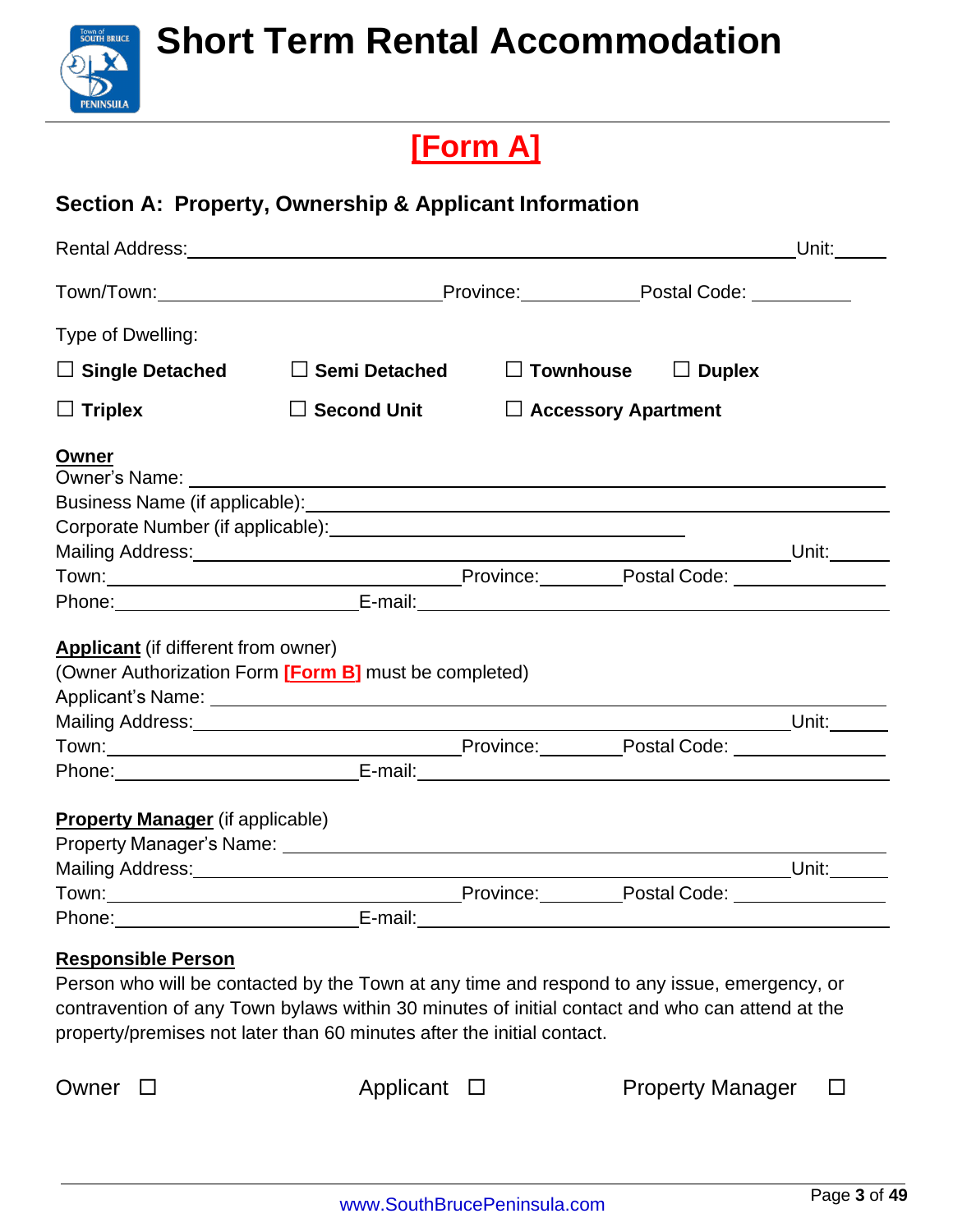

### **Section B: Application Checklist (required)**

\*A copy of all the following documents must be submitted at time of application submission:

#### **□ Application Form [\[Form](#page-2-0) A]**

• All owner/applicant (and corporate information) completed in full.

#### **□ Proof of Ownership (Deed, Tax Bill or other acceptable documentation)**

- Deed-Normally received at the time of purchase or available at the Land Registry Office.
- **□ Corporate Ownership (if the owner is <sup>a</sup> corporation)**
	- Certificate of Status or Corporate Profile Report (Provincial Corporation).
	- Certificate of Compliance or Corporate Profile Report (Federal Corporation).

#### **□ Floor Plans - each floor, including basements, must have the following:**

- Accurate measurements and labeling of **ALL** rooms, hallways, common spaces, entrances/exits, windows, smoke/CO alarms, fire extinguishers.
- Licenced Occupancy will be based on number of questrooms (bedrooms) shown on the floor plans with a maximum of 2 persons per guestroom (bedroom).
- NOTE: exception from the maximum occupancy of 2 persons per guestroom (bedroom) will be granted for children of the renter, under the age of 12, where the Town will permit no more than three (3) persons per guestroom (bedroom).

#### **□ Site Plan, Parking & Storage Plan – must include the following:**

- A drawing with measurements of all lot, structures, well, septic system, garages, driveways and other parking areas on the property.
- Must depict the location of garbage/recycling storage.

#### **□ Owner Authorization (if the applicant is not the owner) [\[Form](#page-9-0) B]**

- Authorization for the applicant to apply on the owner's behalf.
- **□ Insurance Declaration [\[Form](#page-10-0) C]**
- **□ Application Fee**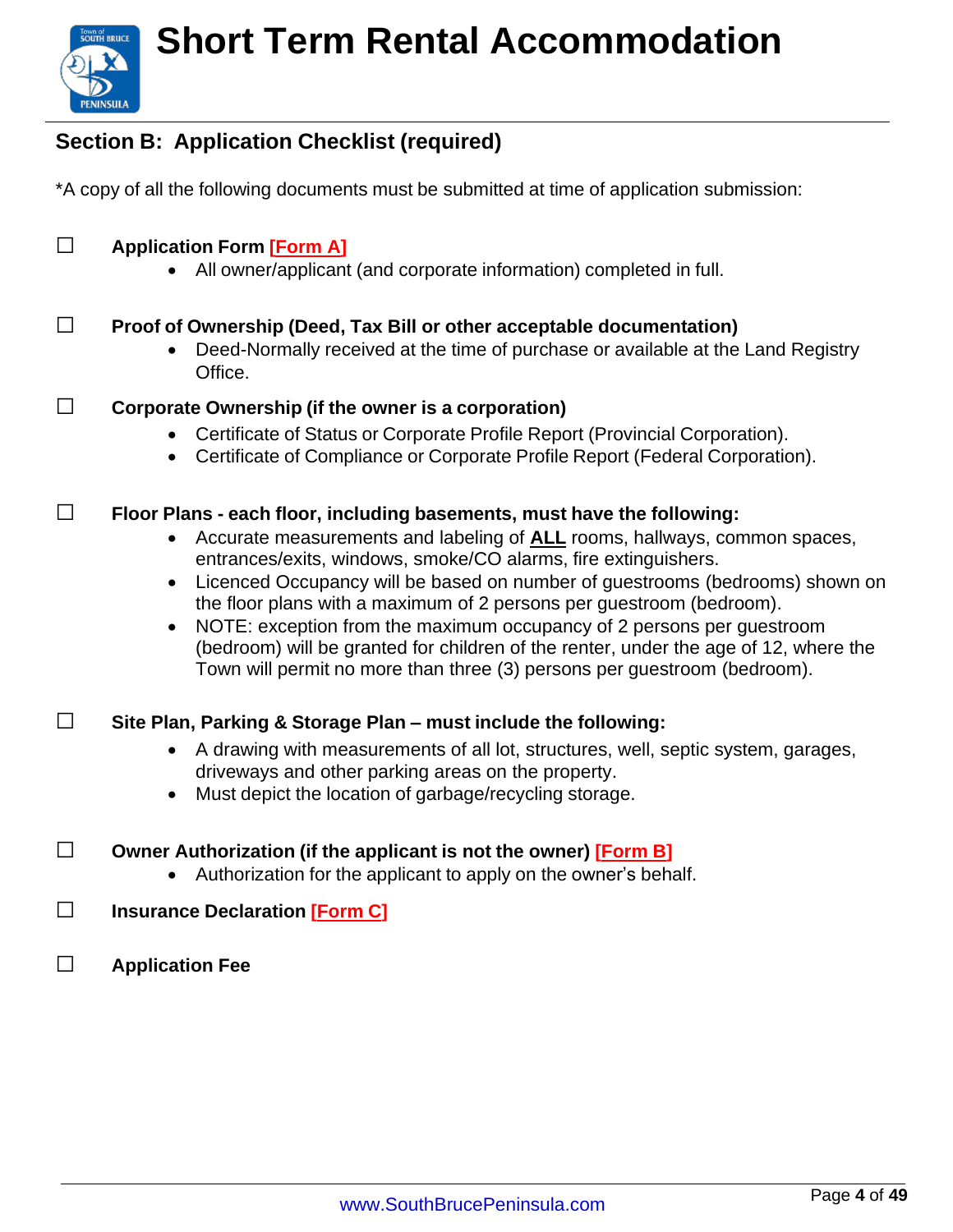

### **Section C: Licence Fee**

| Short Term Rental Accommodation Licence Fee - First Year<br>(Includes fees for application review process including staff time) |          |  |
|---------------------------------------------------------------------------------------------------------------------------------|----------|--|
| Annual Licence Renewal Fee after first year                                                                                     | \$500.00 |  |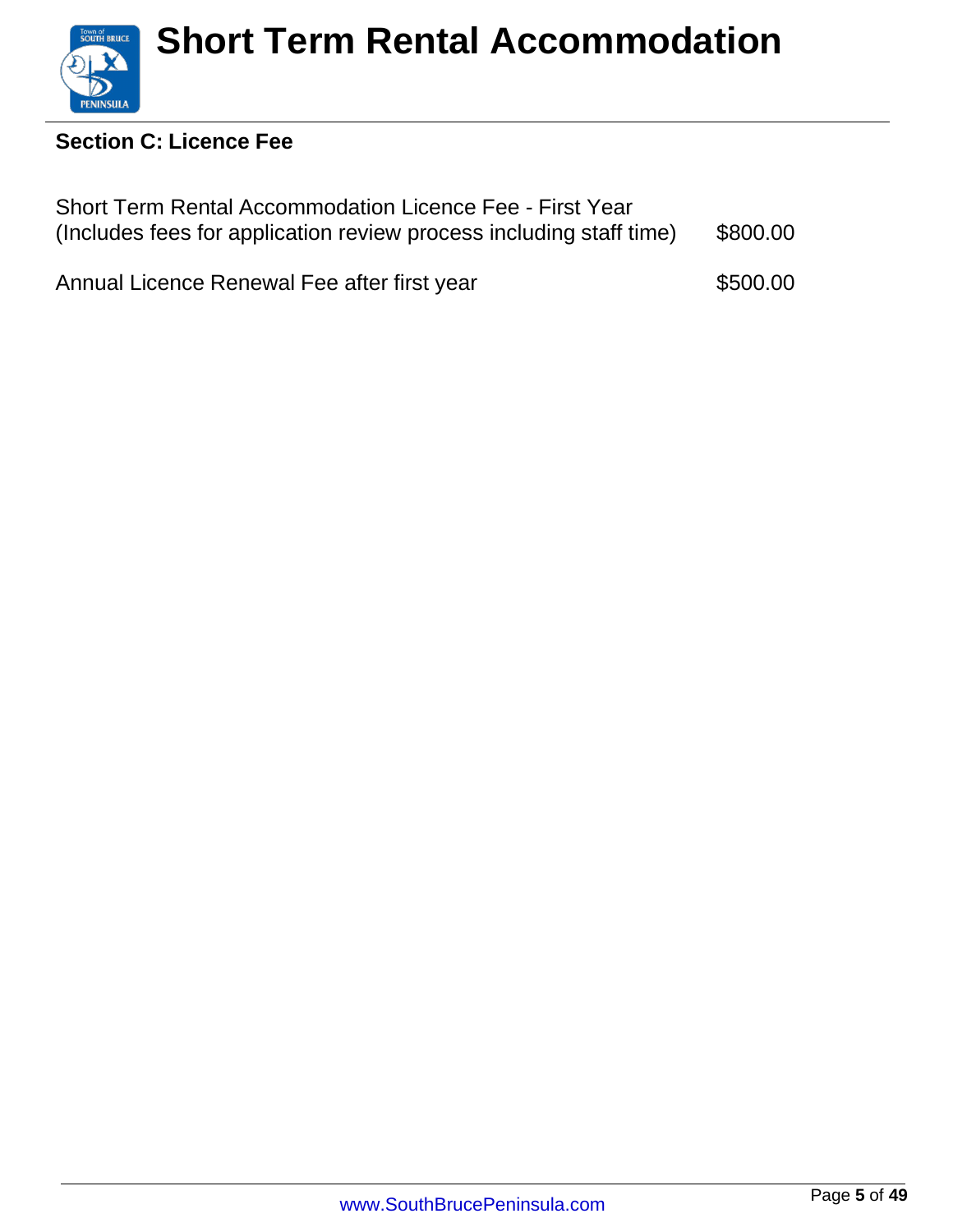

#### **Section D: Property Maintenance**

As an operator of a rental business, you are responsible for the maintenance and standards at the property. As part of your rental licence application, you are required to ensure existing and continued compliance with all relevant by-laws, including but not limited to: property standards, noise, fireworks, Short Term Accommodation, and open air burning.

**Grass cutting:** Grass, trees, bushes, and hedges must be maintained to prevent an unsightly or unreasonable overgrowth in relation to the neighbouring environment. It is the property owner's responsibility to ensure that this standard is met.

**Keeping the property clean of litter and debris:** The property must be kept clear of litter and debris at all times. It is the property owner's responsibility to ensure that this standard is met.

**Garbage and recycling:** Garbage and Recycling must be stored in a secure enclosure. Garbage collection is weekly, and recycling is bi-weekly. A reminder that you are only permitted one bag of household garbage per week at no cost. You must purchase bag tags for all additional bags of garbage.

#### **Applicant Acknowledgement:**

**□** I have reviewed and understand the maintenance requirements for this Short Term Rental Accommodation property.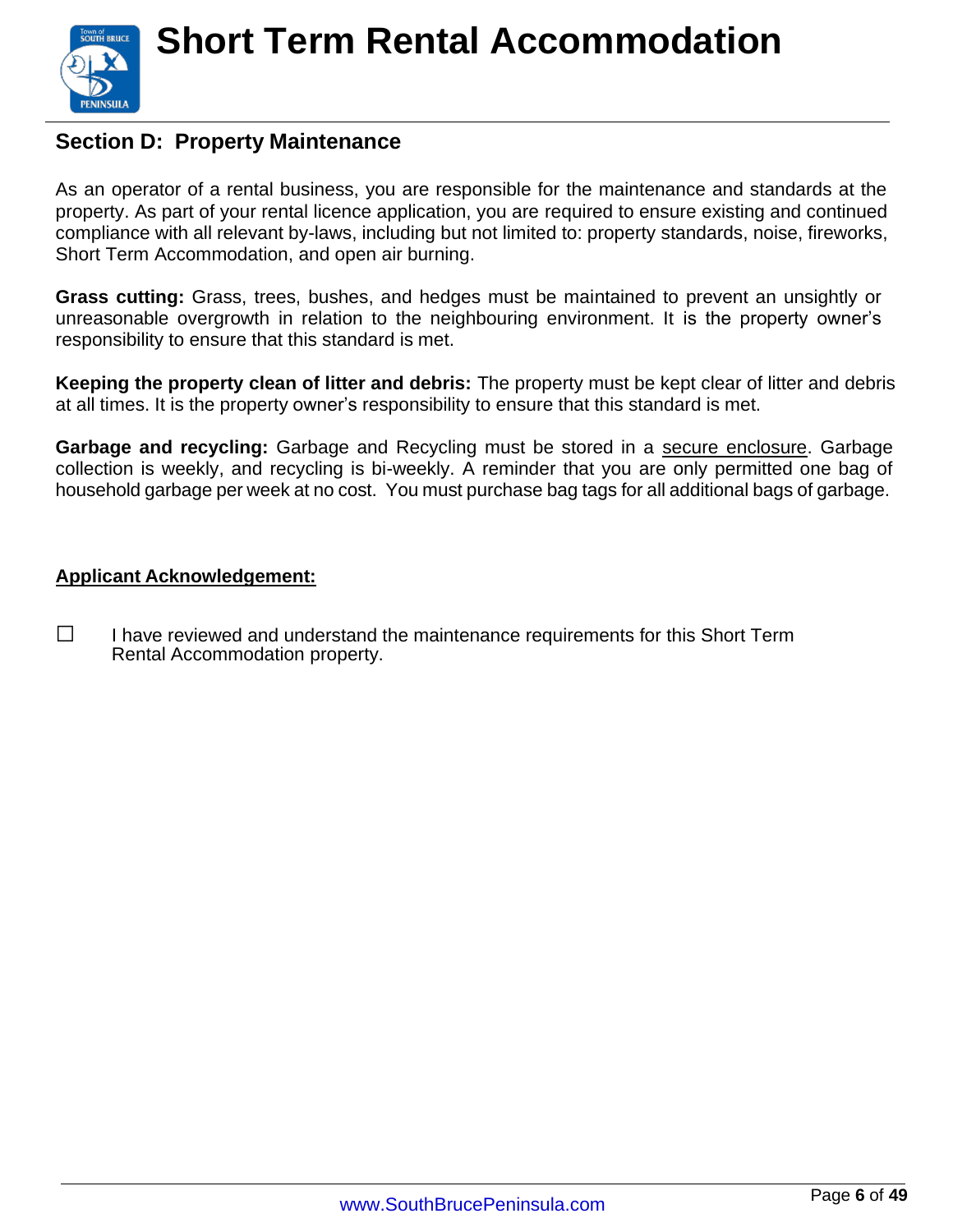

### **Section E: Declaration**

I hereby declare that I am the applicant for this application form, and the owner(s) of the property currently (or intend to) operate this address as a Short Term Rental Accommodation. I hereby certify that I have reviewed and completed the Short Term Rental Accommodation licence application, supporting documentation and declarations, confirm them to be true and correct, and agree to be bound thereby.

**I further declare that I understand it is my responsibility to ensure that this property is at all times in compliance with all applicable law, including but not limited to the** *Building Code Act***, 1992, the** *Fire Protection and Prevention Act***, 1997, the** *Electricity Act***, 1998, and any regulations made under them.**

**Without limiting these obligations, I also specifically declare the following three regulation requirements:**

- **Smoke alarms are installed, tested and maintained as required by the Ontario Building Code and the Ontario Fire Code respectively.**
- **Carbon monoxide alarms are installed, tested and maintained as required by the Ontario Building Code and the Ontario Fire Code respectively.**
- **In accordance with the Ontario Fire Code, tenants have been instructed to notify the landlord if smoke alarms or carbon monoxide alarms have been disconnected, are not operating, or have been impaired.**
- **ABC fire extinguishers are located on each floor of the dwelling unit (preferably at exits), as required by the Bylaw to regulate and Licence Short Term Accommodations.**

**For further information regarding these requirements, please visit the following websites and applicable legislation:**

[Ontario](https://www.ontario.ca/laws/regulation/r07213) Fire Code: O. Reg. 213/07: FIRE CODE [\(ontario.ca\)](https://www.ontario.ca/laws/regulation/070213?_ga=2.111359687.2135169352.1583251443-1766712954.1582205930)

Ontario Building Code: Law Document English View | [Ontario.ca](https://www.ontario.ca/laws/regulation/120332)

#### **Additional Resources:**

Smoke Alarms: FAQ Smoke Alarms | Ministry of the Solicitor General [\(gov.on.ca\)](https://www.mcscs.jus.gov.on.ca/english/FireMarshal/FAQ/SmokeAlarms/OFM_FAQ_Smoke_Alarms.html) Carbon Monoxide Alarms: Carbon Monoxide Alarm Questions and Answers | Ministry of the Solicitor General [\(gov.on.ca\)](https://www.mcscs.jus.gov.on.ca/english/FireMarshal/CarbonMonoxideAlarms/QuestionsandAnswers/OFM_COAlarms_QandA.html)

**\*These resources are for information purposes only and do not constitute legal advice. For specific questions relating to your property, please consult a professional.**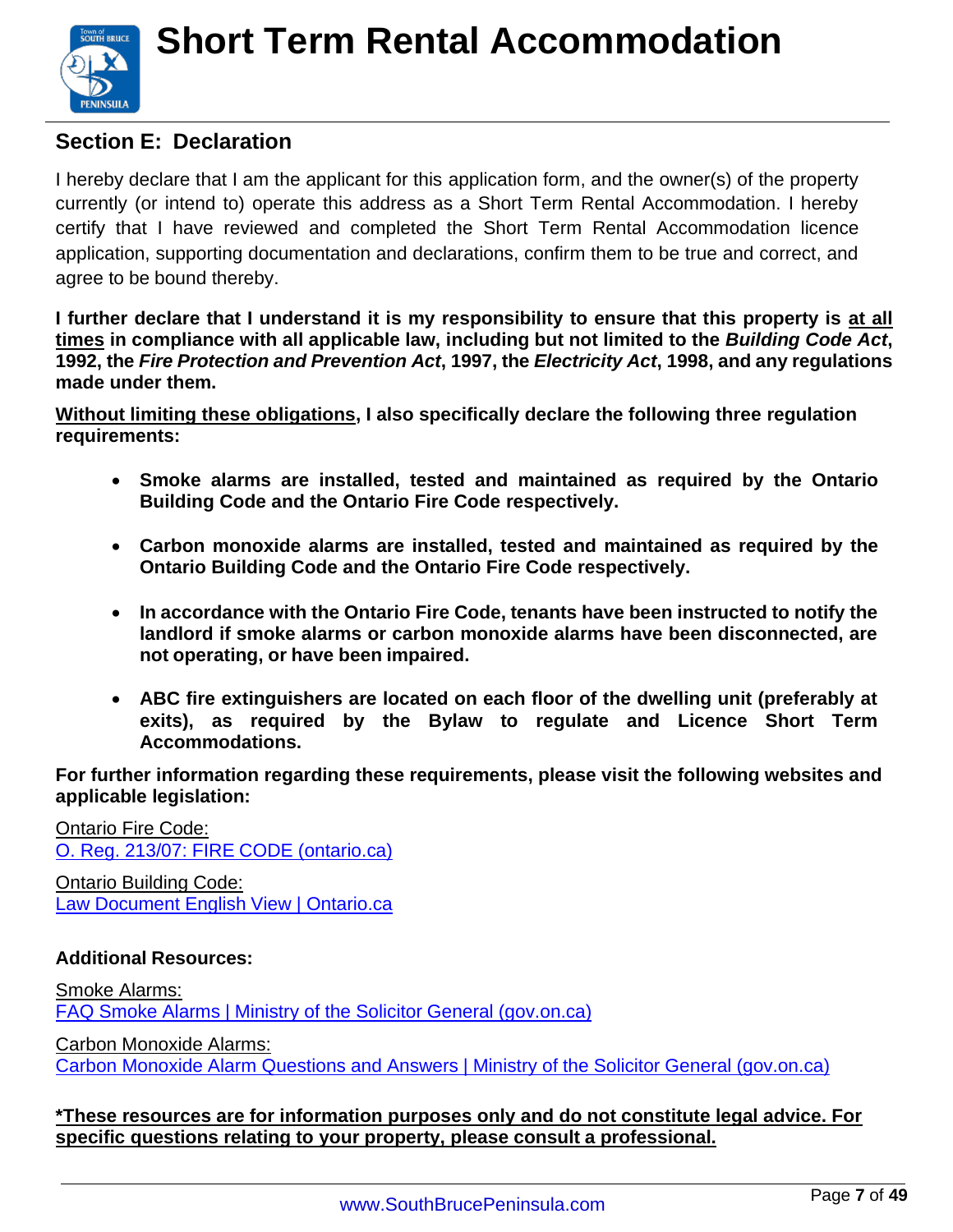

**I further declare that I understand it is a requirement of my Short Term Rental Accommodation licence to post the following documents in a conspicuous place for renters to access:**

- **A copy of the Licence**
- **A copy of the current Noise Bylaw**
- **A copy of the Site Plan**
- **A copy of the approved Floor Plans**
- **A copy of the renters Code of Conduct**
- **A copy of the Fireworks Bylaw**

**I understand that it is an offence pursuant to By-law 104-2021 to provide false or misleading information to the Town when applying for a Short Term Rental Accommodation licence, renewing a licence or at any other time. I further understand that the Town may revoke or suspend a licence issued because false or misleading information was provided to the Town.**

Applicant's Name (Print) Applicant's Signature Date

#### **Note:**

Without limitation, this application is subject to zoning and fire prevention approval. You may be contacted by these departments if further information is required during the application review process. Application fees are non-refundable.

\* Collection Notice

To the extent that the foregoing information constitutes personal information as defined in the Municipal Freedom of Information and Protection of Privacy Act, R.S.O. 1990, chapter M.56 as amended, the information is subject to provisions of that Act and will be used for the purposes indicated or implied by this form. Questions about the collection of personal information should be directed to the Town Clerk.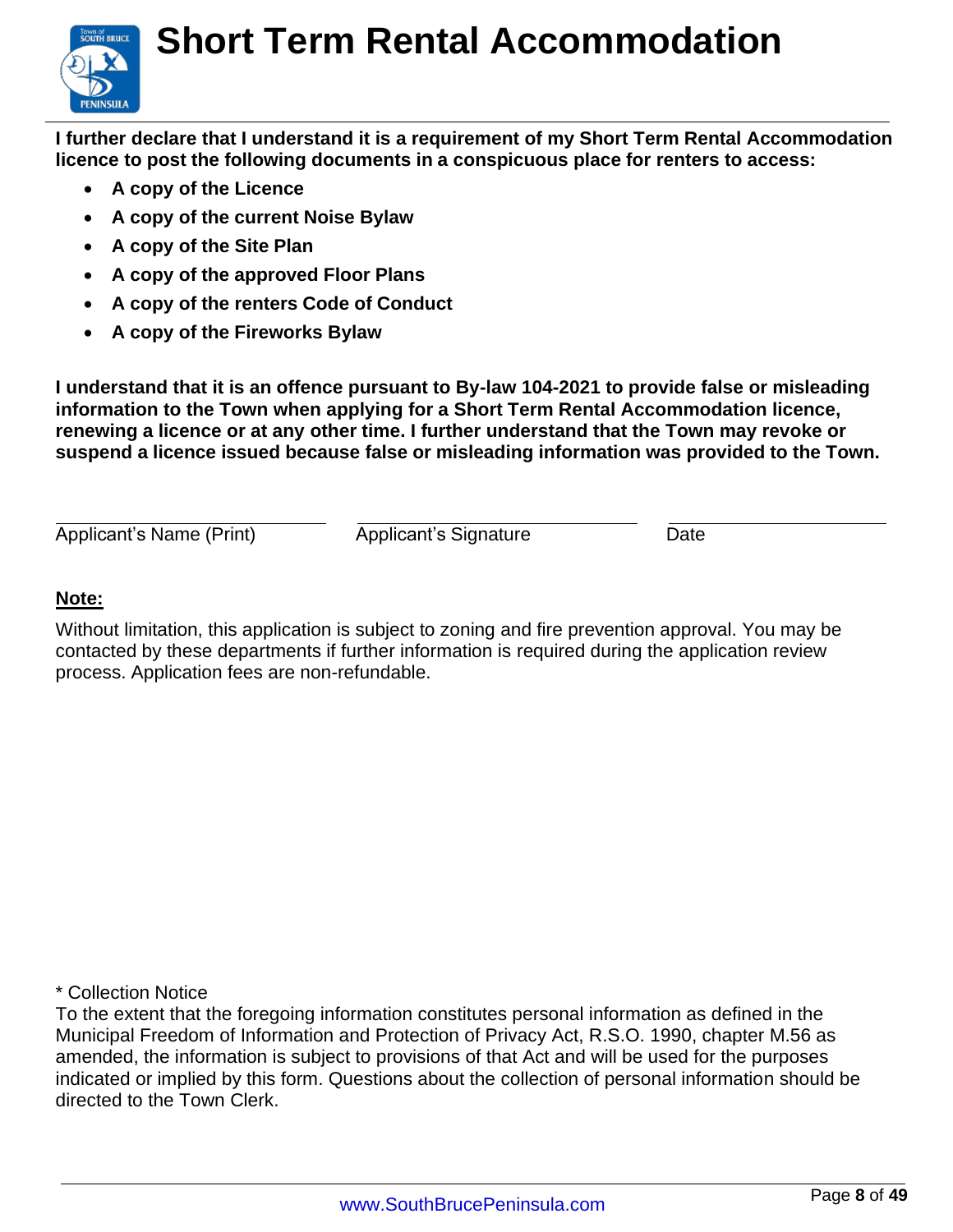### **[Form B]**

### **Owner Authorization**

<span id="page-9-0"></span>

| <b>Rental Address:</b> |              |        |
|------------------------|--------------|--------|
| Town:                  | Postal Code: | Unit#: |
|                        |              |        |

**I hereby authorize (applicant name) to submit a Short Term Rental Accommodation licence application pursuant to By-law 104-2021, for the above-noted address, along with any required supporting documentation, to the Town of South Bruce Peninsula, on my behalf.**

**I hereby certify that I have reviewed the completed the Short Term Rental Accommodation licence application, supporting documentation and declarations, confirm them to be true and correct, and agree to be bound thereby.**

**I further declare that I understand it is my responsibility to ensure that this property is at all times in compliance with all applicable law, including but not limited to the** *Building Code Act***,** 1992, the Fire Protection and Prevention Act, 1997, the Electricity Act, 1998, and any regulations **made under them.**

**Without limiting these obligations, I also specifically declare the following three regulation requirements:**

- **Smoke alarms are installed, tested and maintained as required by the Ontario Building Code and the Ontario Fire Code respectively.**
- **Carbon monoxide alarms are installed, tested and maintained as required by the Ontario Building Code and the Ontario Fire Code respectively.**
- **In accordance with the Ontario Fire Code, tenants have been instructed to notify the landlord if smoke alarms or carbon monoxide alarms have been disconnected, are not operating, or have been impaired.**
- **ABC fire extinguishers are located on each floor of the dwelling unit (preferably at exits), as required by the Bylaw to regulate and Licence Short Term Rental Accommodations.**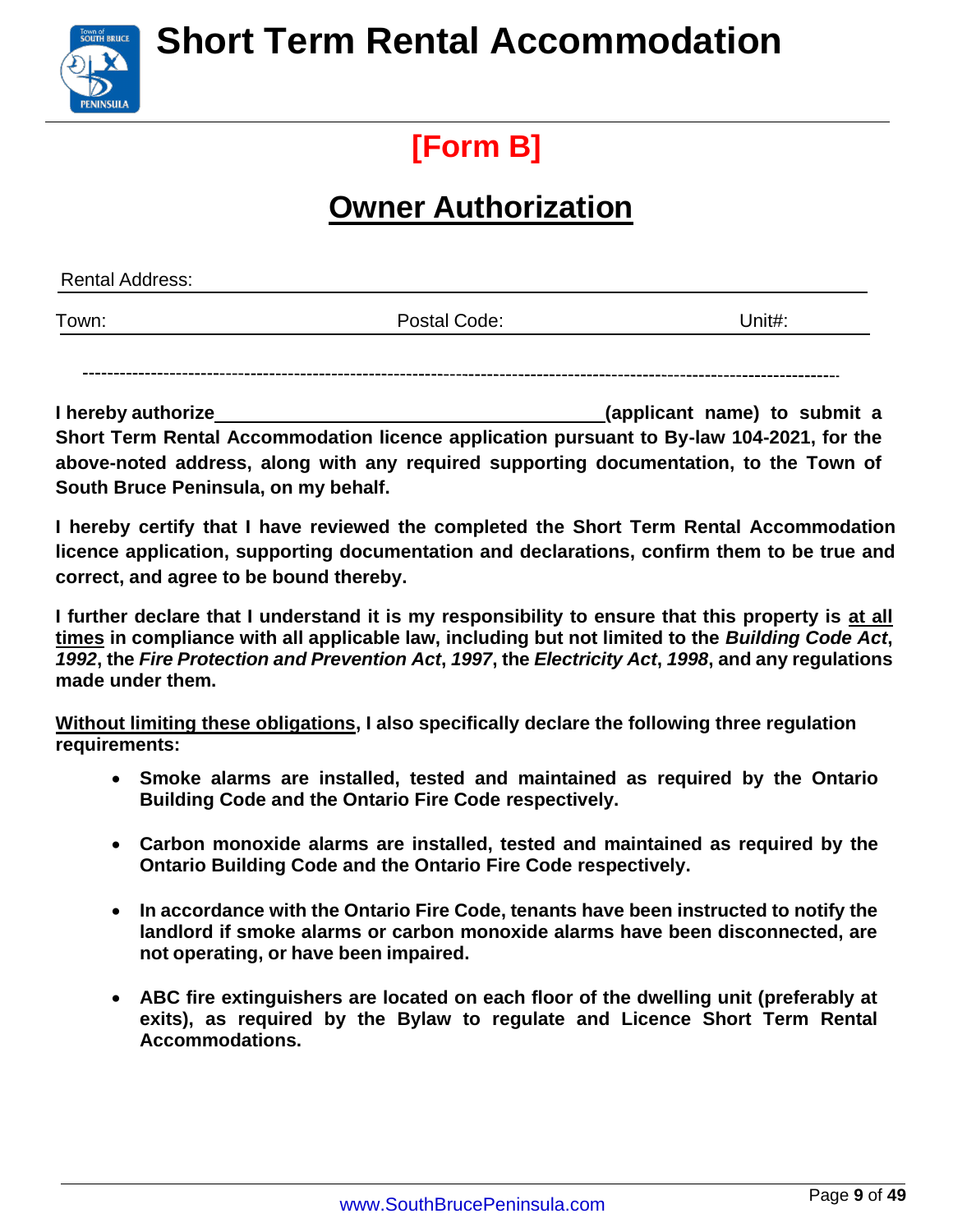

#### **For further information regarding these requirements, please visit:**

Ontario Fire Code: O. Reg. 213/07: FIRE CODE [\(ontario.ca\)](https://www.ontario.ca/laws/regulation/070213?_ga=2.111359687.2135169352.1583251443-%201766712954.1582205930)

Ontario Building Code: Law Document English View | [Ontario.ca](https://www.ontario.ca/laws/regulation/120332)

#### **Additional Resources:**

**PENINSULA** 

Smoke Alarms: FAQ Smoke Alarms | Ministry of the Solicitor General [\(gov.on.ca\)](https://www.mcscs.jus.gov.on.ca/english/FireMarshal/FAQ/SmokeAlarms/OFM_FAQ_Smoke_Alarms.html)

Carbon Monoxide Alarms: Carbon Monoxide Alarm Questions and Answers | Ministry of the Solicitor General [\(gov.on.ca\)](https://www.mcscs.jus.gov.on.ca/english/FireMarshal/CarbonMonoxideAlarms/QuestionsandAnswers/OFM_COAlarms_QandA.html)

#### **\*These resources are for information purposes only and do not constitute legal advice. For specific questions relating to your property, please consult a professional.**

**I understand that it is an offence pursuant to By-law 104-2021, to provide false or misleading information to the Town when applying for a Short Term Rental Accommodation licence, renewing a licence or at any other time. I further understand that the Town may revoke or suspend a licence issued because false or misleading information was provided to the Town.**

**Applicant's Name:**

**Owner's Name (Print):**

<span id="page-10-0"></span>**Owner's Signature: Date: Date: Date: Date: Date: Date: Date: Date: Date: Date: Date: Date: Date: Date: Date: Date: Date: Date: Date: Date: Date: Date: Date: Date: Date:**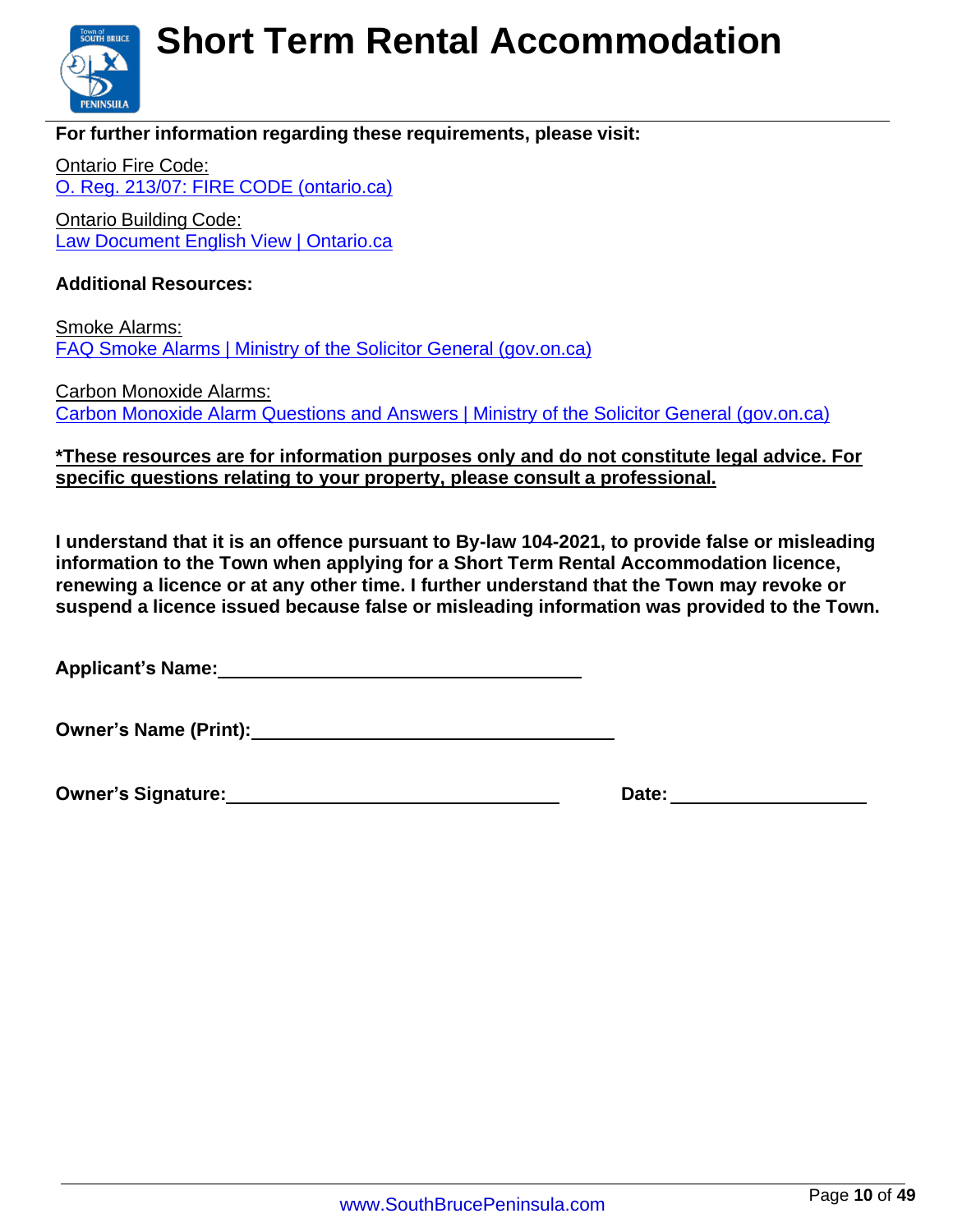

### **[Form C]**

### **Insurance Declaration**

| <b>Rental Address:</b> |              |        |
|------------------------|--------------|--------|
| Town:                  | Postal Code: | Unit#: |
|                        |              |        |

#### **Declaration**

**I, as the applicant, solemnly declare, that I have confirmed that the property is insured for liability insurance of no less than \$2,000,000 per occurrence for property damage and bodily injury, personal injury, property damage including loss of use thereof, contractual liability, non-owned automobile and contain a cross liability, severability of insured clause. That the insurance identifies that a Short Term Rental Accommodation is being operated on the property on which the Short Term Rental Accommodation unit/units is situated, and that this coverage will remain valid for the entire duration that the above-listed property is rented with a valid rental licence obtained from the Town. The Town shall be added as an additional insured.**

**I, as the applicant, agree to provide to the Town satisfactory proof of such insurance, at any time, upon request. Should the insurance at any time be cancelled or otherwise become void, in whole or in part, I agree to notify the Town immediately, and acknowledge that the licence may be revoked or suspended as a result.**

**Applicant's Name:**

Applicant's Signature: <u>Contained and the Container of Bate:</u> **Date: Date: Date:**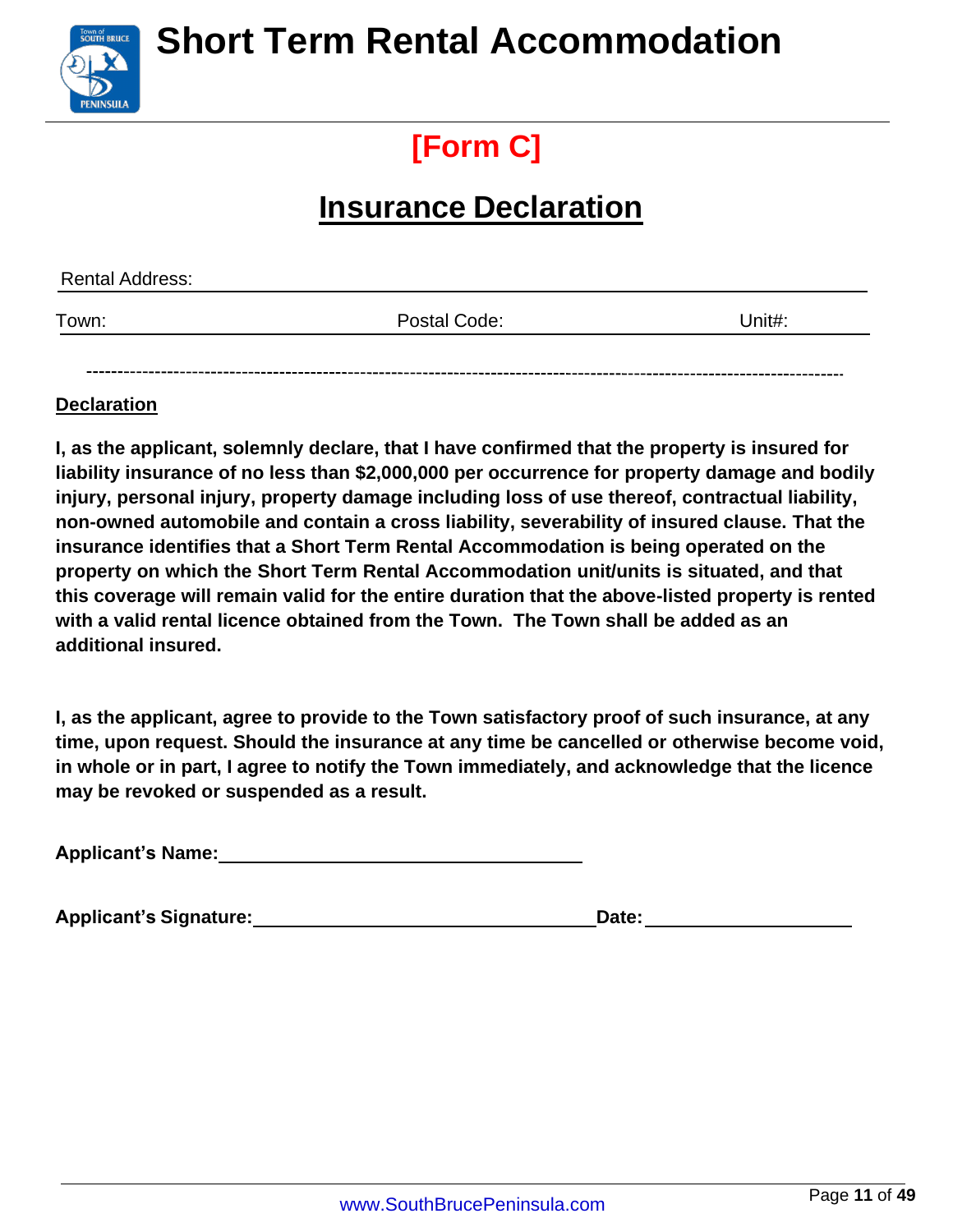



### **Example of a Floor Plan**

#### **Floor Plans to include**:

- Accurate measurements and labeling of **ALL** rooms, hallways, common spaces
- Entrances/exits, windows
- Smoke/CO detectors, fire extinguishers

#### **Occupancy limits**

- Licenced Occupancy will be based on number of guestrooms (bedrooms) shown on the floor plans with a maximum of 2 persons per guestroom (bedroom).
- NOTE: exception from the maximum occupancy of 2 persons per guestroom (bedroom) will be granted for children of the renter, under the age of 12, where the Town will permit no more than three (3) persons per guestroom (bedroom).

#### *Note: Floor plans are required for every storey of the premises including basements*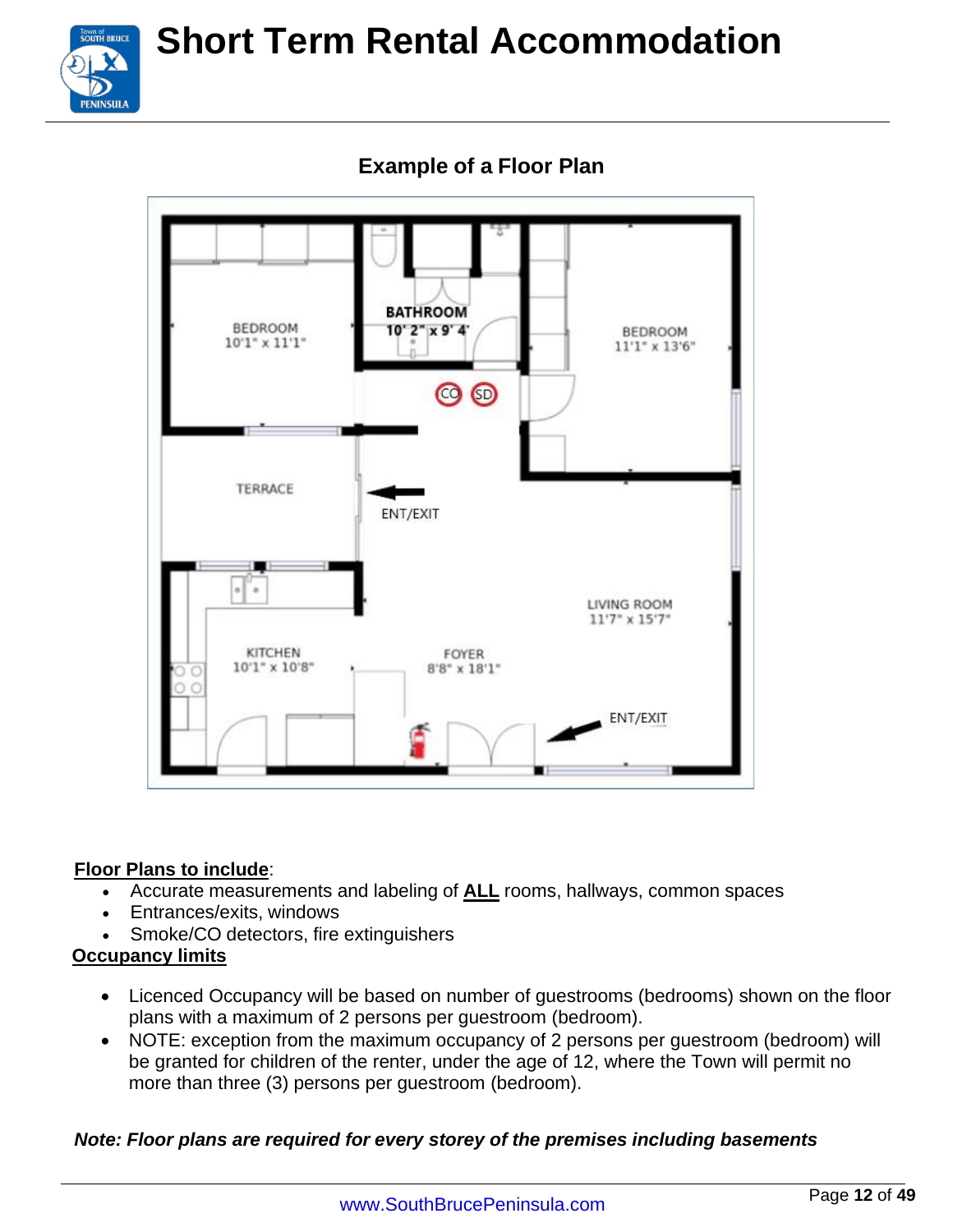### **Example of a Site Plan (including Parking & Storage Plan)**



#### **Site Plan, Parking & Storage Plan include:**

.......<br>VUTH BRUCE

**PENINSULA** 

- A drawing with measurements of all lot, structures, well, septic system, garages, driveways and other parking areas on the property
- Must depict the location of garbage/recycling storage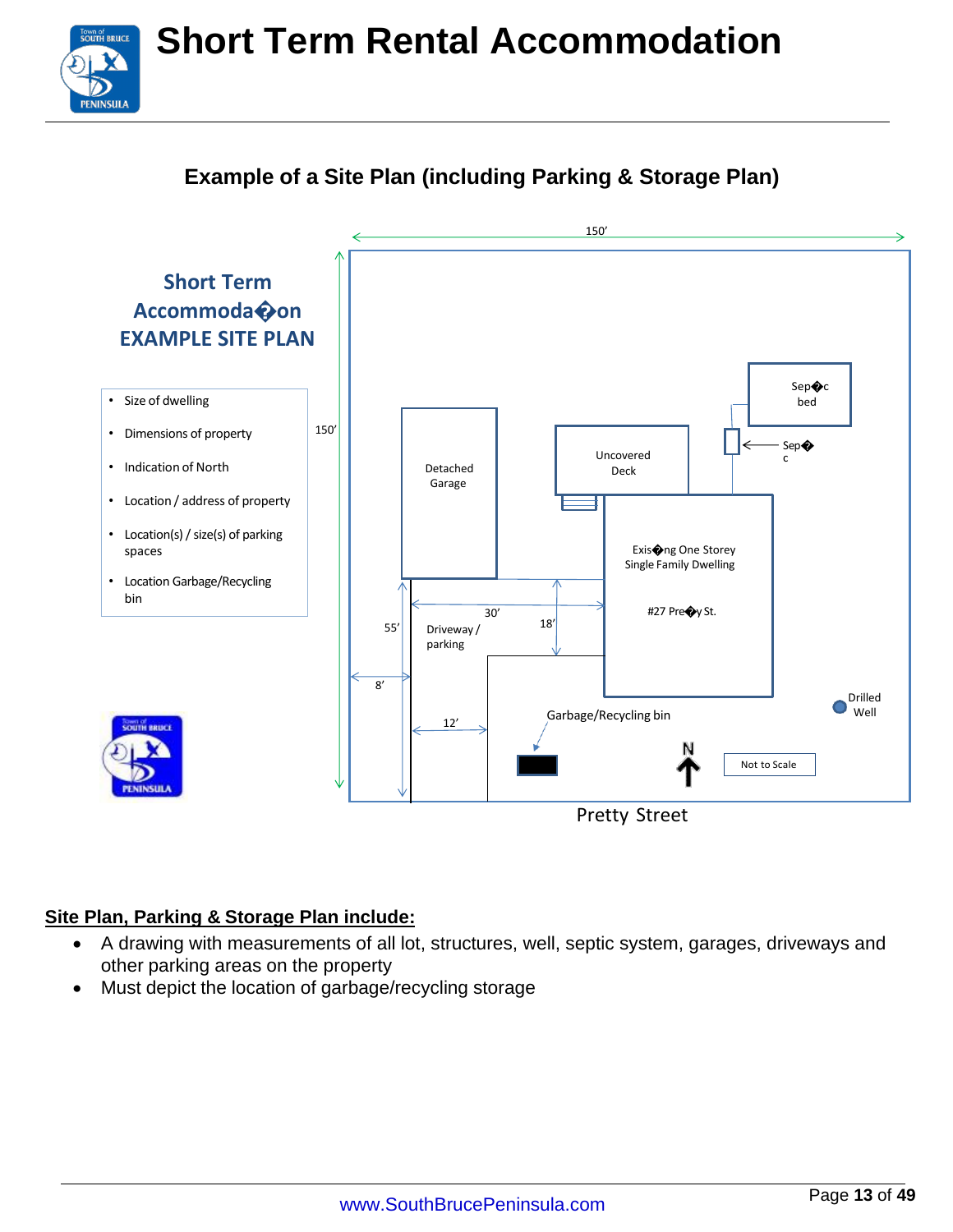

#### **Short Term Rental Accommodation By-Law Renter's Code of Conduct**

#### **2. Objective of the Code**

- 2.1 The objective of the code is to establish acceptable standards of behaviour for owners and renters to minimize any adverse impacts on the neighbours and the surrounding neighbourhood, whether they be social, environmental or any other types of impacts.
- 2.2 In providing the acceptable standards, owners and renters are provided with the tools to ensure that they abide by the required standards and avoid penalties, fines and charges.

#### **3. Occupation**

3.1 The renter must make themselves aware of the neighbourhood in which they are renting a short term rental accommodation.

#### **4. Guiding Principles**

- 4.1 The guiding principles for short term rental accommodations are:
- 4.1.1 The premises and property that you are occupying is a home.
- 4.1.2 Respect the neighbours and the neighbourhood.
- 4.1.3 Leave the premises and property as you found it.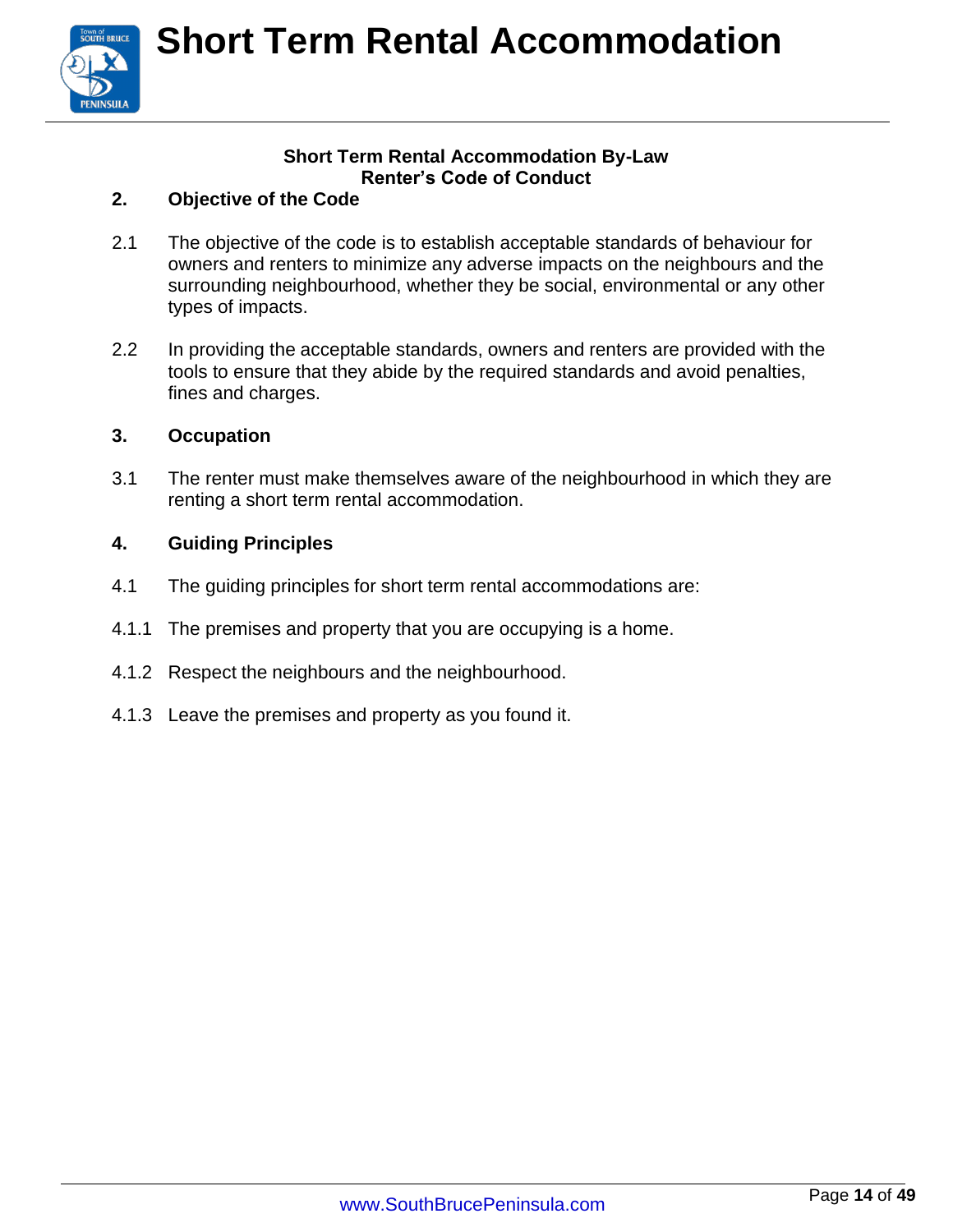

#### **5. Maximum Number of Renters and Guests**

- 5.1 The maximum number of residents, renters and guests (including those not staying overnight) permitted at a short term rental accommodation shall be limited to no more than two (2) persons per guest room (bedroom), at any giventime. Please refer to the approved number as included on the licence.
- 5.2 In addition to Section 5.1, children of the renter under the age of 12, will be permitted and in the circumstance where the renter is bringing their children under the age of 12, no more than three (3) persons per guestroom (bedroom),including the children will be permitted.

#### **6. Noise**

- 6.1 No person shall make noise which causes a disturbance, nor may they conduct themselves in a way that is likely to disturb area residents.
- 6.2 Examples of noise that is likely to disturb area residents includes but is notlimited to:
- 6.2.1 Loud music.
- 6.2.2 Outdoor or backyard gatherings or activities involving excessive noise or disruptive behaviour.
- 6.2.3 Late evening and/or early morning disturbances.
- 6.2.4 Yelling, shouting, singing, fighting or conversing loudly.
- 6.2.5 Revving of engines or racing of vehicles to and from the short term rental accommodation.
- 6.2.6 Idling.
- 6.2.7 Fireworks.
- 6.2.8 Outdoor speakers.
- 6.2.9 Exceeding occupancy limits.
- 6.2.10 Swearing and uttering profanities.
- 6.3 Renters and their guests are not allowed to disturb neighbours or interfere withtheir enjoyment of their properties/premises.
- 6.4 Failure to comply with these requirements may result in legal action including but not being limited to charges under the Noise By-Law and under the Short Term Rental Accommodation By-Law. Charges can be laid against the renter and the owner.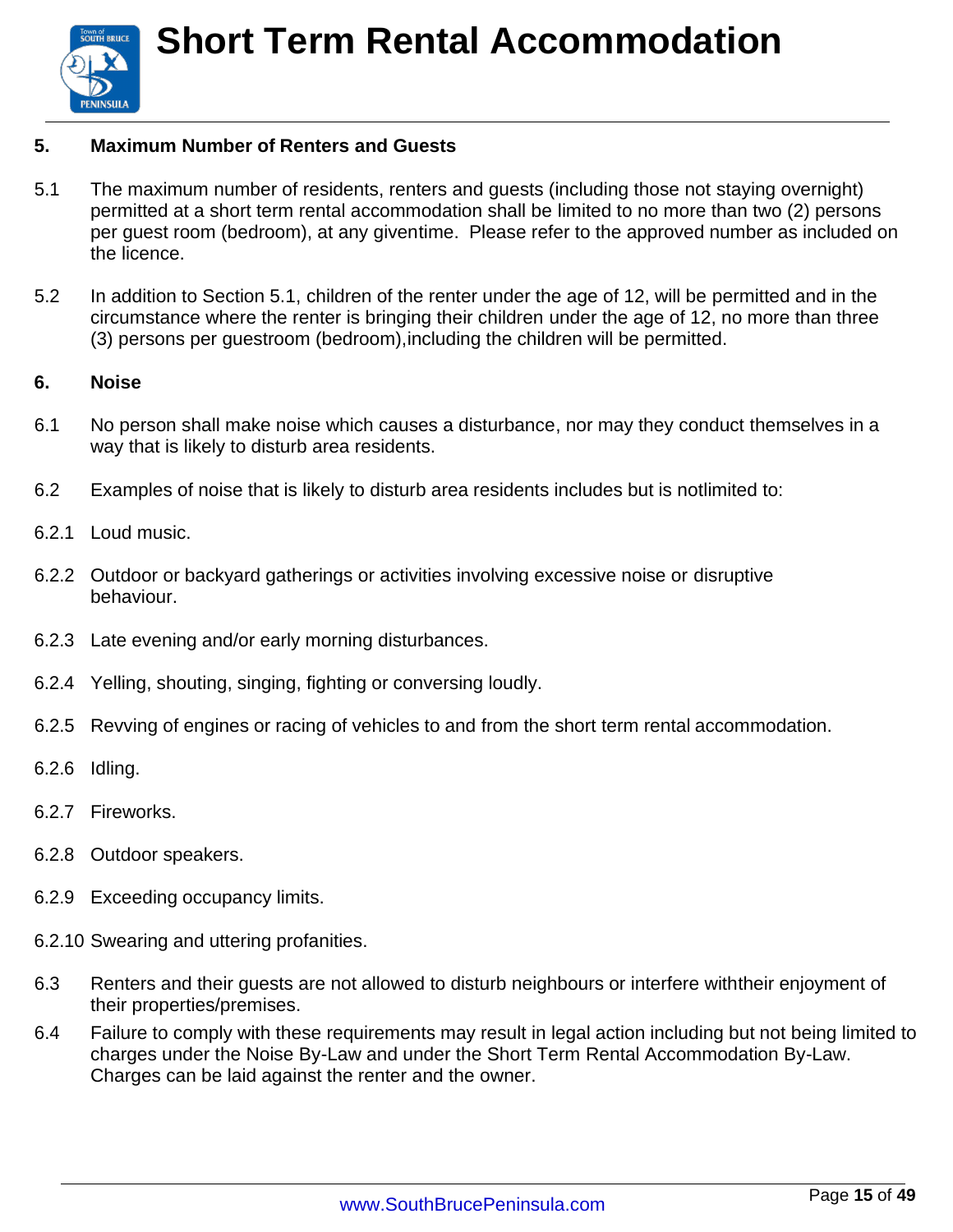

#### **7. Access and Parking**

- 7.1 Please familiarize yourself and your guests with the parking requirements as they relate to the short term rental accommodation.
- 7.2 All short term rental accommodations have vehicle parking requirements which are approved as part of the licensing process. Vehicles are not permitted to be parked on any area which is not specifically approved as a parking area.
- 7.3 More vehicle than parking spaces are not permitted on the property.

#### **8. Recycling and Garbage**

- 8.1 Please familiarize yourself and your guests with the locations for the storage and disposal of garbage and recycling.
- 8.2 If garbage and recycling are not properly managed, legal action may be taken including but not being limited to charges under the Property Standards By-Law,the Waste Management By-Law and under the Short Term Accommodation By-Law.

#### **9. Fire and Occupant Safety**

- 9.1 All short term rental accommodations shall have operating smoke alarms.
- 9.2 Carbon monoxide alarms must be installed outside of the sleeping areas.
- 9.3 The owner shall regularly test the alarms to ensure that they are operational.
- 9.4 If a renter discovers that any of the alarms are not operational, the renter shall immediately notify the property owner of the deficiency.

#### **10. Functions and Parties**

10. Short term rental accommodation renters are not to host functions or parties at the short term rental accommodation.

#### **11. Additional Responsibilities**

- 11.1 As an owner, renter and guest of the Town of South Bruce Peninsula, you must ensure that you are familiar with all by-laws, regulations, policies, guidelines, legislation and applicable law as it relates to the Town of South Bruce Peninsula.
- 11.2 The owner, renter and any guests should expect that there is zero tolerance for non-compliance.
- 11.3 It should be expected that non-compliance will mean that you will be visited byTown By-Law Enforcement Officers and charges will be laid.
- 11.4 Strict adherence to this Renter's Code of Conduct and the requirements in theShort Term Rental Accommodation By-Law is expected and required, without exception.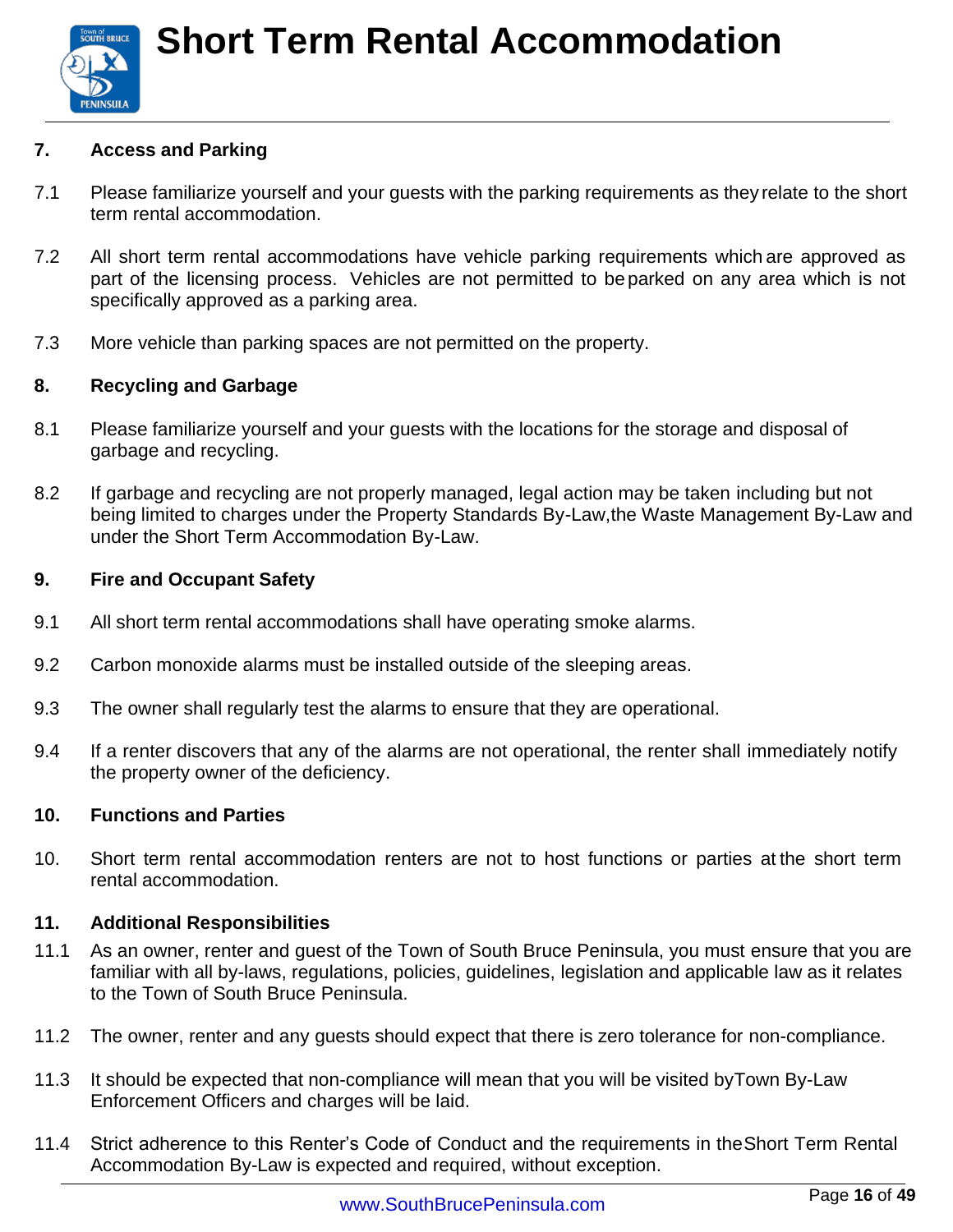

#### **The Corporation of the Town of South Bruce Peninsula**

#### **By-Law Number 28-2016**

#### **Being a By-Law to Prohibit and Regulate Unusual Noises and Noises Likely to Disturb the Inhabitants of the Town of South Bruce Peninsula**

**Whereas** Section 9 of the Municipal Act, 2001 c.25 as amended provides that a municipality has the capacity, rights, powers and privileges of a natural person for the purpose of exercising its authority under the Municipal Act or any other Act;

**And whereas** Section 129 of the Municipal Act, 2001, c.25 as amended, authorizes municipalities to pass by-laws to prohibit and regulate noise;

**And whereas** Council deems it desirable to pass a by-law for the prohibition or regulation of noise within the Town of South Bruce Peninsula.

**Now therefore the Council of the Corporation of the Town of South Bruce Peninsula enacts as follows:**

#### **1. Short Title**

This by-law may be known as the "Noise By-Law".

#### **2. Definitions**

For the purpose of this by-law, the following definitions apply:

- 2.1 **"Agricultural Operation"** means as contained in the Farming and Food Production Protection Act, 1998, S.O. 1998 C.1 as amended, or any successor legislation.
- 2.2 **"Animal"** means any member of the animal kingdom other than a human and without limiting the generality of the foregoing, includes dogs, cats and birds.
- 2.3 **"Council"** means the Council of the Corporation of the Town of South Bruce Peninsula.
- 2.4 **"Construction"** means the erection, alteration, repair, dismantling, demolition, structural maintenance, painting, moving, land clearing, earth moving, grading, excavating, the laying of pipe and conduit whether above or below ground level, street and highway building, concreting, equipment installation and alteration and the structural installation of construction components and materials in any form or for any purpose and includes any work in connection therewith.
- 2.5 **"Construction Equipment"** means any equipment or device designed and intended for the use in construction work or material handling, including but not limited to a bulldozer, excavator, trencher, jack hammer, crane, loader, scraper, paver, compactor, roller, grader, concrete mixer, off-highway haulers or trucks, tractor, ditchers, air compressor, pile drivers, pneumatic or hydraulic tools, generators, pumps or other material handling equipment.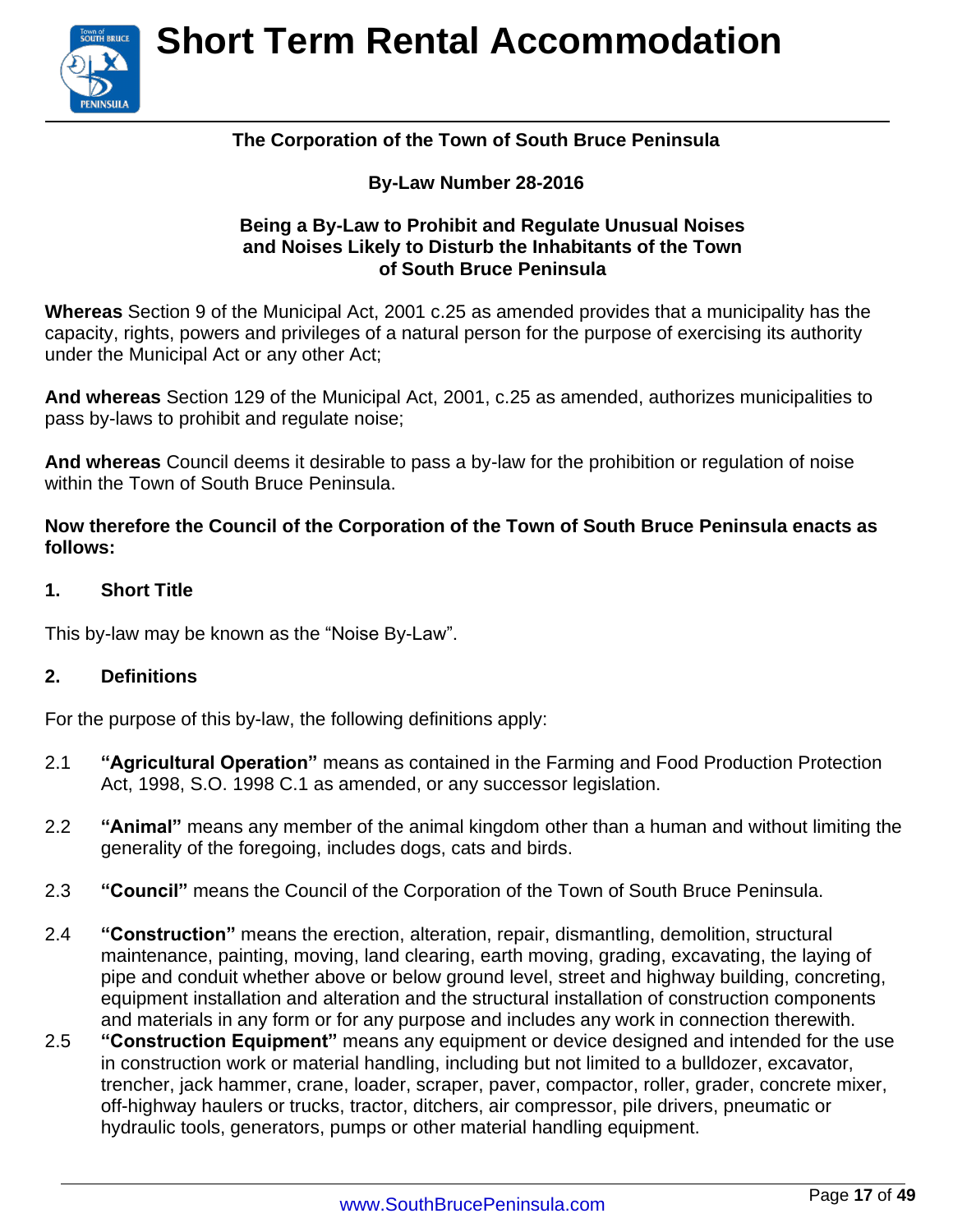

- 2.6 **"Holiday"** means any holiday as set out as a holiday in the Retail Business Holidays Act, R.S.O. 1990, Chapter R.30 or any successor thereof.
- 2.7 **"Idling"** means the operation of a combustion engine of a vehicle while the vehicle is not moving forward or in reverse and not being used to operate auxiliary equipment essential to basic operation of the vehicle.
- 2.8 **"Noise"** means sound that is of such a volume or nature that it is likely to disturb the inhabitants of the Town.
- 2.9 **"Officer"** means person appointed as a By-Law Enforcement Officer, a Police Officer or any individual duly appointed to enforce the by-laws of the Town.
- 2.10 **"Point of Reception"** means any point on the premise occupied by a person where sound or vibration originating from other than those premises is received.
- 2.11 **"Stationary Source"** means a source of sound which does not normally move from place to place and includes the premises of a person as one stationary source, unless the dominant source of sound on those premises is construction or a conveyance as contained in the Ministry of Environment's NPC publications, which cover individual sources such as heating, ventilation and air conditioning equipment, rotating machinery, impacting mechanical sources, generators burner, grain dryer, all activities taking place in a facility such as an industrial facility, commercial facility, ancillary transportation facility, aggregate extraction facility, warehousing facility, maintenance and repair facility, snow disposal sites, routing locating and unloading facilities (supermarkets, assembly plants, etc.) and includes other sources such as race tracks.
- 2.12 **"Special Event"** means an event as defined in the Town's Special Events Policy and that is recognized by the Town as a special event.
- 2.13 **"Town"** means the Corporation of the Town of South Bruce Peninsula.
- 2.14 **"Zoning By-Law"** means the Comprehensive Zoning By-Law as adopted by Council and amended from time to time.

#### **3. General Provisions**

3.1 Any person who owns property in the Town is liable for allowing noise to be made by person(s) on said premises, providing the owner of said premises has been notified that said noise is taking place and has taken no action to remedy the situation.

#### **4. General Prohibitions**

- 4.1 Except to warn of danger or emergency, no person shall ring any bell, blow any horn, shout or make any unusual noise or noises likely to disturb the inhabitants of the Town or allow or permit such noises to be made.
- 4.2 Notwithstanding the provisions contained in Section 4.1, the following noises at point of reception are deemed to be noises likely to disturb the inhabitants of the Town: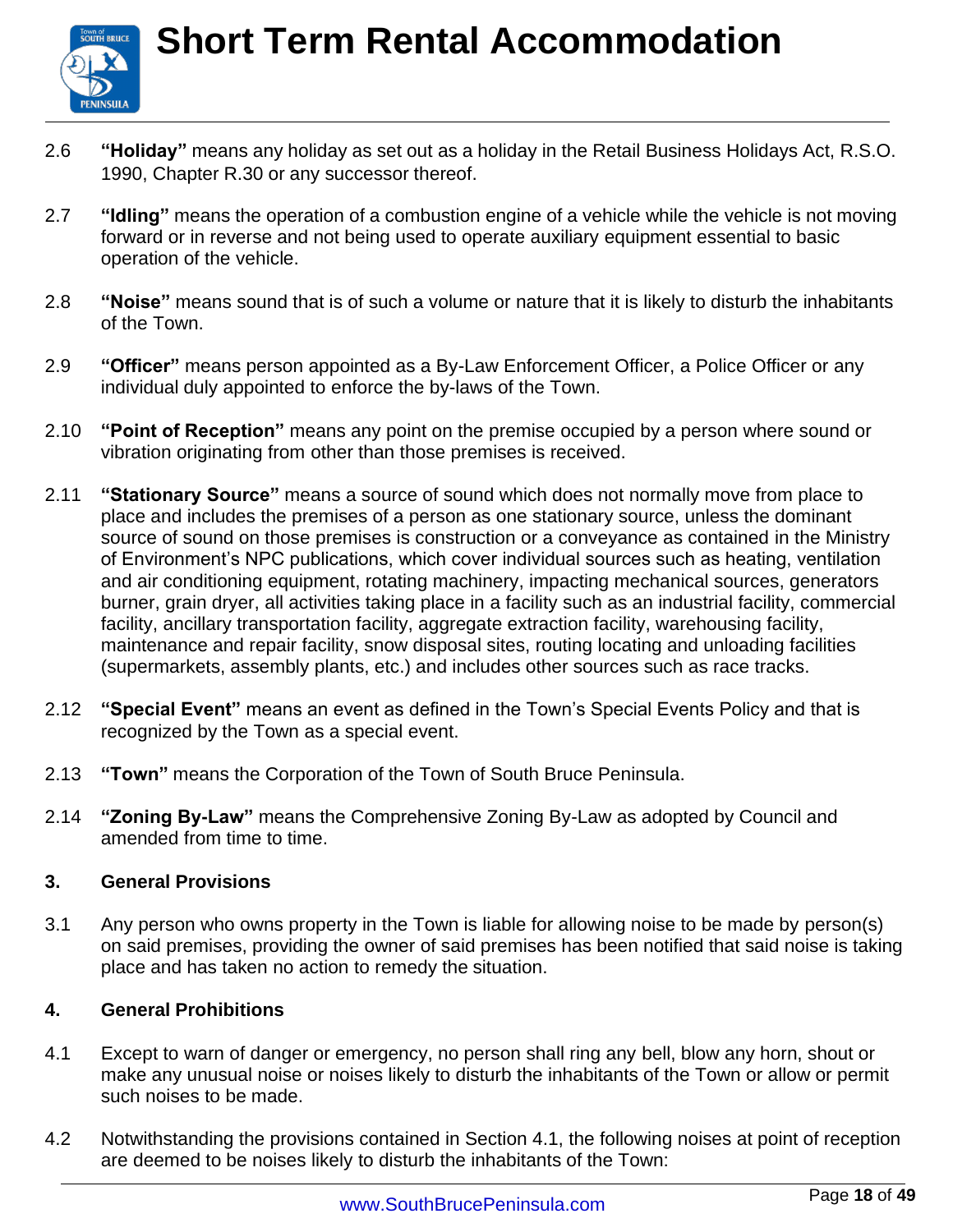

- 4.2.1 The persistent noise made by an animal except an animal used for and located on a property of an agricultural or livestock based use as set out in the Town Zoning By-Law.
- 4.2.2 The playing of any radio, public address system, amplified sounds producing device or other sound device which can be heard over 30 meters from the stationary source or other source of the sound.
- 4.2.3 The operation of any combustion engine without an effective muffling device.
- 4.2.4 The racing of any motorized vehicle and squealing of vehicle tires other than in a racing event regulated by-law.
- 4.2.5 The noise caused by construction and use of construction equipment that is clearly audible at point of reception between 9:00 pm of any day and 7:00 am of the following day (or 9:00 am if the following day is a Sunday or Holiday).
- 4.2.6 The detonation of fireworks or explosive devices.
- 4.2.7 Shouting, whistling, calling, hooting, singing or similar sounds in or adjacent to any public street or public place.
- 4.2.8 The sound caused by the use or operation of a lawnmower, chainsaw, leaf-blower or any other such noise generating tool or device that is clearly audible at a point of reception between 10:00 pm of any day and 7:00 am of the following day (or 9:00 am if the following day is a Sunday or Holiday).
- 4.2.9 The sound of operations of a quarry or pit audible at a point of reception between 7:00 pm of any day and 7:00 am of the following day and all day Sunday and Holidays unless as otherwise permitted by an approved quarry license.
- 4.2.10 The noise associated with unloading, loading, packing, delivering or otherwise handling any container, product or material unless necessary for the maintenance of essential services or the moving of a private household between 11:00 pm of any day and 7:00 am of the following day.
- 4.2.11 The noise associated with the operation of waste and refuse collection machinery, waste and refuse storage equipment/facilities/containers or waste and refuse compacting equipment between 11:00 pm of any day and 7:00 am of the following day.

#### **5. Idling Provisions**

- 5.1 No person shall cause or permit the idling of an engine or motor in or on any motor vehicle or attached auxiliary equipment for a continuous period exceeding 10 minutes.
- 5.2 No person shall cause or permit the idling of an engine or motor in any loading or bus loading zone, as signed and approved by Council from time to time.
- 5.3 Notwithstanding the generality of the foregoing, Section 5.1 and 5.2 do not apply to the following provisions: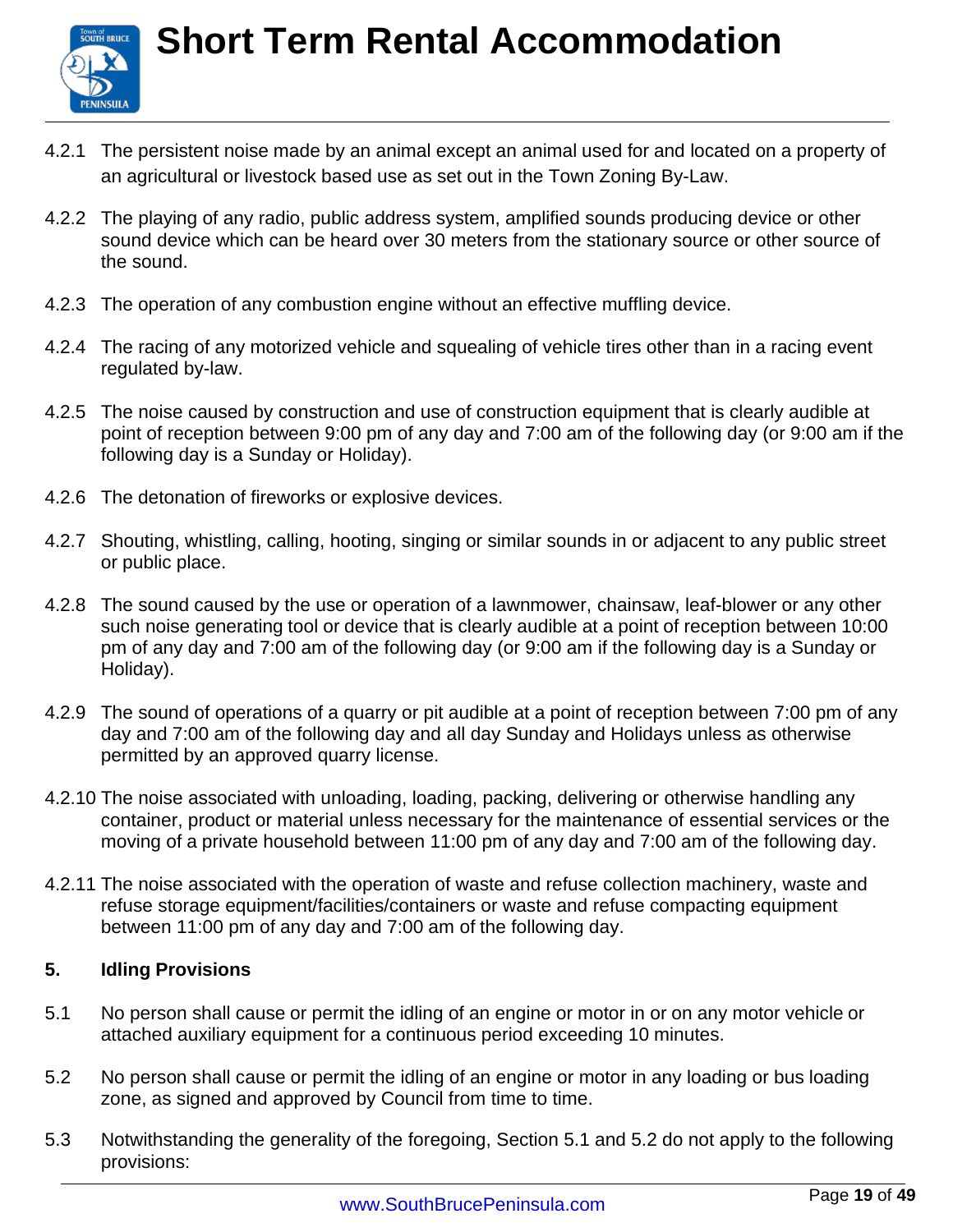

- 5.3.1 Police, fire or emergency medical service vehicle while engaged in operational activities, including training and patient transfer activities.
- 5.3.2 Vehicles assisting in an emergency activity including tow trucks while engaged in hooking up to or moving another vehicle.
- 5.3.3 Vehicles required to remain motionless because of an emergency, traffic (congestion and signals), weather conditions or mechanical difficulties over which the driver has no control.
- 5.3.4 Mobile work (delivery) vehicles while they are in the course of being used for their function but excluding a passenger vehicle or bus between 7:00 am of one day and 9:00 pm of the same day (9:00 am on Sundays and Holidays).
- 5.3.5 During weather conditions where outside temperatures are over 27 degrees Celsius or below 5 degrees Celsius where idling may be necessary for the operation of air conditioning or heating equipment as long as the vehicle is occupied.
- 5.3.6 Vehicles engaged in the course of a special event.
- 5.3.7 Vehicles transporting a person where a medical doctor certifies in writing for medical reasons that a person in a vehicle requires temperature or humidity to be maintained within a certain range and where the medical note is up to date and is kept with the vehicle operator.
- 5.3.8 Vehicles where idling is required as part of the repair process or to prepare a vehicle for service while the vehicle is in the possession or on the property of a commercial vehicle repair facility.
- 5.3.9 Agricultural vehicles and such equipment unlicensed under the Highway Traffic Act and used exclusively for operations off the public highway in the performance of agricultural work or animal husbandry.
- 5.3.10 Armoured vehicles where a person remains inside the vehicle while guarding the contents of the vehicle or while the vehicle is being loaded or unloaded.
- 5.3.11 Commercial vehicles using heating or refrigeration systems powered by the motor or engine for the preservation of perishable cargo.
- 5.3.12 A vehicle whose engine is being operated to boost the battery of another vehicle, or which vehicle is connected to an external stationary device which relies on the power of the vehicle to carry out work.
- 5.3.13 Prevailing low temperatures making longer idling periods necessary, immediately after starting the motor or engine.
- 5.3.14 The original equipment manufacturer specifically recommends a longer idling period for normal and efficient operation of the motor vehicle in which case such recommended period shall not be exceeded.
- 5.4 No person shall permit mobile work (delivery) vehicles to idle from 9:00 pm of one day to 7:00 am of the following day (9:00 am on Sundays and Holidays) unless they fall within one of the exemptions contained herein.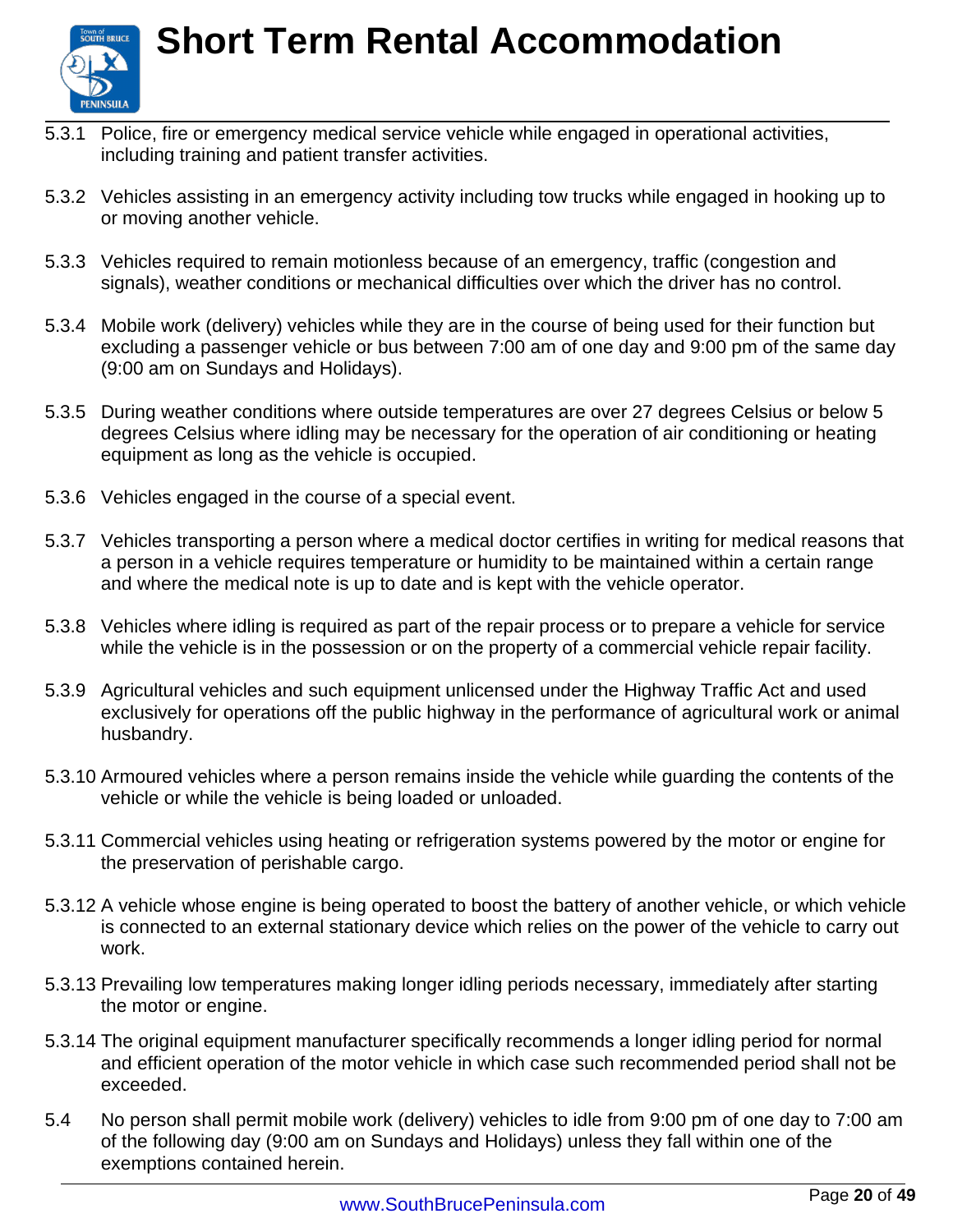

#### **6. General Exemptions**

- 6.1 Notwithstanding any provision to the contrary, the provisions contained in this by-law do not apply as follows:
- 6.1.1 During an emergency jeopardizing the health, safety or welfare of the public.
- 6.1.2 Where the Town, its servants, employees, contractors or agents are carrying out Town operations and construction.
- 6.1.3 To noise created by the activity of snow removal.
- 6.1.4 To the use of implements of husbandry in the operation of agricultural endeavours.
- 6.1.5 To the operation of construction equipment when used in a cemetery in conjunction with interment services.
- 6.1.6 In all areas of the Town designated as agricultural in the Zoning By-Law.
- 6.1.7 To the ringing or sounding of bells or chimes associated with church activities.
- 6.1.8 To the operation of auditory safety or warning devices or signals utilized as traffic control devices.
- 6.1.9 To working service animals such as hearing-ear dogs, seeing-eye dogs or other similar working animals while making the sound required in the course of their working duties.
- 6.1.10 To the authorized use of fireworks and explosives as per the Town Fireworks By-Law.
- 6.1.11 To any special event approved by the Town of South Bruce Peninsula.

#### **7. Exemptions by Council**

- 7.1 Despite the provisions of this by-law, any person may apply to Council for an exemption to any provision of this by-law with respect to any noise to allow such person to emit, cause or permit such noise for the period of time set out in such application. Council may grant such exemption, in form of a resolution, grant an alternative exemption or refuse such exemption and may set out conditions to be met as Council sees fit for any exemption granted.
- 7.2 Any appeal to Council must be made before the noise is to occur. An appeal to Council may not be made after an infraction has occurred.
- 7.3 Where an exemption is granted by Council, breach of any of the terms or conditions of the exemption shall render the exemption null and void.
- 7.4 Every person applying for an exemption shall follow the Towns Procedural By-Law with respect to making a delegation to Council.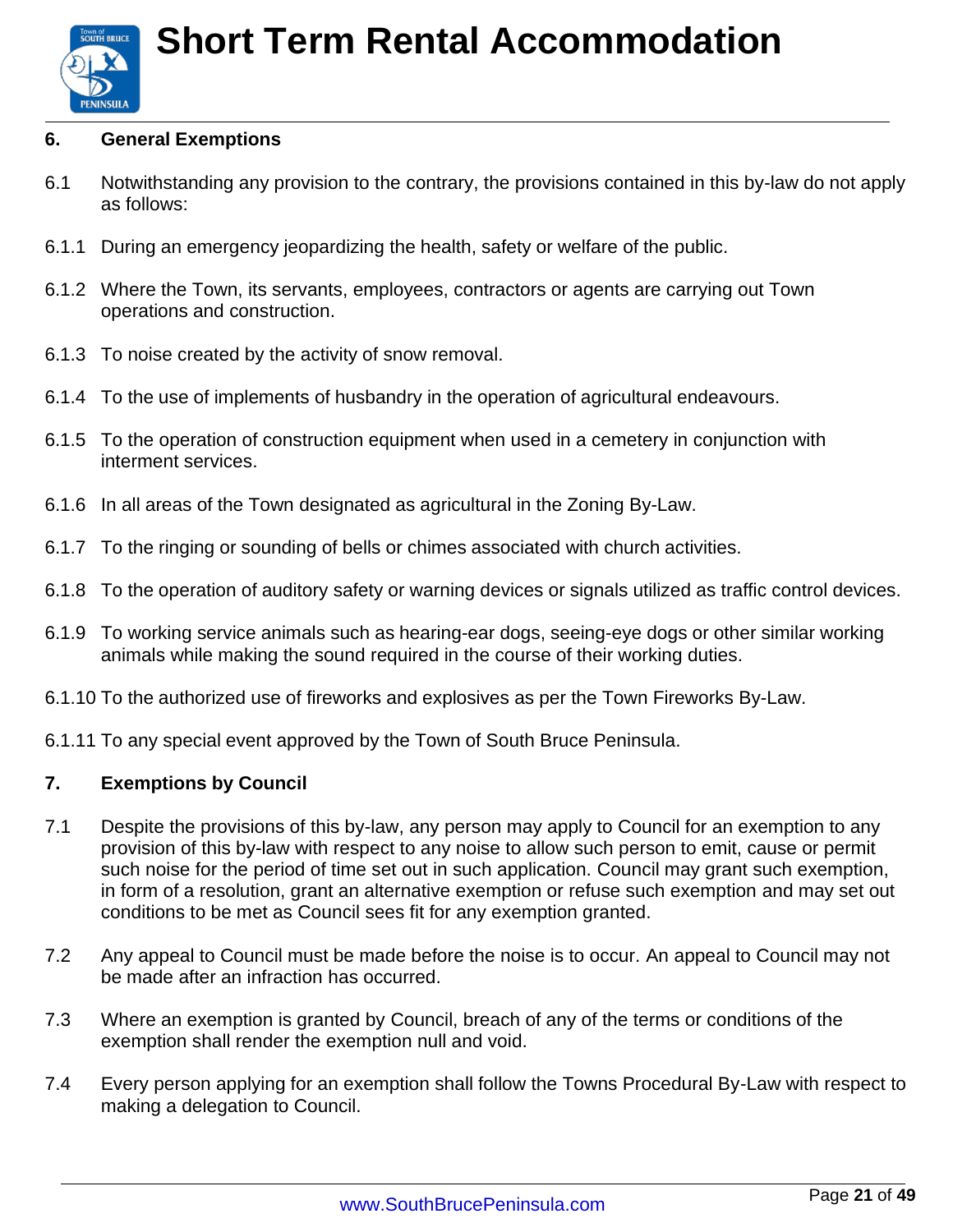

#### **8. Penalty**

- 8.1 Any person who contravenes any provision of this by-law is guilty of an offence and upon conviction, is liable to the penalty specified by the Provincial Offences Act, R.S.O. 1990, c.P.33 as amended.
- 8.2 An Officer of the Town shall enforce the provisions of this by-law in accordance with the provisions set forth herein.

#### **9. Force and Effect**

- 9.1 Where any provision or clause is found to be invalid by a court of competent jurisdiction, that provision or clause shall be considered to be severed from the by-law and will not affect the other provisions contained herein.
- 9.2 Any by-law or a portion thereof that is inconsistent with this by-law is hereby repealed.
- 9.3 This by-law shall take effect upon the final passing thereof.

**Read a first and second time this 19th day of April, 2016.**

**May**  $\mathcal{T}$ ) ်lerk

**Read a third time and finally passed this 19th day of April, 2016.**

Mavor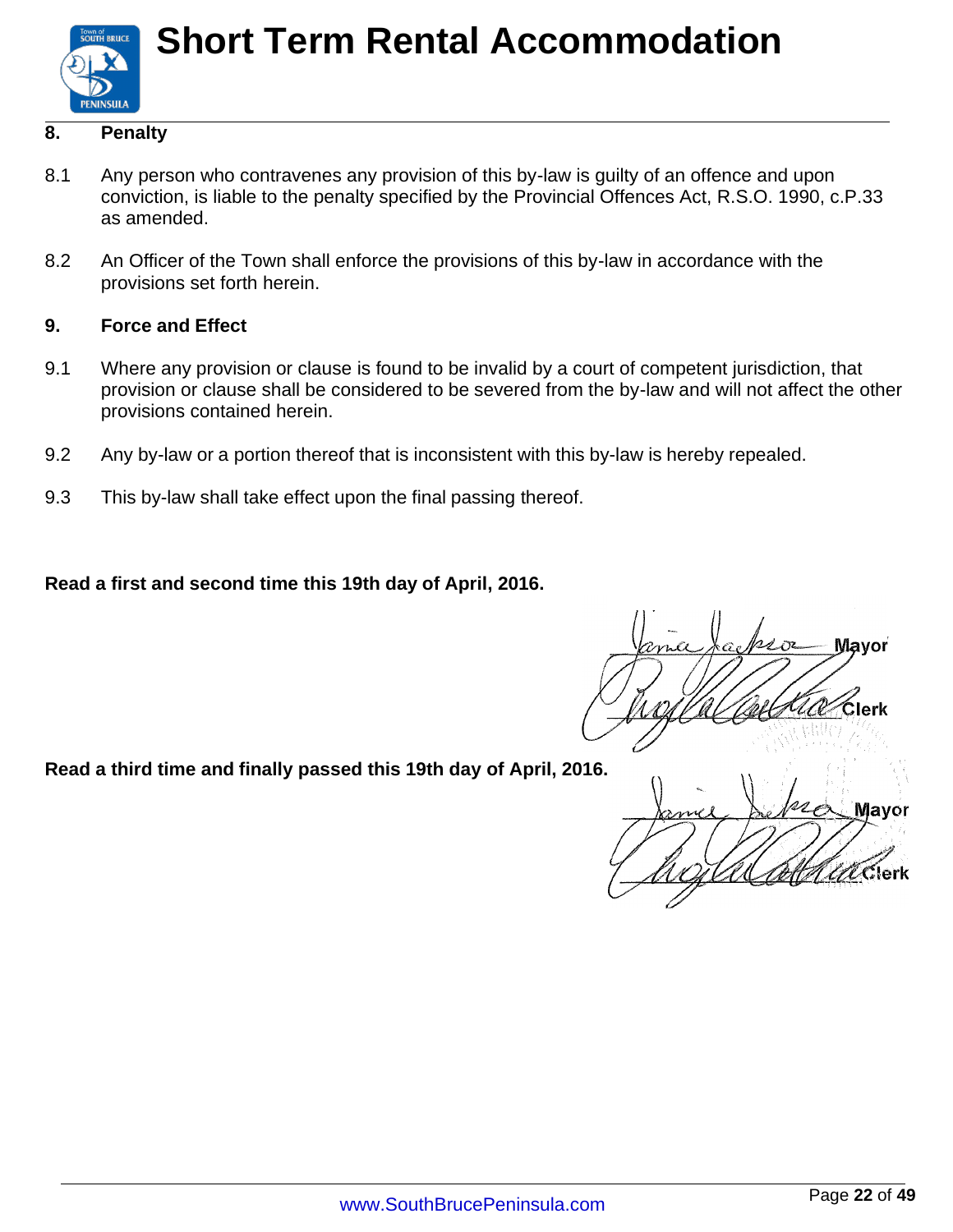

#### **The Town of South Bruce Peninsula**

#### **By-Law 28-2016**

#### **Prohibit and Regulate Noise Part 1 Provincial Offences Act**

| <b>Item</b>    | <b>Column 1</b><br><b>Short Form Wording</b>                                                                                          | Column <sub>2</sub><br><b>Provision Creating</b><br>of Defining | <b>Column 3</b><br><b>Set Fine</b> |
|----------------|---------------------------------------------------------------------------------------------------------------------------------------|-----------------------------------------------------------------|------------------------------------|
|                |                                                                                                                                       | <b>Offence</b>                                                  |                                    |
| $\mathbf{1}$   | Ring a bell, blow a horn or shout                                                                                                     | Section 4.1                                                     | 250.00                             |
| $\overline{2}$ | Make or allow or permit any<br>unusual noise likely to disturb<br>the inhabitants of the Town                                         | Section 4.1                                                     | 250.00                             |
| 3              | Persistent noise made by an<br>animal                                                                                                 | Section 4.2.1                                                   | 250.00                             |
| $\overline{4}$ | Playing of any radio, public<br>address system, amplified<br>sounds producing device or<br>other sound device heard over<br>30 meters | Section 4.2.2                                                   | 250.00                             |
| 5              | Operation of any combustion<br>engine without an effective<br>muffling device                                                         | Section 4.2.3                                                   | 250.00                             |
| 6              | Noise from racing of any<br>motorized vehicle and squealing<br>of vehicle tires                                                       | Section 4.2.4                                                   | 250.00                             |
| $\overline{7}$ | Noise caused by construction<br>equipment when prohibited                                                                             | Section 4.2.5                                                   | 250.00                             |
| 8              | Noise from the detonation of<br>fireworks or explosives                                                                               | Section 4.2.6                                                   | 250.00                             |
| 9              | Shouting, whistling, calling,<br>hooting, singing or similar<br>sounds adjacent to public street<br>or public place                   | Section 4.2.7                                                   | 250.00                             |
| 10             | Sounds by lawnmower, chain-<br>saw, leaf-blower or other noise<br>generating tool or device when<br>prohibited                        | Section 4.2.8                                                   | 250.00                             |
| 11             | Operations of a quarry or pit<br>when prohibited                                                                                      | Section 4.2.9                                                   | 250.00                             |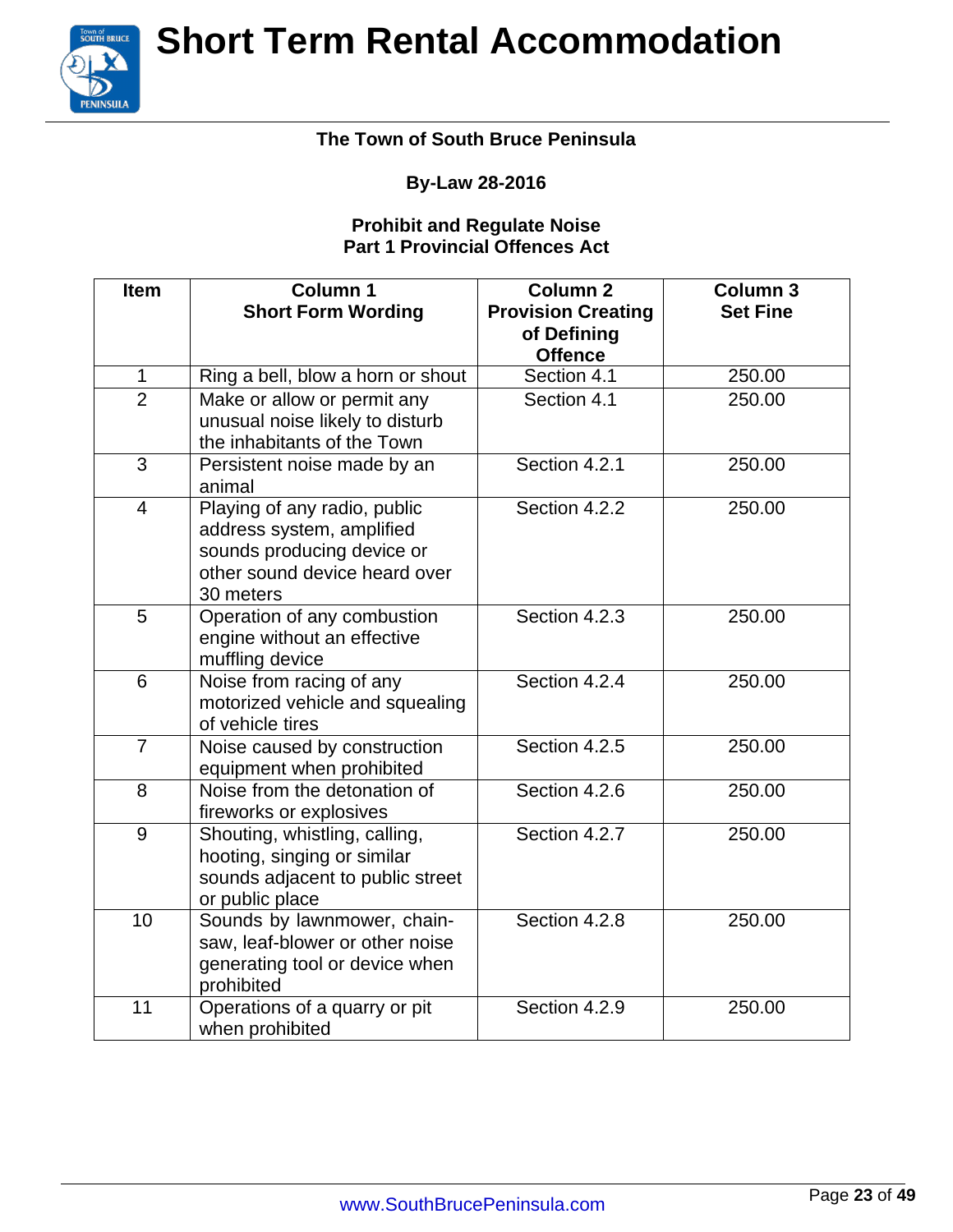Town of<br>**SOUTH BRUCE PENINSULA** 

# **Short Term Rental Accommodation**

#### **The Town of South Bruce Peninsula**

#### **By-Law 28-2016**

#### **Prohibit and Regulate Noise Part 1 Provincial Offences Act**

| <b>Item</b>     | <b>Column 1</b><br><b>Short Form Wording</b>                                                                                                       | Column <sub>2</sub><br><b>Provision Creating</b><br>of Defining<br><b>Offence</b> | <b>Column 3</b><br><b>Set Fine</b> |
|-----------------|----------------------------------------------------------------------------------------------------------------------------------------------------|-----------------------------------------------------------------------------------|------------------------------------|
| 12 <sup>2</sup> | Noise associated with<br>unloading, loading, packing,<br>delivering or otherwise handling<br>any container, product or<br>material when prohibited | Section 4.2.10                                                                    | 250.00                             |
| 13              | Noise associated with the<br>operation of waste and refuse<br>collection machinery when<br>prohibited                                              | Section 4.2.11                                                                    | 250.00                             |
| 14              | Noise associated with the<br>operation of waste and refuse<br>storage<br>equipment/facilities/containers<br>when prohibited                        | <b>Section 4.2.11</b>                                                             | 250.00                             |
| 15              | Noise associated with the<br>operation of waste and refuse<br>compacting equipment when<br>prohibited                                              | Section 4.2.11                                                                    | 250.00                             |
| 16              | Idling of an engine or motor for<br>a continuous period exceeding<br>10 minutes                                                                    | Section 5.1                                                                       | 250.00                             |
| 17              | Idling of an engine or motor in<br>any loading or bus loading zone                                                                                 | Section 5.2                                                                       | 250.00                             |
| 18              | Idling of any mobile work<br>(delivery) vehicles when<br>prohibited                                                                                | Section 5.4                                                                       | 250.00                             |

**Note: The general penalty provision for the offences listed above is Section 8.1 of By-Law Number 28-2016, a certified copy of which has been filed.**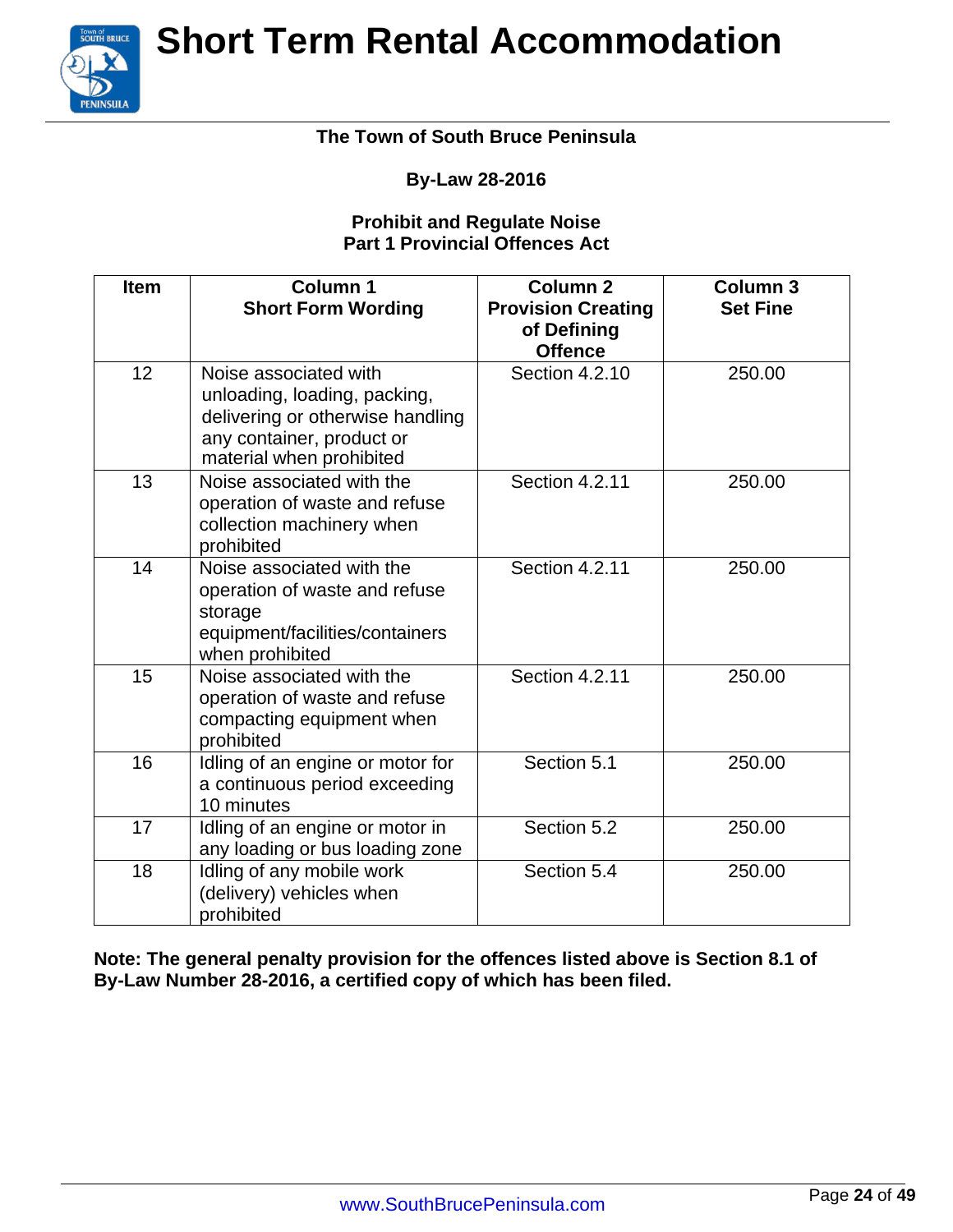

#### **The Corporation of the Town of South Bruce Peninsula**

#### **By-Law Number 122-2015**

#### **Being a By-Law to Regulate the Sale, Storage and Setting Off of Fireworks and Pyrotechnics and to Provide for the Requirement for Permission for Fireworks Displays in the Town of South Bruce Peninsula**

**Whereas** Section 120 of the *Municipal Act*, *2001,* S.O. 2001, c.25, as amended provides that a local municipality may prohibit and regulate the manufacture, storage, keeping and transportation of dangerous substances and explosives in the municipality and that a by-law may require a permit and may impose conditions for obtaining, continuing to hold and renewing the permit including requiring the submission of plans;

**And whereas** Section 121 of the *Municipal Act*, *2001,* S.O. 2001, c.25, as amended provides that a local municipality may prohibit and regulate the sale of fireworks and the setting off of fireworks and may prohibit activities unless a permit is obtained from the municipality and may impose conditions for obtaining, continuing to hold and renewing the permit, including requiring the submission of plans;

**And whereas** Section 7.1 (1) of the Fire Protection and Prevention Act, 1997, S.O. 1997, C.4 as amended provides that a council of a municipality may pass by-laws regulating fire prevention including the prevention of spreading fires;

**Now therefore** the Council of the Corporation of the Town of South Bruce Peninsula enacts as follows:

#### **1. Short Title**

1.1 This by-law shall be known as the "Fireworks By-Law".

#### **2. Definitions**

2.1 In this by-law:

**"Authority Having Jurisdiction"** means the individual authorized by Natural Resources Canada to authorize fireworks displays and the Fire Chief of the Corporation of the Town of South Bruce Peninsula and may be referred to as "AHJ".

**"Canada Day"** means July 1 in any year.

**"Clerk"** means the Clerk of The Corporation of the Town of South Bruce Peninsula and shall include any designate.

**"Council"** means the Council of The Corporation of the Town of South Bruce Peninsula.

**"Explosives Act (Canada)** means the Explosives Act, R.S.C. 1985, c. E-15.

**"Family Fireworks"** means an outdoor, low hazard, recreational firework that is classed as a subdivision 1 of Division 2 of Class 7 Fireworks under the Explosives Act (Canada).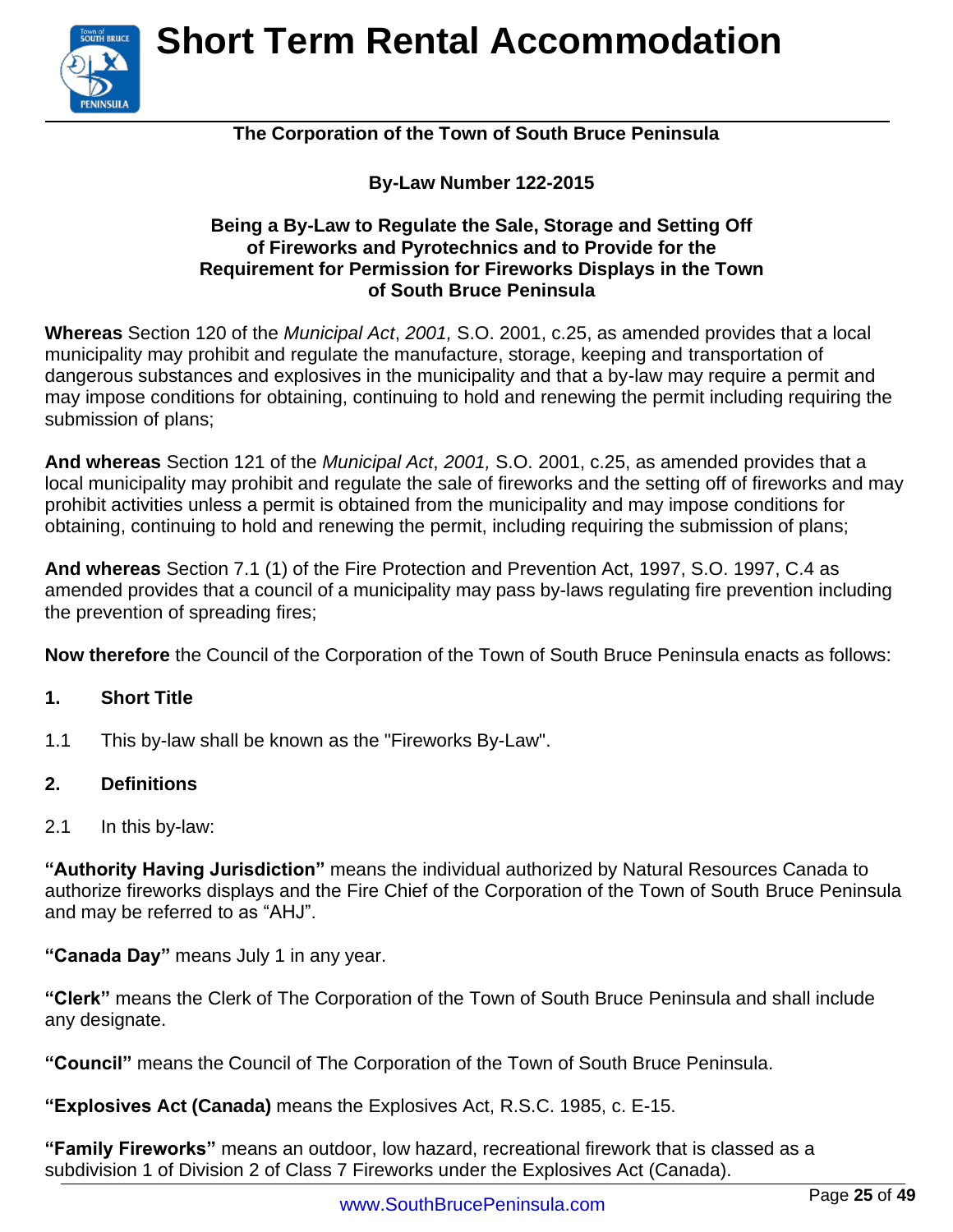

**"Fire Chief"** means the Fire Chief of The Corporation of the Town of South Bruce Peninsula, and shall include any designate.

**"Firecracker"** means any class of fireworks that explodes when ignited and does not make any significant display or visible effect after the explosion but does not include caps for toy guns or Christmas crackers.

**"Fireworks"** means explosive and pyrotechnic devices that are designed to produce colorful effects with sound added as a secondary function in some instances.

**"Fireworks display"** means an outdoor, high hazard, recreational firework that is classed as a subdivision 2 of Division 2 of Class 7 of the Explosives Act (Canada) and further includes pyrotechnics as classified in Subdivision 5, Division 2, Class 7 in the regulations under the Explosives Act (Canada).

**"Fireworks Supervisor"** means a person who has successfully completed an approved Fireworks Supervisor course offered pursuant to the Explosives Act (Canada).

**"Public Highway"** means any allowance, lane, avenue, street, way, drive or road whether open or unopened.

**"Independence Day"** means July 4 in any year.

**"Officer"** means a municipal by-law enforcement officer, provincial offences officer, police officer or the Licensing officer.

**"Permit"** means a permit to hold a fireworks display issued pursuant to this by-law.

**"Person"** includes a corporation and its directors and officers, and their heirs, executors, assignees and administrators or other legal representatives of an individual and their respective successors and assignees.

**"Prohibited firework"** includes but is not limited to cigarette loads or pings, exploding matches, ammunition for miniature tie clip, cufflink or key chain pistols, auto alarms or jokers, cherry bombs, M-80 and silver salutes and flash crackers, throw down torpedoes and crackling balls, exploding golf balls, stink bombs and smoke bombs, tear gas pens and launchers, party peppers and table bombs, table rockets and battle sky rockets, fake firecrackers and other trick devices or practical jokes as may be included on the list of prohibited fireworks as published from time to time under the Explosives Act (Canada).

**"Seller"** means any person working in any building, structure, trailer, roadside stand, vehicle or other conveyance where fireworks are sold, and shall include every employee and the vendor.

**"Town"** means The Corporation of the Town of South Bruce Peninsula and its locality, including its geographic area.

**"Vendor"** means owner or operator of any building, structure, trailer, roadside stand, vehicle or any other conveyance where fireworks are being sold.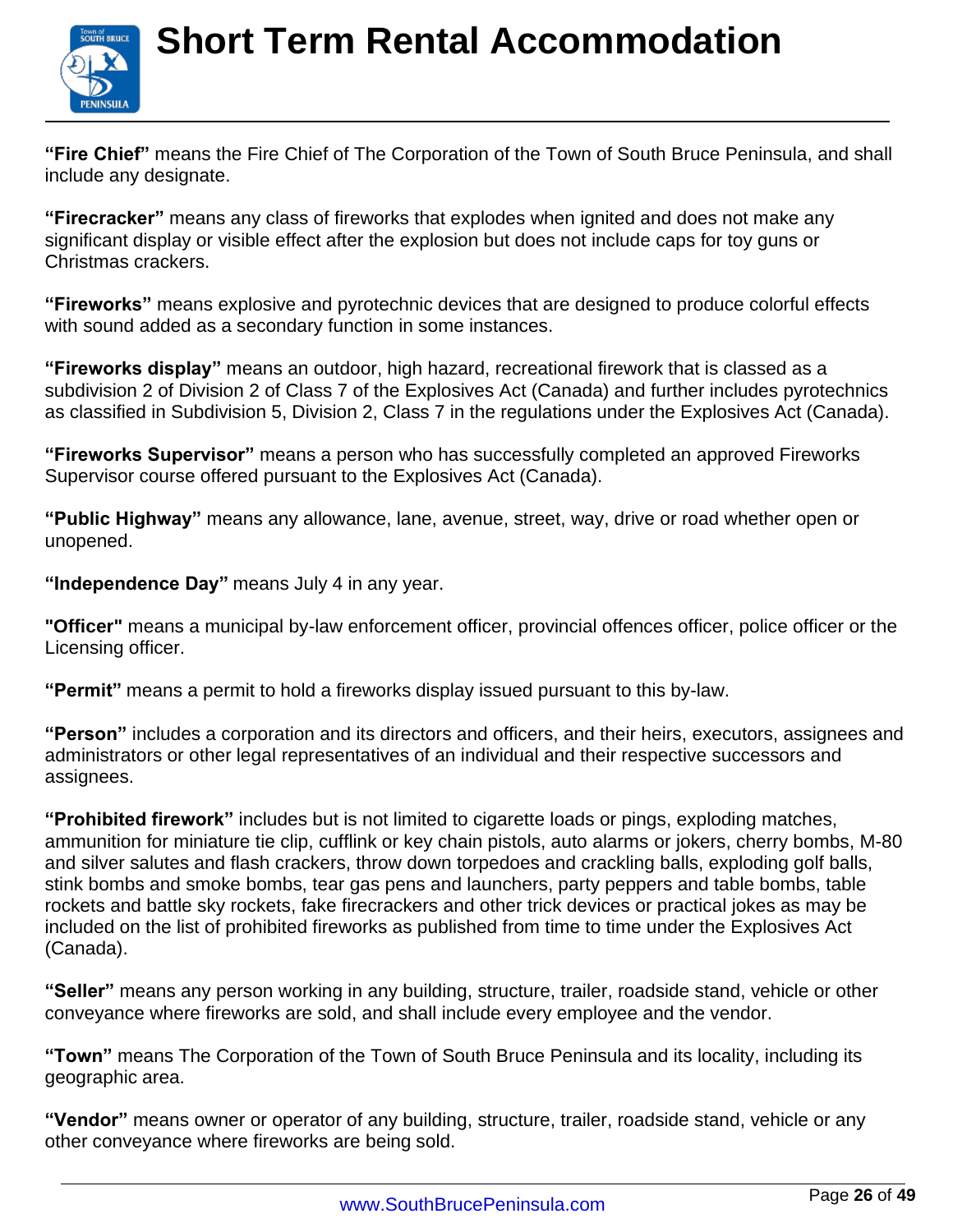

**"Victoria Day"** means the Monday preceding May 25 in any year.

#### **3. Prohibitions**

#### **Sale of Fireworks**

- 3.1 No person shall sell or retail in the Town any fireworks to anyone under the age of eighteen (18) years.
- 3.2 No person shall sell fireworks in the Town without displaying in his/her shop or place of business, at a point adjacent to the fireworks being sold, a copy of this by-law and copies of the brochure provided by the Authority Having Jurisdiction.

#### **Display for Sale and Storage of Fireworks**

- 3.3 No person shall store fireworks that are displayed for sale within any building, in any bin, lot, or bundle that exceeds a weight of twenty-five (25) kilograms.
- 3.4 No person shall store fireworks in any manner that would expose the fireworks to direct sunlight.
- 3.5 No person shall display or exhibit any fireworks in any window of any store or shop within the Town.

#### **Setting Off of Fireworks**

- 3.6 No person shall set off any fireworks within the limits of the traveled portion (including any sidewalks) of any public highway or in any public park, on or in any building or structure, or other public place including any beach area owned or operated by the Town of South Bruce Peninsula, nor within the limits of any shopping plaza.
- 3.7 No person shall set off any fireworks within the Town except on Victoria Day, Canada Day or Independence Day or the day immediately preceding Victoria Day, Canada Day or Independence Day or any special day established by Council except at the fireworks displays held after permission has been granted by the AHJ or a family fireworks approved by the AHJ.
- 3.7.1 No person shall set off any fireworks except during the hours of 7:00 p.m. and 11:00 p.m.
- 3.7.2 Notwithstanding the provision of the by-law in relation to day and time, any other day or time for the setting off of fireworks may be recognized by resolution of the Council of the Town of South Bruce Peninsula.

#### **Fireworks Display**

3.8 No person shall set off a display of fireworks within 183 meters (600 feet) of a nursing home, public hospital, home for the aged, any premises or place where explosives, gasoline, or other highly flammable substances or highly combustible material are manufactured, sold or stored or within 183 meters (600 feet) of a church or a public, separate, secondary or other school, unless the consent of the owner of such church or school, or an agent or representative of such owner, is obtained.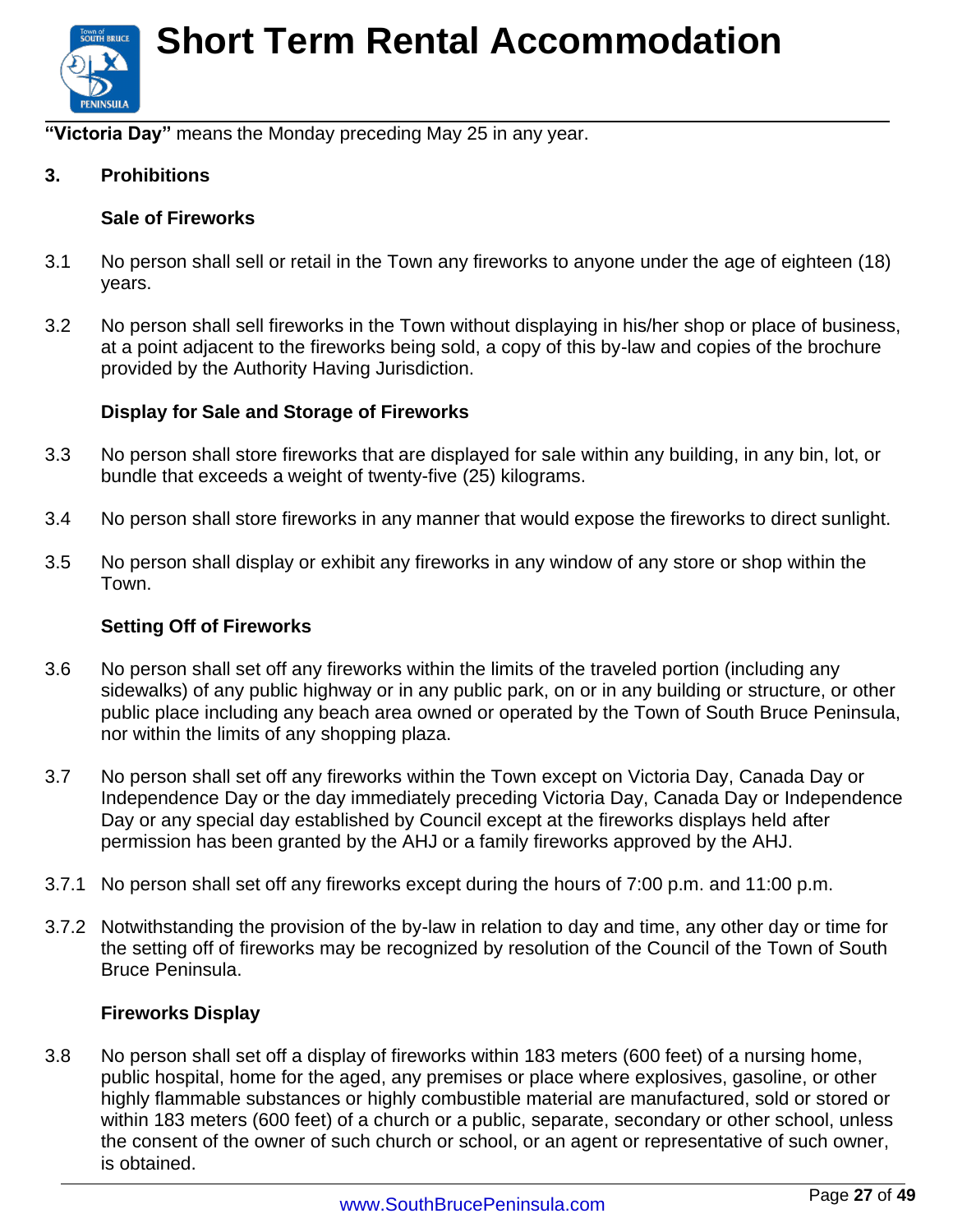

#### **Holding of Fireworks Displays**

3.9 No person shall hold a fireworks display in the Town unless the person has obtained permission from the AHJ, pursuant to the requirements of this by-law.

#### **Firecrackers**

- 3.10 No person shall sell or offer for sale firecrackers within the Town.
- 3.11 No person shall set off any firecrackers within the Town.

#### **4. Requirements of Vendor for the Sale of Fireworks**

- 4.1 No vendor shall sell fireworks without ensuring that:
	- (i) "No Smoking" and "Fireworks" signs are prominently displayed within the sales area;
	- (ii) The "No Smoking" prohibition is enforced at all times within *3 meters (10 feet)* of the building housing the fireworks; and
	- (iii) Fire extinguishers are supplied in accordance with the Ontario Fire Code and sellers have been trained to operate the same.

#### **5. Requirements for a Fireworks Display**

- 5.1 No person shall apply for permission for a fireworks display without:
	- (i) Filing with the Fire Chief/AHJ a completed application on the form copied from the Display Fireworks Manual.
	- (ii) Submitting a site plan showing: The location of the proposed fireworks display; The clearance from adjacent properties; and The access to be provided for fire and emergency vehicles.
	- (iii) Providing a certificate of insurance in the amount of two million dollars (\$2,000,000) liability including a cross liability clause and naming the Town as an additional insured.
- 5.2 If the requirements as set out in this by-law have been complied with, the Fire Chief shall grant the applicant permission for a fireworks display.
- 5.3 Notwithstanding Section 5.2 herein, the Fire Chief may impose additional conditions on the applicant as they relate to the issuance of permission as is deemed advisable and considering the particular circumstances of the request.
- 5.4 The fee to apply for or obtain permission for a fireworks display shall be in accordance with the Town Fee-By-Law.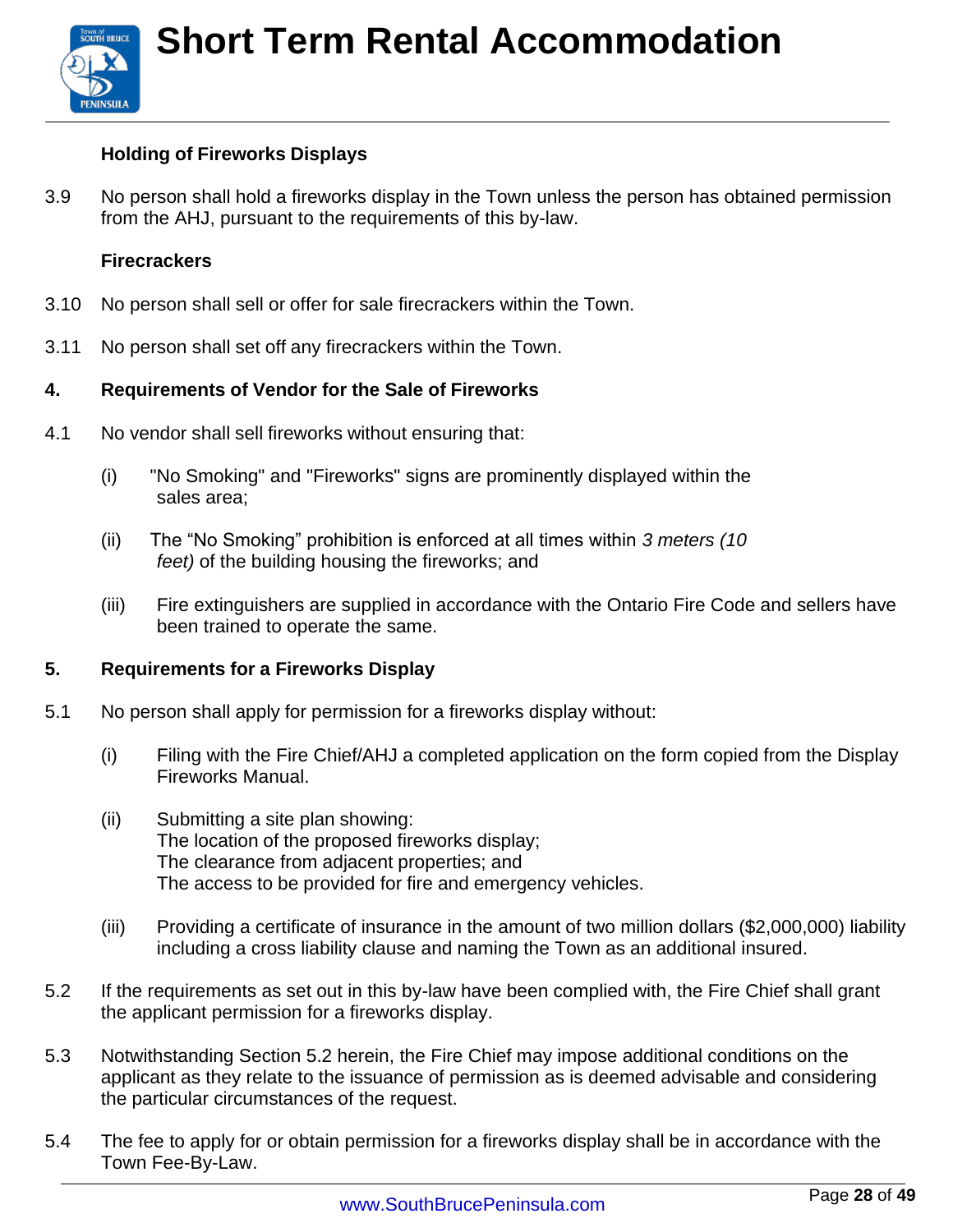

#### **6. General**

6.1 The sale, handling and discharge of fireworks shall conform to Section 5.2.2 of the Ontario Fire Code (O. Reg 213/07) as may be amended from time to time*.*

#### **7. Inspection**

7.1 No person shall prohibit any Officer at any reasonable time from inspecting the premises where fireworks are being stored or sold to ascertain whether or not the provisions of this by-law are being carried out.

#### **8. Offence and Penalties**

- 8.1 No person(s) shall willfully obstruct, hinder or otherwise interfere with an Officer in the performance of the Officer's duties, right, functions, powers or authority under this by-law.
- 8.2 Where an Officer has reasonable grounds to believe that an offence under this by-law has been committed by a person(s), the Officer may require the name, address and proof of identity of the person(s), and the person(s) shall supply the required information.
- 8.3 Every person who violates a provision of this by-law is guilty of an offence and upon conviction is liable to the penalty provided in Section 61 of the Provincial Offences Act R.S.O. 1990 Chapter 33 as amended from time to time.

#### **9. Enforcement**

9.1 This by-law will be enforced by the Fire Chief, AHJ and Officers subject to their authority at law.

#### **10. Word Usages**

10.1 As used in this by-law, words used in the present tense include the future; words used in the masculine gender include the feminine; and the singular number includes the plural and the plural the singular.

#### **11. Severability**

11.1 If any section or sections of this by-law are declared by a court of competent jurisdiction to be invalid, such section or sections shall be deemed to be severable and shall not affect the validity of this by-law as a whole or any part thereof and all other sections of the by-law shall be deemed to be separate and independent therefrom and enacted as such.

#### **12. Conflict and Repeal**

- 12.1 In the event of any conflict between any provisions of this by-law and any other by-law passed, the provisions of this by-law shall prevail.
- 12.2 Any by-law or portion thereof which is inconsistent with this by-law is hereby repealed.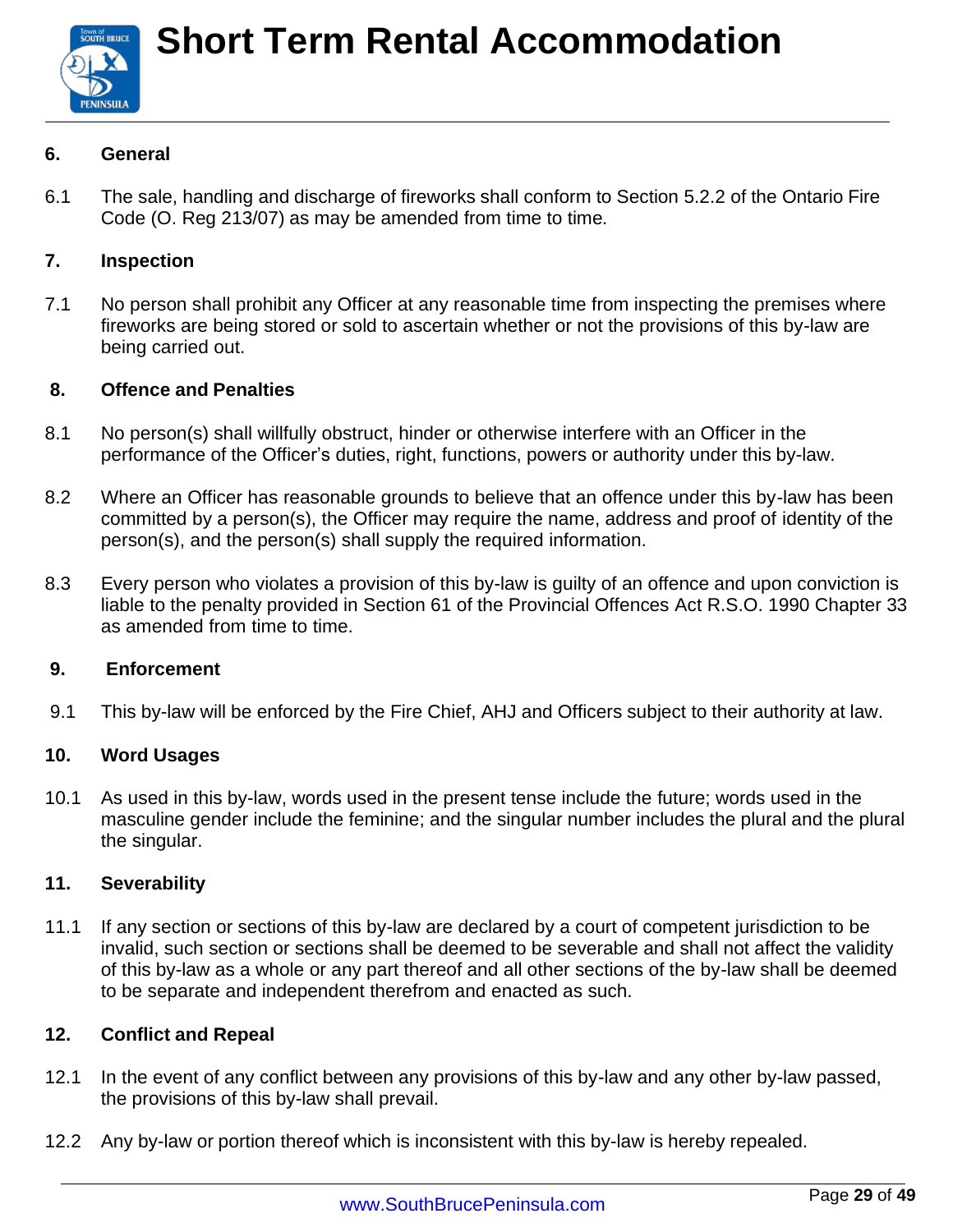

#### **13. Exemption**

- 13.1 It is hereby declared for greater certainty that for purposes of this by-law respecting the setting off of family fireworks on Victoria Day, Canada Day or Independence Day, or the day immediately preceding Victoria Day, Canada Day or Independence Day or any special day established by Council, on land belonging to a private residence by the owner or tenant of such residence or a person authorized by him to do so shall not be deemed to be a fireworks display.
- 13.2 The sale or setting off of pyrotechnical signaling devices for marine, military, railway or highway purposes shall not be deemed to be, respectively, the sale or setting off of fireworks.

#### **14. Effective Date**

14.1 This by-law comes into full force and takes effect on the final day of passage.

#### **Read a first and second time this 3 rd day of November, 2015.**

Mavor mai

**Read a third time and finally passed this 3 rd day of November, 2015.**

Mavor lerk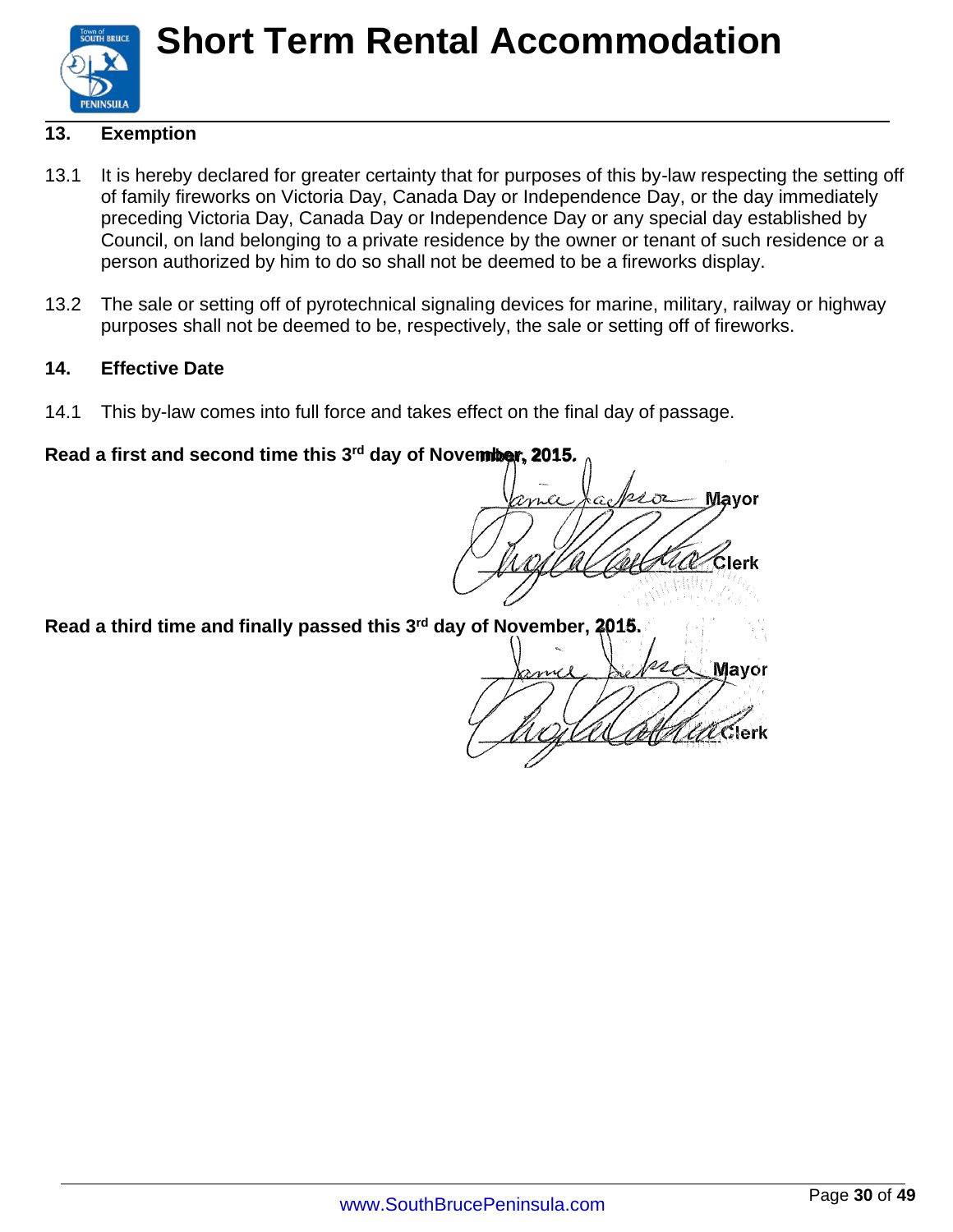

#### **Part I Provincial Offences Act The Corporation of the Town of South Bruce Peninsula Set Fine Schedule By-Law Number 122-2015: Fireworks By-Law**

| <b>Item</b>       | <b>Column 1</b><br><b>Short Form Wording</b>                                                                                                      | <b>Column 2</b><br><b>Provision</b><br><b>Creating or</b><br><b>Defining</b><br><b>Offence</b> | <b>Column 3</b><br><b>Set Fine</b> |
|-------------------|---------------------------------------------------------------------------------------------------------------------------------------------------|------------------------------------------------------------------------------------------------|------------------------------------|
| 1.                | Sell or retail fireworks to anyone under<br>18 years of age                                                                                       | Section 3.1                                                                                    | \$195.00                           |
| 2.                | Sell fireworks without displaying by-law<br>and brochure adjacent to fireworks<br>being sold                                                      | Section 3.2                                                                                    | \$195.00                           |
| 3.                | Store fireworks displayed for sale in<br>bundles that exceed 25 kilograms                                                                         | Section 3.3                                                                                    | \$195.00                           |
| 4.                | Store fireworks in a manner that<br>exposes fireworks to direct sunlight                                                                          | Section 3.4                                                                                    | \$195.00                           |
| 5.                | Display or exhibit fireworks in window of<br>store or shop                                                                                        | Section 3.5                                                                                    | \$195.00                           |
| 6.                | Set off fireworks on traveled portion of<br>public highway, sidewalks, public<br>parks, building or structures, public<br>place or shopping plaza | Section 3.6                                                                                    | \$195.00                           |
| 7.                | Set off fireworks on days not permitted                                                                                                           | Section 3.7                                                                                    | \$195.00                           |
| 8.                | Set off fireworks between 11:01 pm and<br>$6:59$ pm                                                                                               | Section 3.7.1                                                                                  | \$195.00                           |
| 9.                | Display fireworks within 183 meters of<br>prohibited areas                                                                                        | Section 3.8                                                                                    | \$195.00                           |
| 10.               | Display fireworks within 183 meters of<br>prohibited area without written consent<br>of owners/agent                                              | Section 3.8                                                                                    | \$195.00                           |
| 11.               | Hold fireworks display without<br>permission                                                                                                      | Section 3.9                                                                                    | \$195.00                           |
| $\overline{12}$ . | Sell or offer for sale firecrackers                                                                                                               | Section 3.10                                                                                   | \$195.00                           |
| $\overline{13}$ . | Set off firecrackers                                                                                                                              | Section 3.11                                                                                   | \$195.00                           |
| 14.               | Vendor not displaying "No Smoking"<br>and "Fireworks" signs                                                                                       | Section 4.1(i)                                                                                 | \$195.00                           |
| 15.               | Vendor not supplying Fire Extinguishers<br>in accordance with Ontario Fire Code                                                                   | Section 4.1(iii)                                                                               | \$195.00                           |
| 16.               | Vendor not having trained staff to<br>operate fire extinguishers                                                                                  | Section 4.1(iii)                                                                               | \$195.00                           |
| 17.               | Applicant not filing with Fire Chief a<br>completed application                                                                                   | Section 5.1(i)                                                                                 | \$195.00                           |
| 18.               | Applicant not submitting site plan                                                                                                                | Section 5.1(ii)                                                                                | \$195.00                           |
| 19.               | Applicant not submitting certificate of<br>insurance                                                                                              | Section 5.1(iii)                                                                               | \$195.00                           |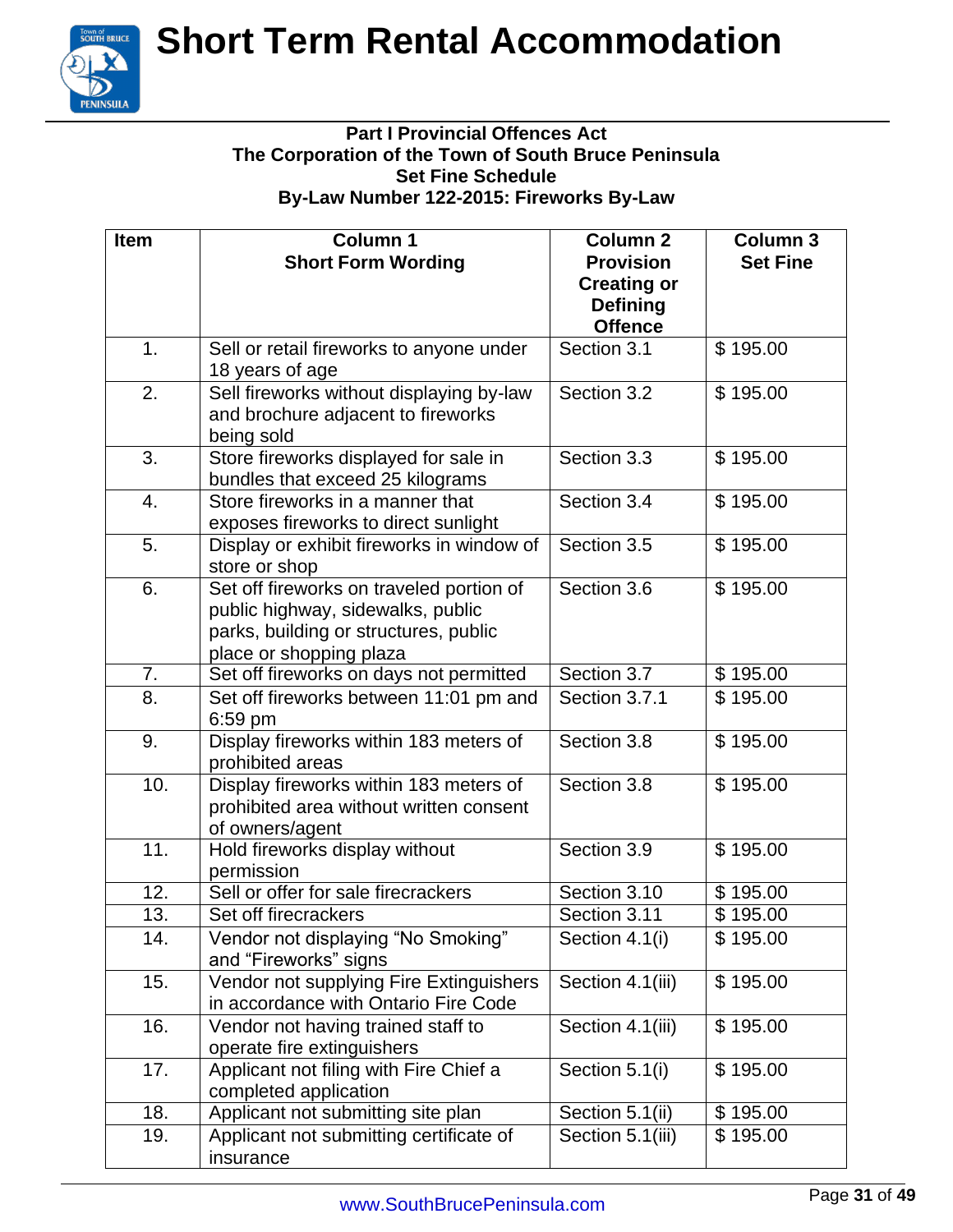

| <b>Item</b> | Column 1<br><b>Short Form Wording</b>             | <b>Column 2</b><br><b>Provision</b><br><b>Creating or</b><br><b>Defining</b><br><b>Offence</b> | <b>Column 3</b><br><b>Set Fine</b> |
|-------------|---------------------------------------------------|------------------------------------------------------------------------------------------------|------------------------------------|
| 20.         | Prohibit Officer from inspecting the<br>premises  | Section 7.1                                                                                    | \$195.00                           |
| 21.         | Interfere with officer while enforcing by-<br>law | Section 8.1                                                                                    | \$250.00                           |

**Note: The penalty provisions for the offences indicated above is/are Section 8 of By-Law 122-2015, a certified copy of which has been filed.**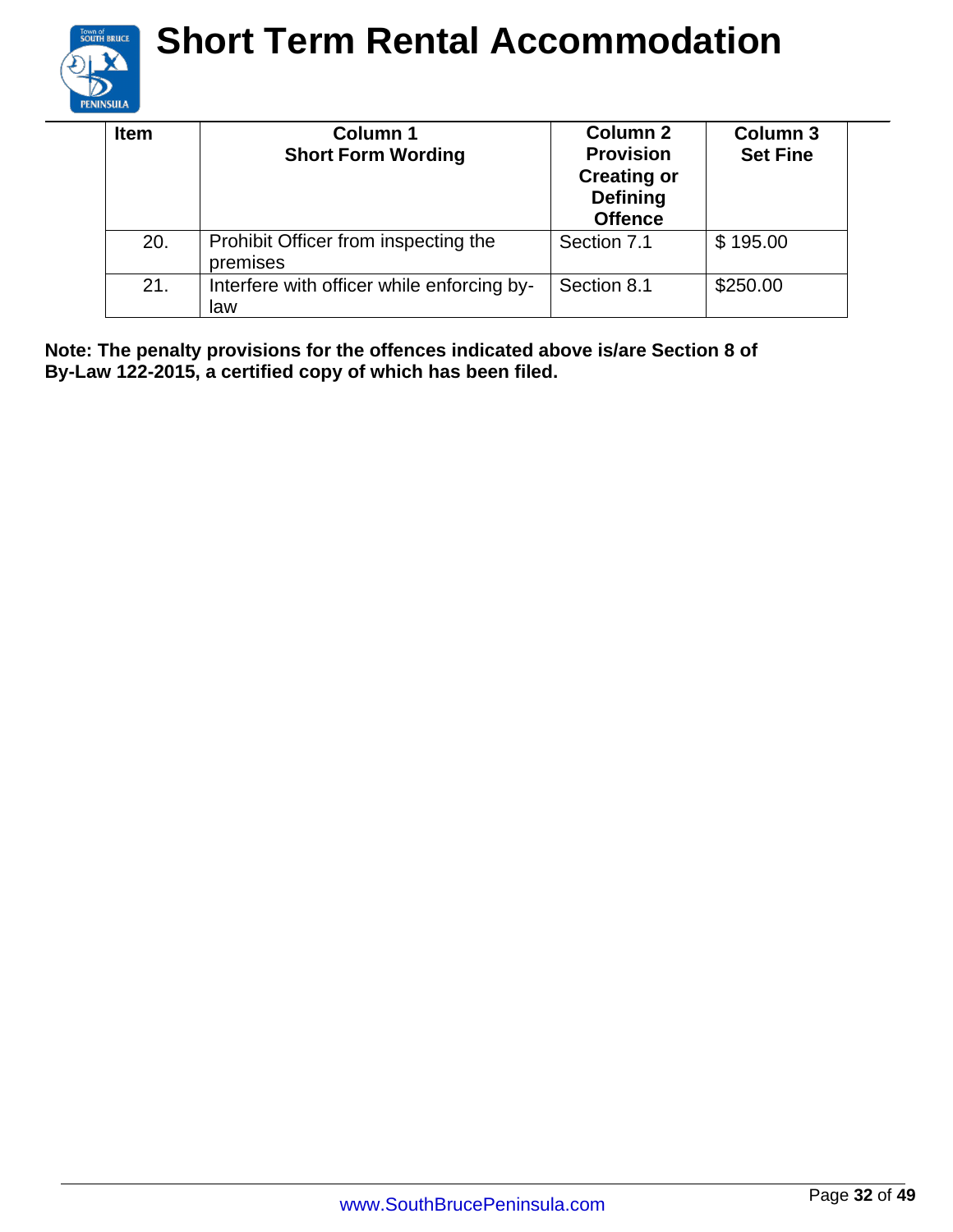

#### Part I Provincial Offences Act The Corporation of the Town of South Bruce Peninsula Set Fine Schedule By-Law Number 104-2021: Short Term Rental Accommodation By-Law

| <b>Item</b> | <b>Column 1</b><br><b>Short Form</b><br>Wording                                                    | <b>Column 2</b><br><b>Provision Creating</b><br>or Defining<br><b>Offence</b> | <b>Column 3</b><br><b>Set Fine</b> |
|-------------|----------------------------------------------------------------------------------------------------|-------------------------------------------------------------------------------|------------------------------------|
| 1           | Operate a short<br>term rental<br>accommodation<br>without a current<br>licence                    | Section 2.1                                                                   | \$600                              |
| 2           | Advertise or offer a<br>short term rental<br>accommodation for<br>rent or use without a<br>licence | Section 2.2                                                                   | \$600                              |
| 3           | Transfer or assign a<br>licence                                                                    | Section 2.4                                                                   | \$500                              |
| 4           | Permit more than 2<br>persons per guest<br>room on a premises<br>at any one time                   | Section 2.5                                                                   | \$600                              |
| 5           | Operate a short<br>term rental<br>accommodation<br>without providing<br>parking                    | Section 2.6                                                                   | \$500                              |
| 6           | Allow or permit any<br>renter to park in an<br>area not meant for<br>parking                       | Section 2.7                                                                   | \$400                              |
| 7           | Offer short term<br>rental<br>accommodation<br>without current<br>licence displayed                | Section 2.8.1                                                                 | \$600                              |
| 8           | Offer short term<br>rental<br>accommodation<br>without providing<br>Noise By-Law                   | Section 2.8.2                                                                 | \$600                              |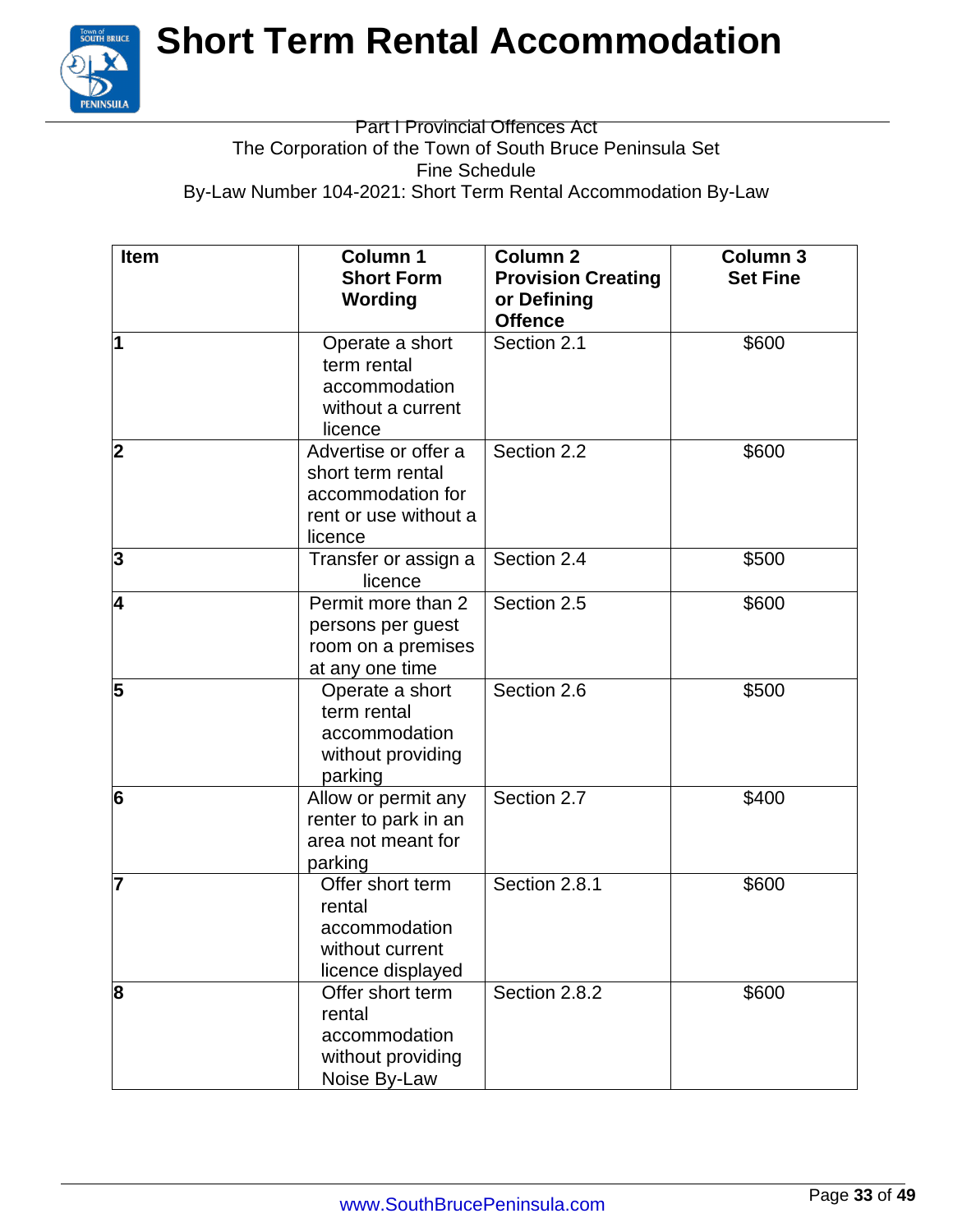

| 9  | Offer short term<br>rental<br>accommodation<br>without providing<br>copy of parking<br>provisions | Section 2.8.3 | \$500 |
|----|---------------------------------------------------------------------------------------------------|---------------|-------|
| 10 | Offer short term<br>rental<br>accommodation<br>without providing<br>approved floor plan           | Section 2.8.4 | \$600 |
| 11 | Offer short term<br>rental<br>accommodation<br>without providing<br>Renter's Code of<br>Conduct   | Section 2.8.5 | \$600 |
| 12 | Fail to provide fire<br>extinguishers                                                             | Section 2.9   | \$600 |
| 13 | Rent a guest room<br>not approved on the<br>floor plan                                            | Section 2.10  | \$700 |
| 14 | Fail to provide name<br>and contact<br>information for<br>owner, agent or<br>responsible person   | Section 2.11  | \$700 |
| 15 | Rent unlicensed<br>short term rental<br>accommodation                                             | Section 2.13  | \$500 |
| 16 | Violate the<br>provisions of the<br>Renter's Code of<br>Conduct                                   | Section 2.14  | \$700 |
| 17 | Fail to respond to<br>the Town or attend<br>the property within<br>allotted time                  | Section 2.15  | \$700 |
| 18 | Obstruct or interfere<br>with a By-Law<br><b>Enforcement Officer</b>                              | Section 5.2   | \$700 |
| 19 | Refuse to provide<br>identification when<br>requested                                             | Section 5.3   | \$700 |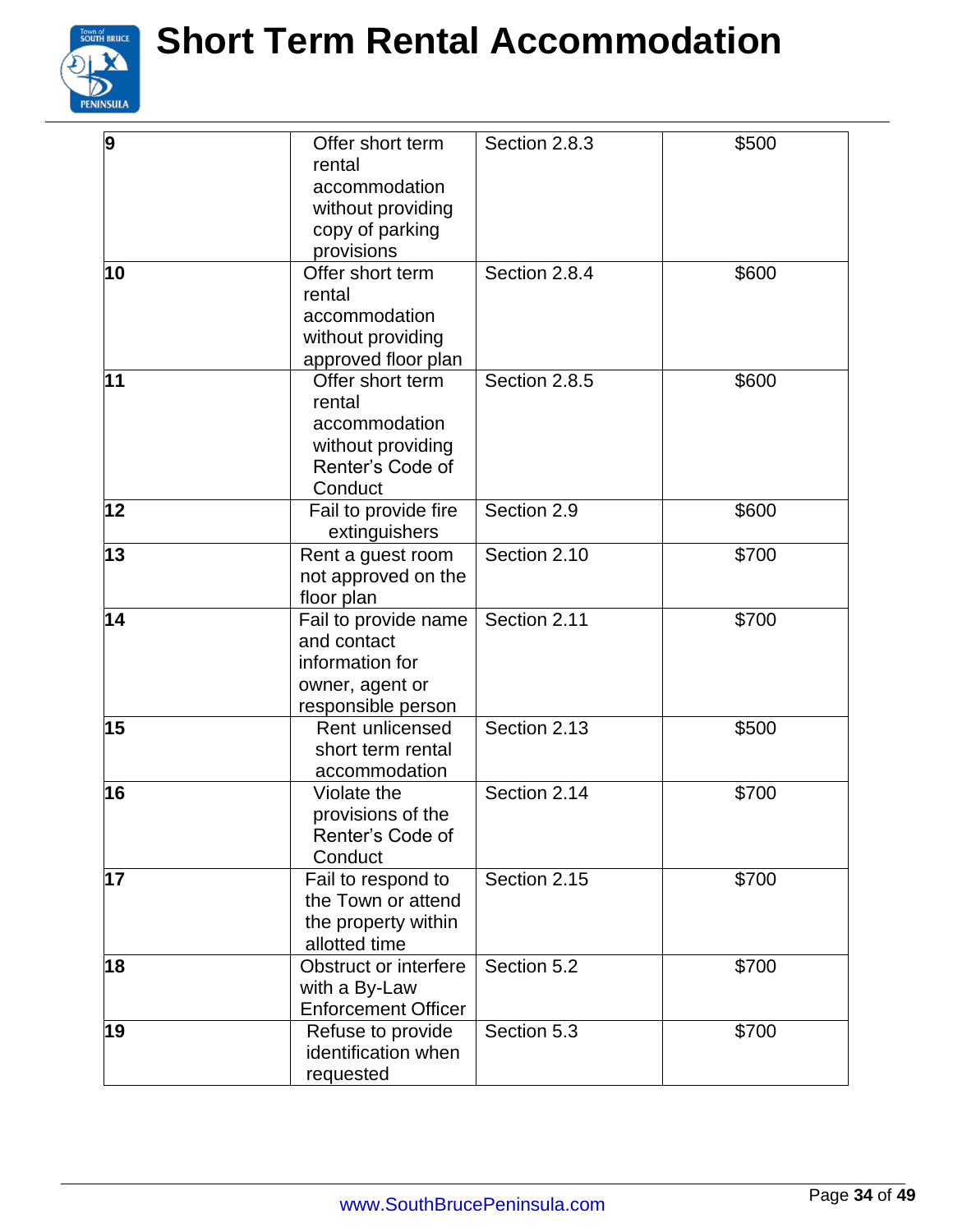

| 20 | Fail to comply with<br>an order issued by<br>an Officer         | Section 5.5 | \$700 |
|----|-----------------------------------------------------------------|-------------|-------|
|    | Fail to permit<br>inspection of the<br>property and<br>premises | Section 8.2 | \$500 |

**Note: The penalty provision for the offence indicated above is/are Section 5.8 of By-Law Number 104-2021, a certified copy of which has been filed.**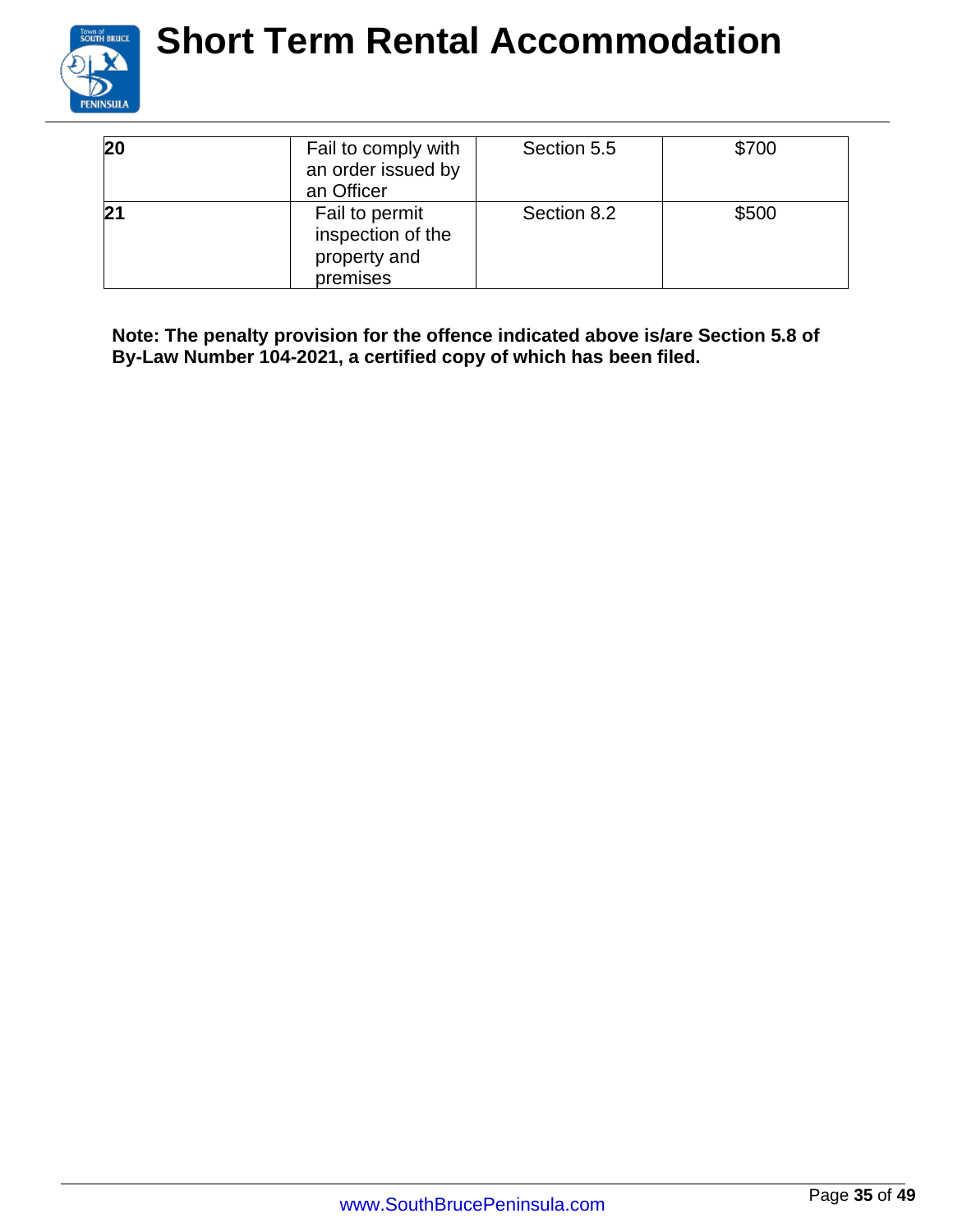

#### **The Corporation of the Town of South Bruce Peninsula**

#### **By-Law Number 104-2021**

#### **Being a By-Law to License and Regulate Short-Term Rental Accommodations in the Town of South Bruce Peninsula**

**Whereas** Section 151 of the *Municipal Act, 2001, SO 2001 c.25,* as amended *("Municipal Act')* provides that a municipality may provide for a system of licensing, regulating and governing with respect to a business;

**And whereas** Section 11 (2) of the *Municipal Act* provides that a lower-tier municipality has the authority to pass by-laws respecting economic, social and environmental wellbeing of the municipality, the health, safety and well-being of persons and the protection of persons and property;

**And whereas** Section 11(3) of the *Municipal Act* provides that a lower-tier municipality has the authority to pass by-laws regarding waste management, parking and business licensing;

**And whereas** Section 390 to 400 of the *Municipal Act* enables a municipality to pass by-laws to impose fees and charges to permits and services provided or done by them;

**And whereas** Section 434.1 of the *Municipal Act* permits a municipality to impose a system of administrative penalties and fees as an additional means of encouraging compliance with its by-laws;

**And whereas** Section 436 of the *Municipal Act* permits a municipality to pass by-laws providing that the municipality may enter on lands at any reasonable time for the purpose of carrying out an inspection to determine compliance with by-laws, directions, orders and license conditions;

**And whereas** Section 444 of the *Municipal Act* provides that if a municipality is satisfied that a contravention of a by-law has occurred, the municipality may make an order requiring the person who contravened the by-law or who caused or permitted the contravention or the owner or occupier of the land on which the contravention occurred to discontinue the contravening activity;

**And whereas** Council has enacted a Zoning By-Law amendment under the provisions of the *Planning Act, RSO 1990 CP13,* as amended which defines short-term rental accommodations, establishes areas of permitted use and notes that a short-term accommodation must be licensed with the Town of South Bruce Peninsula;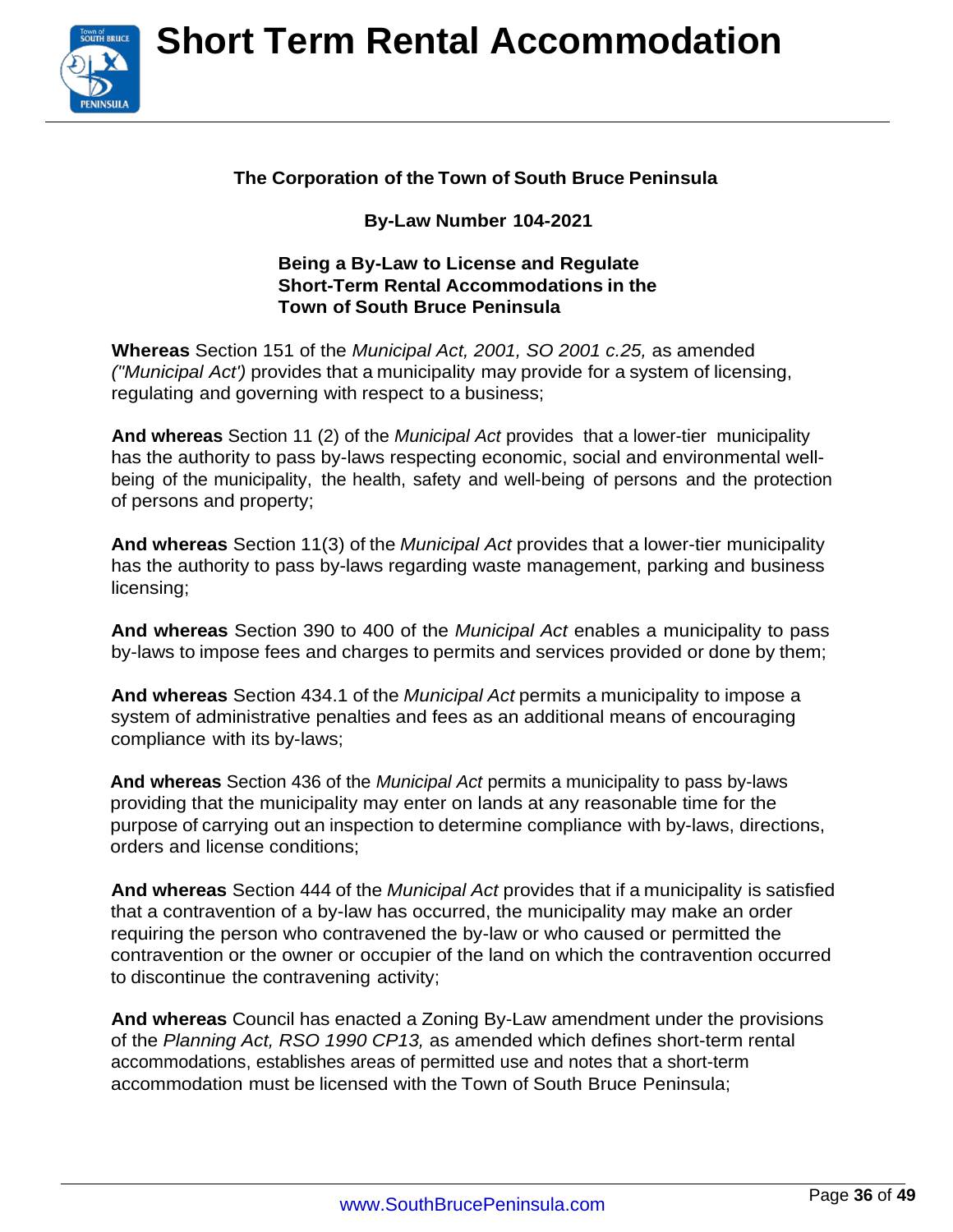

**And whereas** the Town of South Bruce Peninsula deems it expedient to license and regulate short-term rental accommodations being operated in the Town of South Bruce Peninsula;

#### **Now therefore the Council of the Town of South Bruce Peninsula enacts as follows:**

#### **1. Definitions**

For the purpose of this by-law, the following definitions shall apply:

- 1.1 **"Agent"** means a person duly appointed by an owner or the Town to act on their behalf.
- 1.2 **"Applicant"** means the person applying for a license or renewal of a license under this by-law.
- 1.3 **"Building"** means a structure occupying an area greater than ten square metres consisting of a wall, roof and floor or any of them or a structural system serving the function thereof including all plumbing, works, fixtures and service systems related thereto, or, structures designated in the *Ontario Building Code.*
- 1.4 **"By-Law Enforcement Officer"** means a person duly appointed by the Town of South Bruce Peninsula by by-law for the purpose of enforcing the provisions of the Town's by-laws and any person whose statutory position permits them at law to enforce applicable provincial and federal legislation and regulations including any police officer. The term By-Law Enforcement Officer may be used interchangeably with the term officer.
- 1.5 **"Council"** shall mean the body of people, elected to govern the affairs of the Town of South Bruce Peninsula.
- 1.6 **"Dwelling Unit"** holds the same meaning as contained in the Zoning By-Law and additionally, for the purpose of this by-law, a dwelling unit does not include a tent, trailer, mobile home or a room or suite of rooms in a boarding or rooming house, a hotel or motor home.
- 1.7 **"Fee"** means an amount payable in relation to this by-law and is as stated in the Town of South Bruce Peninsula Fee By-Law, as may be amended from time to time. The word fee may be used interchangeably with the words penalty and fine, where those words carry the same meaning.
- 1.8 **"Guest Room"** means a room offered for short-term rental accommodation, which conforms to the standards for a bedroom, as set forth by the *Ontario Building Code.*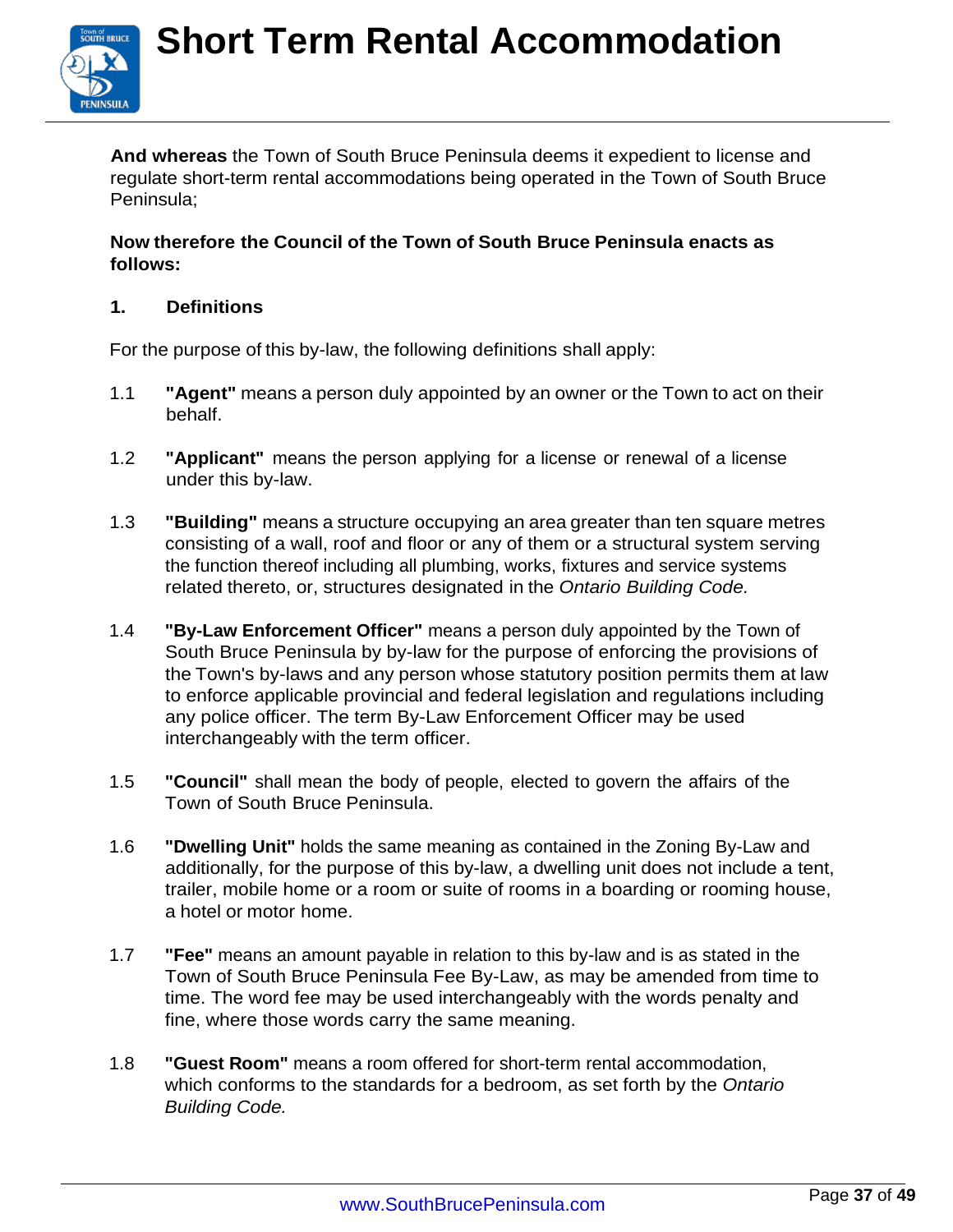

- 1.9 **"Licence"** means the document issued under the provisions contained within this by-law, which document serves as the proof of permission to carry on the business of a short-term rental accommodation.
- 1.1O **"Licensee"** means a person who holds a license or is required to hold a licence under this by-law.
- **1.11 "Licence Issuer"** means any person or persons provided the authority by the Town of South Bruce Peninsula to issue a licence under this by-law.
- 1.12 **"Order"** means any notice to comply with the provisions of this by-law issued by a By-Law Enforcement Officer, after investigation of any allegations of contravention with this by-law are completed, and it is determined that there are justified contraventions of the by-law.
- 1.13 **"Owner"** means the person or persons holding title to the property on which the short-term rental accommodation is located. Ownership has a corresponding meaning.
- 1.14 **"Parking Area".** means an area provided for the parking of motor vehicles and may include aisles, parking spaces, pedestrian walkways and related ingress and egress lanes but shall not include any part of a public street.
- 1.15 **"Person"** means an individual, Corporation, partnership or an association and includes a licensee or an applicant for a license under this by-law as the context requires.
- 1.16 **"Premises"** means the dwelling unit which is being used as a short-term accommodation.
- 1.17 **"Property"** means the land upon which a short-term rental accommodation is operated, exclusive of buildings or structures or any part thereof.
- 1.18 **"Renter"** means the person responsible for the rental of the premises by way of concession, permit, lease, license, rental agreement or similar commercial arrangement.
- 1.19 **"Renter's Code of Conduct"** means those provisions, prepared by the Town, that prescribes the roles and responsibilities of the renter, including but not being limited to behavioral expectations as they relate to non-disturbance of neighbors, compliance with applicable Town by-laws and adherence to the provisions of this by-law. This document will be amended from time to time, as required.
- 1.20 **"Responsible Person"** means the owner of the property or agent assigned by the owner of the short term rental accommodation dwelling who will hold responsibility to ensure that the short term rental accommodation is being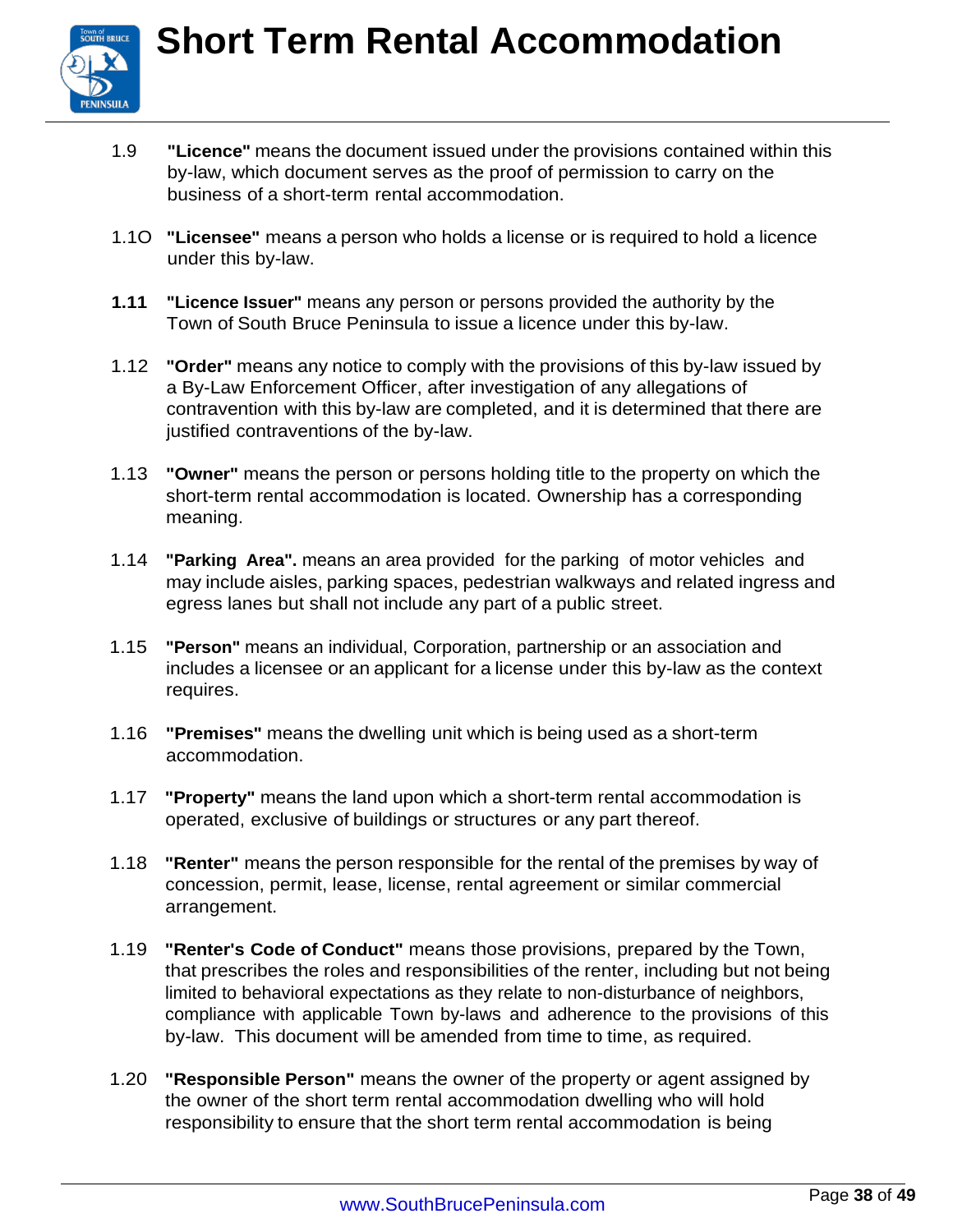

operated in accordance with the provisions of this by-law, any licence issued and all applicable laws. The responsible person must have attained at least the age of 18 years.

- 1.21 **"Short Term Rental Accommodation"** shall have the meaning and definition contained within the Town's Zoning By-Law. For greater certainty, a Guest Cabin (often referred to as a Bunkie), as defined in the Zoning By-Law shall not be used as a short term rental accommodation.
- 1.22 **"Town"** means the Corporation of the Town of South Bruce Peninsula.
- 1.23 **"Zoning By-Law''** means the Comprehensive Zoning By-Law for the Town of South Bruce Peninsula, as amended from time to time and any successor bylaw, as amended.

#### **2. General Provisions**

- 2.1 No person shall operate any short term rental accommodation unless he or she holds a current licence.
- 2.2 No person shall advertise or otherwise offer for rent or use, any short term rental accommodation without a licence.
- 2.3 No person shall operate any short term rental accommodation which does not comply with all Town by-laws, Provincial legislation and any other applicable law.
- 2.4 No person shall transfer or assign a license issued under this by-law.
- 2.5.1 No person shall permit the maximum number of persons on a premises at any one time, including but not limited to residents, renters and their guests, to be greater than two (2) persons per guest room (bedroom).
- 2.5.2 Notwithstanding Section 2.5.1 above, an exception from the maximum occupancy of 2 persons per guestroom (bedroom) will be granted for children of the renter, under the age of 12, where the Town will permit no more than three (3) persons per guestroom (bedroom).
- 2.6 No person shall operate short term rental accommodation unless parking is provided which includes:
- 2.6.1 A minimum of one parking space for every two guest rooms;
- 2.6.2 Parking space size which measures two and one half (2.5) metres by six (6) metres each;
- 2.6.3 A parking surface suitable for the parking of vehicles.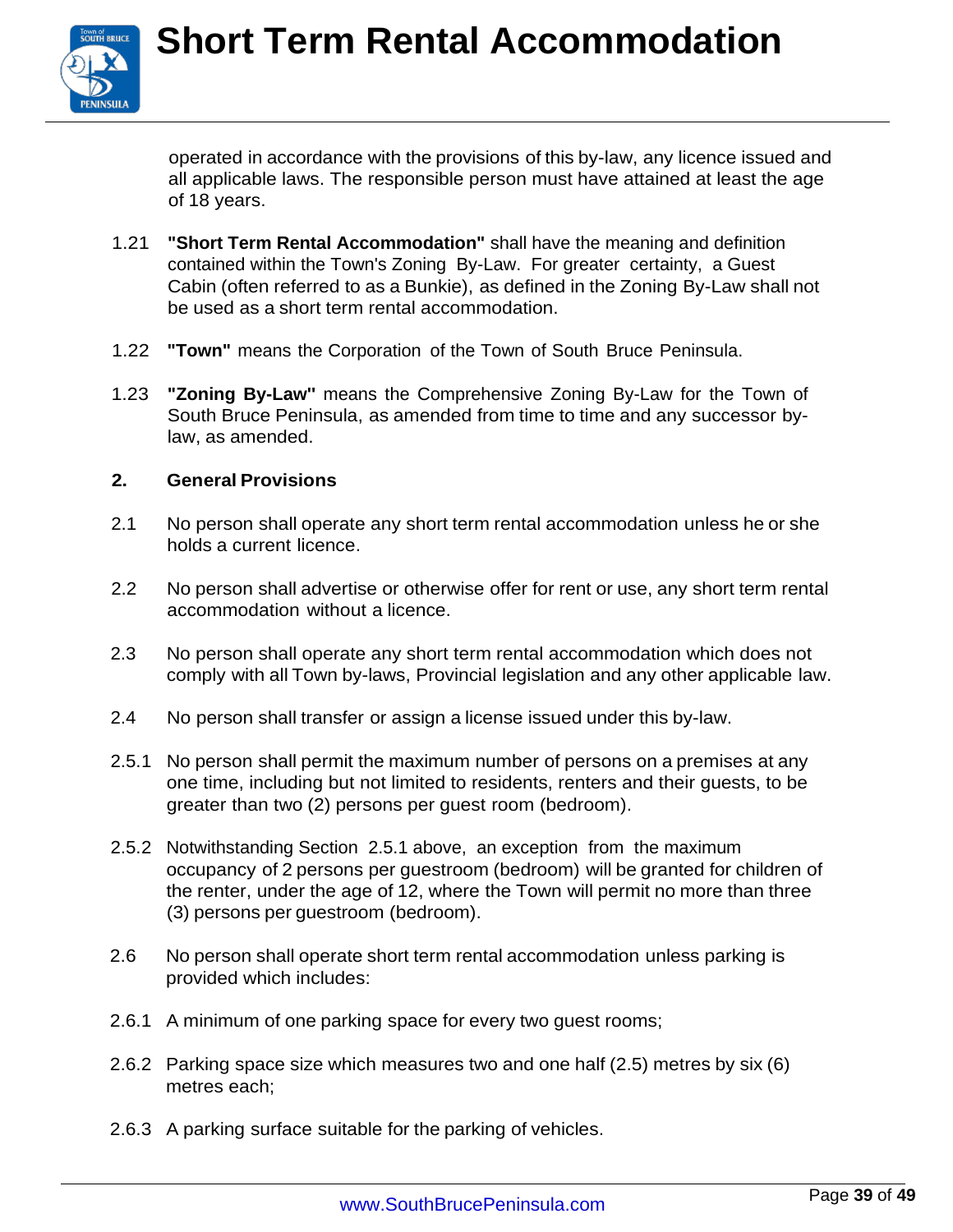

- 2.6.4 Compliance with all parking provisions for the particular zone as provided in the Zoning By-Law.
- 2.7 No person shall allow or permit any renter of a short term rental accommodation to park in any area on the property which is not meant for parking.
- 2.8 No person shall offer a short term rental accommodation to any guest without making available to renters:
- 2.8.1 A copy of the current licence, displayed on the interior of the dwelling unit, in a conspicuous place.
- 2.8.2 A copy of the current Noise By-Law.
- 2.8.3 A copy of the site plan including parking provisions as they relate to the short term rental accommodation.
- 2.8.4 A copy of the approved floor plans of the short term rental accommodation.
- 2.8.5 A copy of the Renter's Code of Conduct
- 2.9 Every person who operates a short term rental accommodation shall ensure the building is equipped with a class ABC fire extinguisher on each floor of the dwelling unit (preferably near exits).
- 2.10 No licensee shall rent any guest room in a short term rental accommodation other than a guest room that was identified and approved as such on the floor plans submitted with the application for the short term rental accommodation licence.
- 2.11 Every owner of a short term rental accommodation is required to provide to the Town, the name and contact information of the owner, agent or responsible person who can be contacted by the Town and who can respond to any issue, emergency or contravention of any Town by-law within thirty (30) minutes of the initial contact by the Town and who can attend at the property and premises not later than sixty (60) minutes after the initial contact by the Town.
- 2.12 Issued licences, along with the legal description, civic address and associated owner, agent and responsible person contact information may be posted on the Town's website, at the sole discretion of the Town.
- 2.13 No person shall rent any short term rental accommodation unless the short term rental accommodation has a current and valid licence.
- 2.14 No person shall violate the provisions of the Renter's Code of Conduct.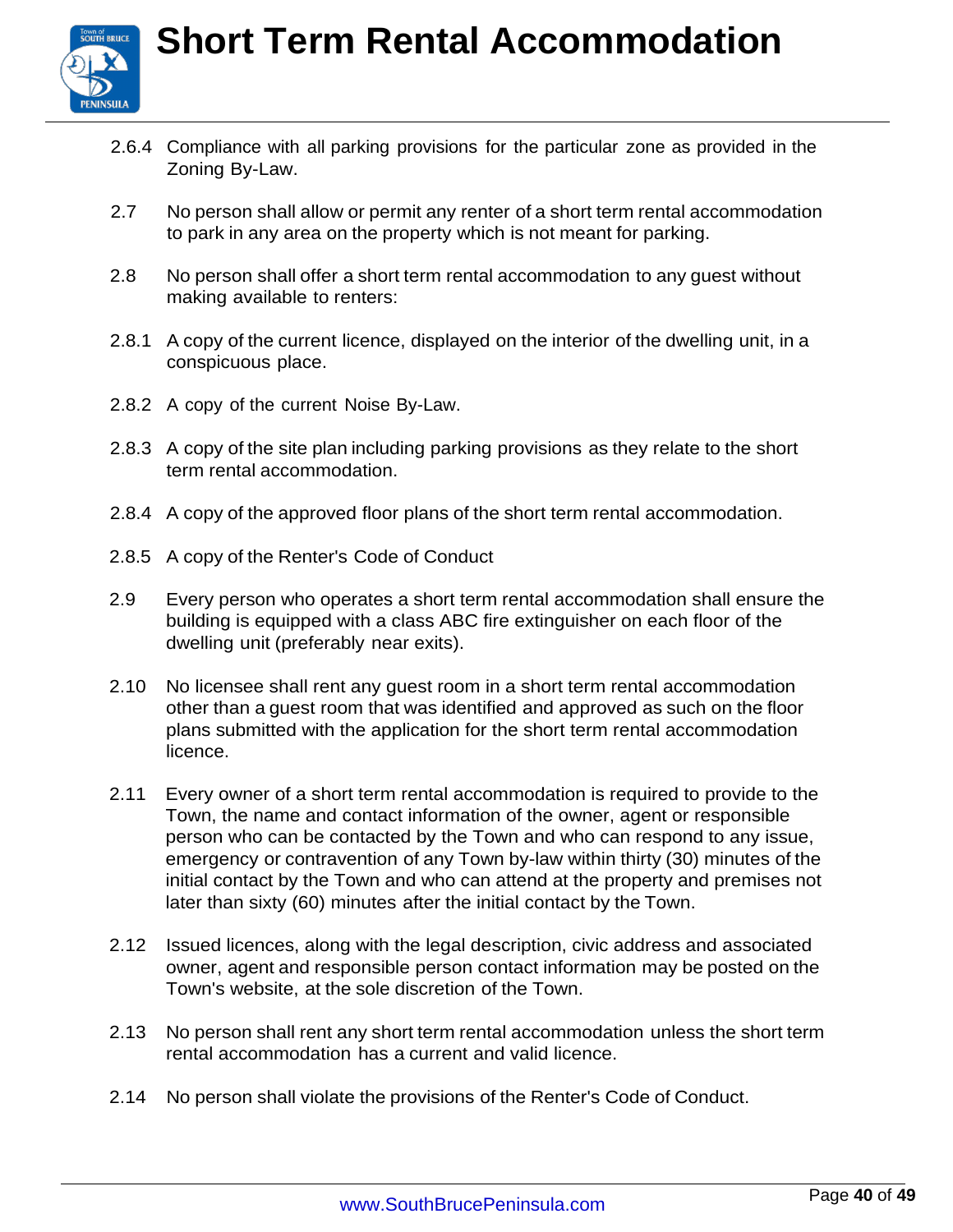

2.15 Every owner, agent or responsible person must respond to the Town when contacted within thirty (30) minutes and must appear at the property within sixty (60) minutes of the initial contact by the Town.

#### **3. Licensing Requirements**

- 3.1 Every application for a new licence or the renewal of an existing licence shall include:
- 3.1.1 A completed application in the form required by the Town, which shall include the name, address, telephone number and email address for each owner, applicant, agent and responsible person.
- 3.1.2 Proof of ownership of the property and premises.
- 3.1.3 Proof that the owner, agent, applicant and responsible person is/are at least eighteen (18) year of age.
- 3.1.4 Where any of the owner, agent, applicant or responsible person is/are a corporation, proof that the corporation is legally entitled to conduct business in the Province of Ontario and must provide an article of incorporation or other incorporating documents, duly certified by the proper government official or department of the Province of Ontario or Government of Canada.
- 3.1.5 A written authorization permitting the applicant, agent or responsible person to act on behalf of the owner.
- 3.1.6 A site plan and floor plan, drawn to scale and fully dimensioned of the property and premises including the location of all buildings and structures on the property, the use of each room, the location of smoke detection and early warning devices, the location of fire extinguishers, the location of all entrances/exits to and from the building, the location of all exterior decks that are appurtenant to the premises and related site amenities including dimensioned parking spaces and locations for garbage and recycling storage and disposal.
- 3.1.7 Verification in the form required by the Town that the short term rental accommodation meets the requirements of all applicable law including but not being limited to the Ontario Building Code Act, Ontario Building Code, Fire Protection and Prevention Act, Fire Code, Electricity Act and the Electrical Safety Code. This includes compliance with septic system requirements, HVAC provisions and a properly functioning electrical system.
- 3.1.8 Proof of insurance which includes a liability limit of no less than two (2) million dollars per occurrence.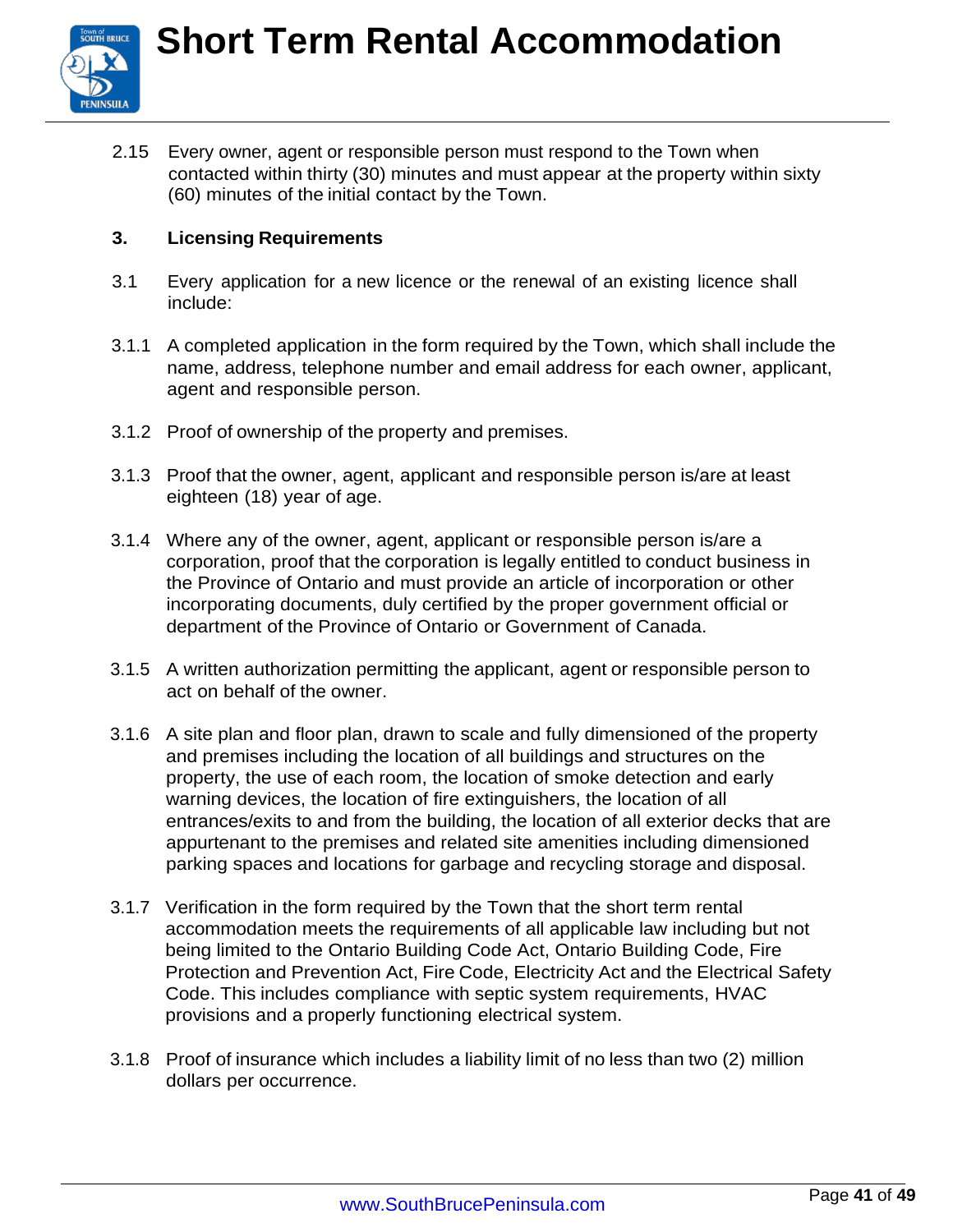- 3.1.8.1 Coverage shall include but not be limited to bodily injury, personal injury, property damage including loss of use thereof, contractual liability, nonowned automobile and contain a cross liability, severability of insured clause.
- 3.1.8.2 The Town shall be added as an additional insured.
- 3.1.8.3 The policy must identify that the property and premises are being operated as a short term rental accommodation business.
- 3.1.9 Written confirmation that the owner, agent or responsible person can be contacted by the Town and can respond to any issue, emergency or contravention of any Town by-law within thirty (30) minutes of the initial contact by the Town and can attend at the property and premises not later than sixty (60) minutes after the initial contact by the Town.
- 3.1.10 Payment of the applicable licensing fee.
- 3.2 A licence which has been issued pursuant to this by-law shall expire upon the earliest of the following:
- 3.2.1 The date that is one (1) year after the date of the issuance of the license.
- 3.2.2 Upon the date of sale or transfer of the property and premises.
- 3.2.3 The date of suspension or revocation of the by-law by the Town.
- 3.3 A licence cannot be assigned or transferred from the licensee to any other person, party or corporation.
- 3.4 The licensee shall be responsible for informing the Town in writing of any changes to the information contained in the application or approved licence or any deviation from any approved plans within seven (7) days of such change or deviation. Nothing herein allows a licensee to rent the short term rental accommodation other than as identified and approved on the application and licence unless the Town has approved said change or deviation in a written format.
- 3.5 Upon determination by the licence issuer that information requirements and all regulatory and by-law requirements of the Town are met, a licence shall be issued and remain valid for a period of one (1) year unless suspended or revoked or unless the licence has been expired.
- 3.6 A licence may be considered for renewal if: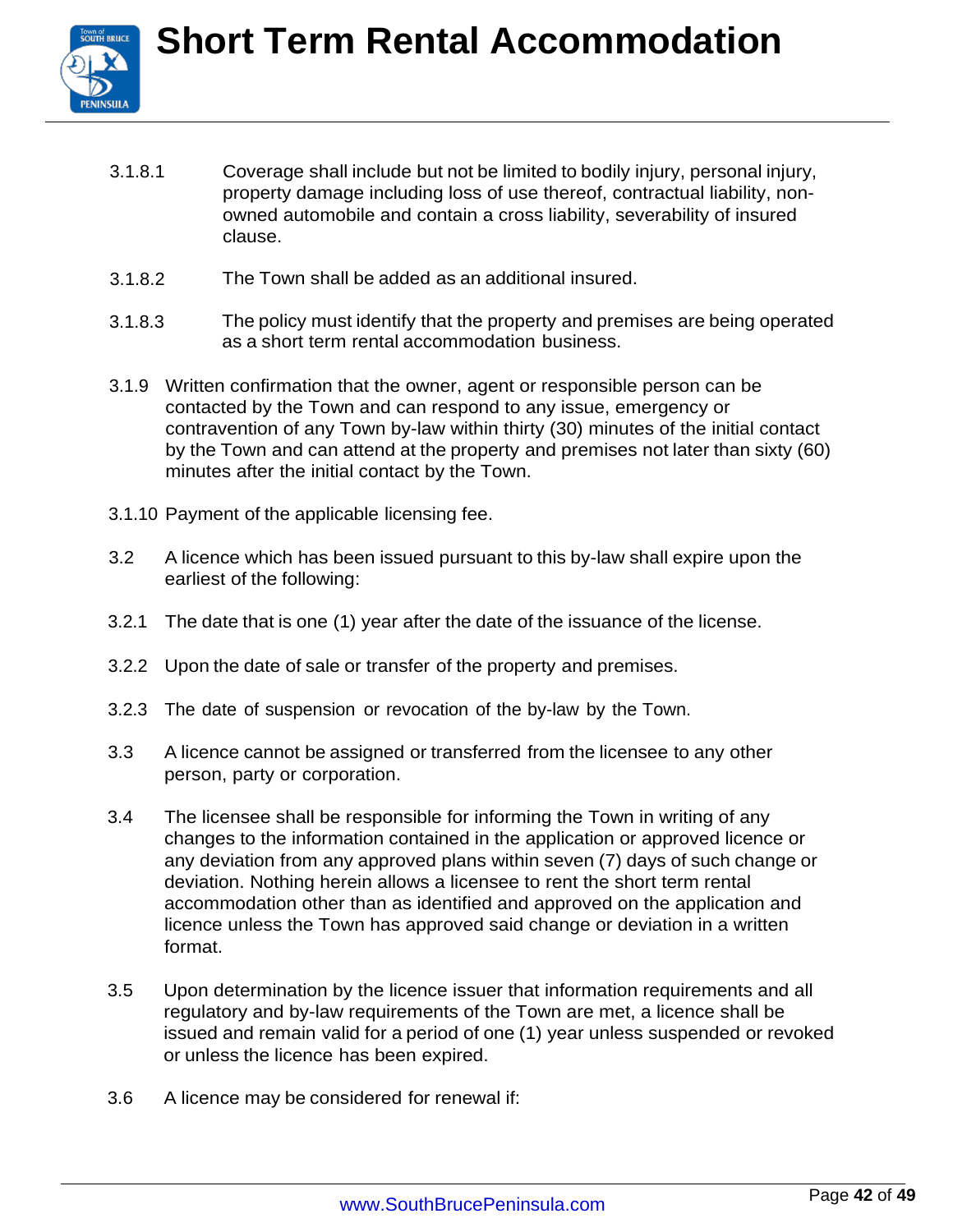

- 3.6.1 An application for renewal is received from the owner, subject to all provisions contained within this by-law and any other applicable law, as the case may be.
- 3.6.2 The licence was not previously suspended or revoked.
- 3.6.3 The licence had not previously expired.
- 3.6.4 No changes to the premises and/or property have occurred.
- 3.6.5 The property and/or premises is not the subject of an investigation under any applicable law including but not limited to criminal investigation and any investigations into environmental compliance, public health compliance, structural compliance, or any other proposed breach of any applicable law.

#### **4. Inspection**

- 4.1 An officer may at any reasonable time enter upon the property to inspect the property and premises where a licence has been issued under this by-law, to inspect for and determine compliance with this by-law or any other applicable law, as the case may be.
- 4.2 It is the responsibility of the owner or any person acting as an agent or responsible person to ensure that all inspections, permits and permissions as they relate to the property and premises have been undertaken to ensure that the property and premises are suitable to be operated and used as a short term rental accommodation.
- 4.3 It shall be hereby understood that any inspections, permits and permissions required shall be deemed to be considered to be at the expense of the owner, agent or responsible person.

#### **5. Enforcement, Orders, Penalties and Collection**

#### **Enforcement**

- 5.1 A By-Law Enforcement Officer shall be responsible for the enforcement of the provisions of this by-law.
- 5.2 No person shall obstruct or interfere with a By-Law Enforcement Officer during the performance of their duties under this by-law.
- 5.3 No person shall refuse to provide identification to an officer when requested.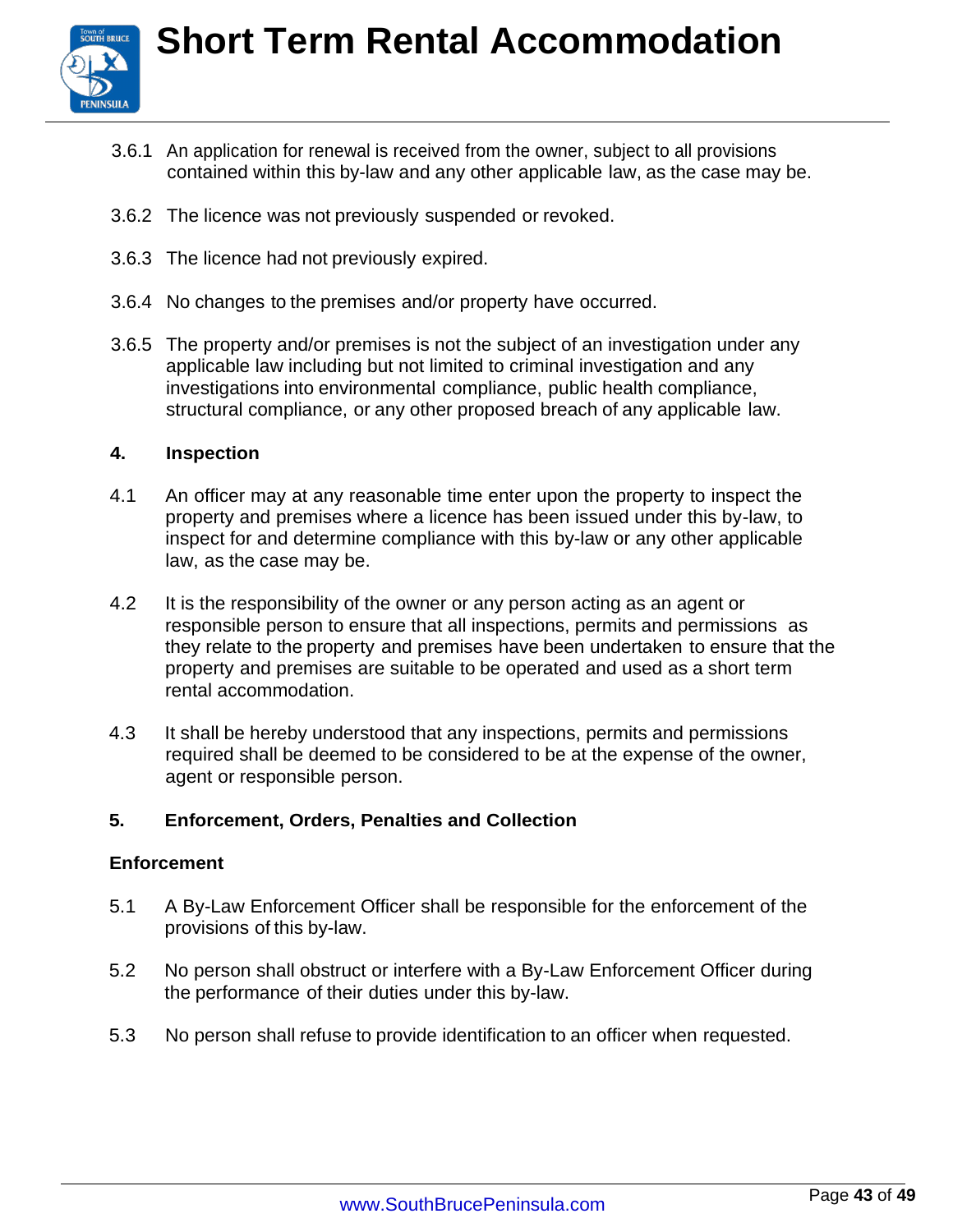

#### **Orders**

- 5.4 Upon determination that a contravention of the provisions of this by-law has occurred, a By-Law Enforcement Officer may issue an order.
- 5.4.1 An order issued under this by-law shall set out:
- 5.4.1.1 The reasonable particulars of the contravention giving enough detail to identify the contravention and the location of the contravention.
- 5.4.1.2 The work to be done or action to be taken to remedy the contravention.
- 5.4.1.3 The date by which the work or action must be completed.
- 5.4.1.4 The date by which the owner must make the property/premises available for inspection.
- 5.4.1.5 The consequence for not complying with the order.
- 5.4.1.6 Any administrative or other penalty or fee associated with the issuance of the order.
- 5.5 Every person shall comply with an order issued by an officer.
- 5.6 An order under this by-law may require work to be done even though the facts which constitute the contravention of this by-law were present before this by-law came into force and effect.

#### **Penalties**

- 5.7 Every person, including a corporation who contravenes any provision of this bylaw is guilty of an offence and all contraventions of the by-law are designated as continuing offences pursuant to Section 429 of the *Municipal Act.*
- 5.7.1 A minimum fine shall not exceed \$500 and a maximum fine shall not exceed \$100,000.
- 5.7.2 In the case of a continuing offence, for each day or part of a day that the offence continues, a minimum fine shall not exceed \$500 and a maximum fine shall not exceed \$10,000.
- 5.8 Every person who violates a provision of this by-law is guilty of an offence and upon conviction is liable to the penalty provided in Section 61 of the *Provincial Offences Act R.S.O. 1990 Chapter 33* as amended from time to time.
- 5.9 Where a person has been convicted for an offence under this by-law by a court of competent jurisdiction, the court may in addition to any other penalty imposed on the person convicted, issue an order prohibiting the continuation or repetition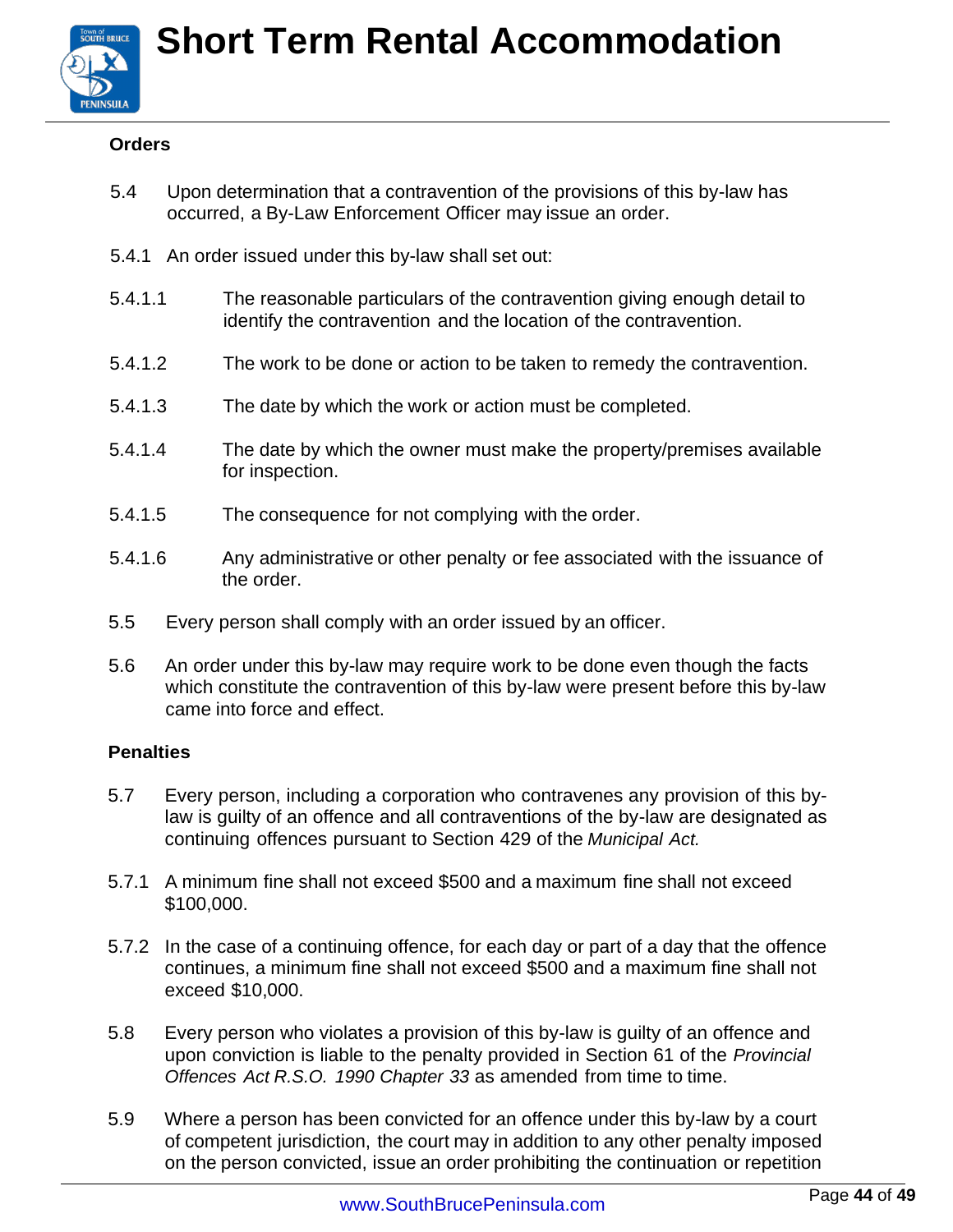of the offence or the doing of any act or thing by the person convicted directed toward the continuation or repetition of the offence.

- 5.1O Any violations of any Acts, regulations or other applicable law as it relates to the requirements under this by-law may also be addressed pursuant to the respective remedies set forth in said Acts, regulations or applicable law.
- 5.11 Every person guilty of an offence under this by-law may, if permitted under the Provincial Offences Act, pay a set fine in accordance with the set fine schedule as it relates to the provisions of this by-law and as approved by the Ontario Court of Justice.
- 5.12 Any person who contravenes any provision of this by-law shall, upon issuance of an order pursuant to this by-law, be liable to pay to the Town an administrative penalty in the amount as established in the Town Fee By-Law, which may be amended from time to time.

#### **Collection**

- 5.13 Pursuant to Section 441 of the Municipal Act, if any part of a fine for a contravention of this by-law remains unpaid after the fine becomes due and payable under Section 66 of the Provincial Offences Act, R.S.O 1990 Chapter 33 including any extension of time for payment ordered under that section, the licence issuer may give the person against whom the fine was imposed a written notice specifying the amount of the fine payable and the final date on which it is payable, which shall not be less than twenty one (21) days after the date of the notice.
- 5.14 If the fine remains unpaid after the final date specified in the notice, the fine is deemed to be unpaid taxes pursuant to Section 351 of the Municipal Act and may be added to the owner's tax roll and be collected in the same manner as property taxes.

#### **6. Issuance and Renewal of Licence, Grounds for Refusal, Suspension and Revocation**

- 6.1 The licence issuer shall have the authority to issue, refuse to issue, renew, refuse to renew, revoke or suspend a licence or to impose terms and conditions on any licence.
- 6.2 The licence issuer may refuse to issue or renew a licence where:
- 6.2.1 There are reasonable grounds to believe that the operation of the short term rental accommodation may be adverse to the public interest.
- 6.2.2 A licence has been previously revoked, suspended or expired.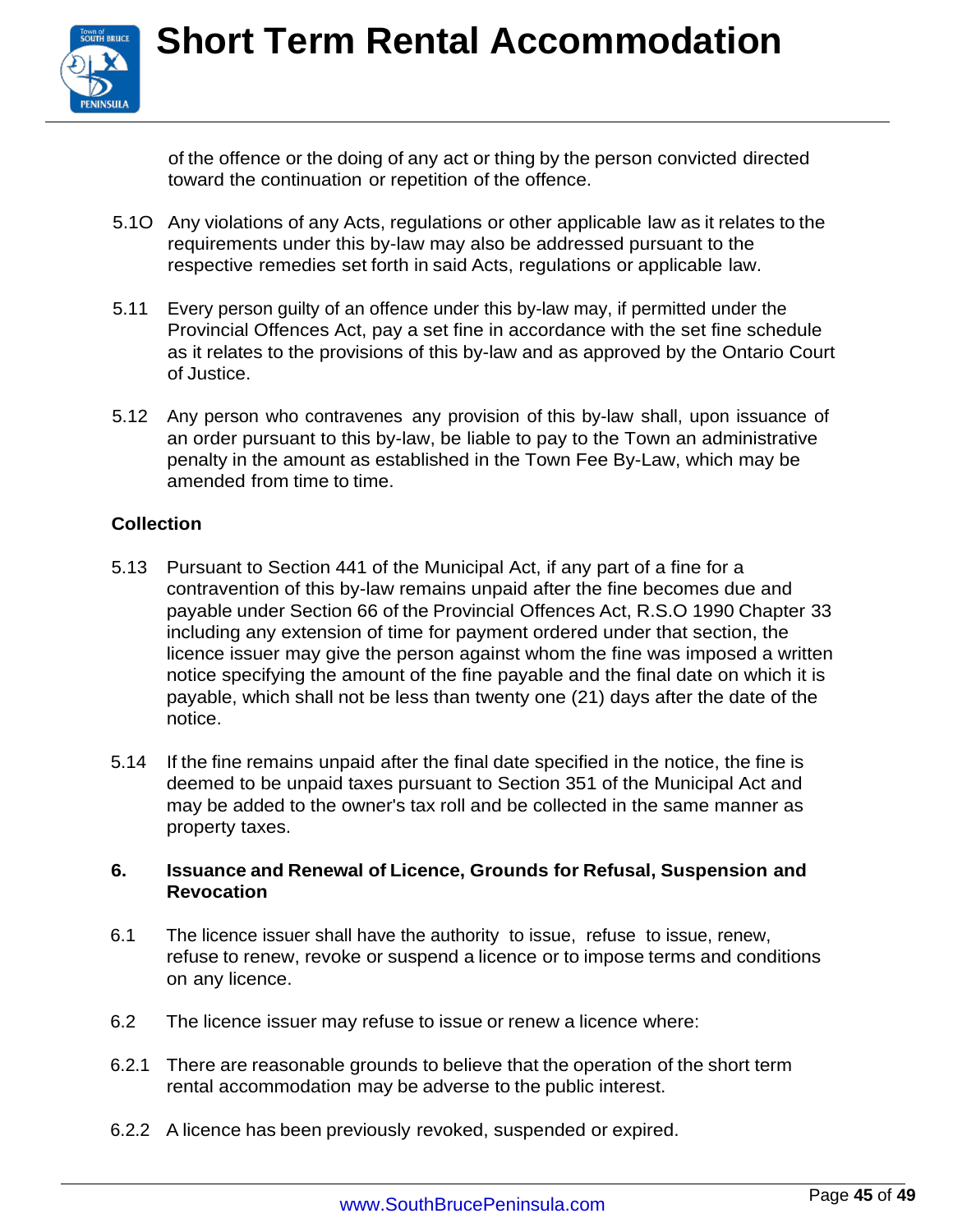

- 6.2.3 A person applying for a licence or renewal has presented a history of contravention of this by-law or other Town by-laws.
- 6.2.4 The Renter's Code of Conduct has been violated.
- 6.2.5 The current and/or proposed use of the premises and/or property is not in compliance with the Zoning By-Law.
- 6.2.6 The owner is indebted to the Town in respect of fines, penalties, judgements or any amounts owing, including awarding of legal costs, disbursements, outstanding property taxes and late payment charges (penalty and interest).
- 6.2.7 The property and premises to be used for the short term rental accommodation does not conform with applicable Federal and/or Provincial law and any regulations thereto.
- 6.2.8 The owner, agent or responsible person fails to respond to the Town when contacted within thirty (30) minutes and fails to appear at the property within sixty (60) minutes.
- 6.3 The licence issuer shall revoke a licence where three (3) or more orders/charges/fines/penalties are issued to the owner or to any renter.
- 6.3.1 The order total will be a cumulative total for a period of two (2) years from the date of the first order.
- 6.4 The licence issuer may suspend a licence:
- 6.4.1 When an order is issued for any contravention of this by-law and until compliance with the order is achieved.
- 6.4.2 When it is believed that a contravention of the provisions of this by-law have occurred and an investigation into the allegations are to be undertaken.
- 6.4.3 When requested by a government agency having authority.
- 6.4.4 When it believed that to continue to permit the operation of the short term rental accommodation there would be risk to health and safety.
- 6.4.5 When the owner, agent or responsible person fails to respond to the Town when contacted within thirty (30) minutes and fails to appear at the property within sixty (60) minutes.
- 6.4.6 For any reason felt to be justified by the license issuer.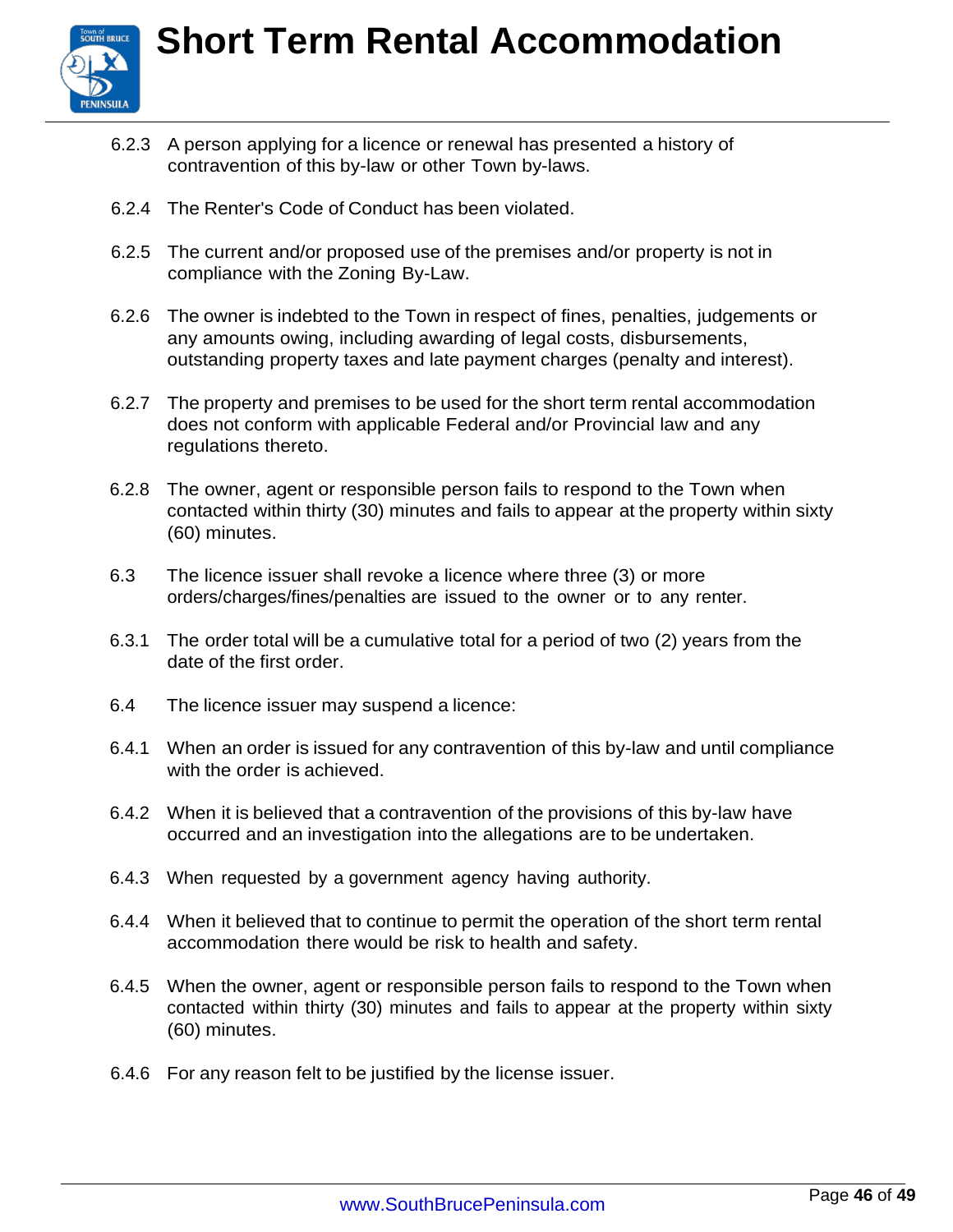

6.5 Where the licence issuer has denied an applicant a licence, a renewal of a licence, or has suspended or revoked a licence, the licence issuer shall inform the applicant by way of written notice, setting forth the grounds for the decision with reasonable particulars and shall advice of the right to appeal such decision to Council.

#### **7. Appeal**

- 7.1 A person may appeal to Council by submitting in a written format, the reasons for the appeal.
- 7.2 Every appeal must be served on the Town within fourteen (14) business days after service of the order or notice under this by-law.
- 7.2.1 Appeals received after fourteen (14) business days will not be considered and the decision of the By-Law Enforcement Officer and/or licence issuer will be considered to be final and binding.
- 7.3 All appeals must be accompanied by the required, non-refundable appeal fee, in such amount as set forth in the Town Fee By-Law, as may be amended from time to time.
- 7.4 The hearing of appeals will be conducted by Council in an open session. The date of the hearing of the appeal will be relayed to the appellant, giving reasonable notice of the hearing date.
- 7.5 After hearing from the appellant, the By-Law Enforcement Officer, the licence issuer and any other person deemed by Council to have relevant evidence, Council shall make a decision.
- 7.5.1 Council may consider any matter pertaining to this by-law or other mater that relates to general welfare, health and safety.
- 7.5.2 When making its decision, Council may accept the appeal, reject the appeal or partially accept or reject the appeal.
- 7.5.3 Council may also seek additional information before making a decision, however, must not delay making a decision for an extended or unreasonable period of time.
- 7.5.4 Council is not required to convene any special meeting to hear an appeal. The regular and usual Council meeting dates shall be considered to be appropriate.
- 7.5.5 Council in making its decision may impose any terms or conditions on a licence, in its sole discretion.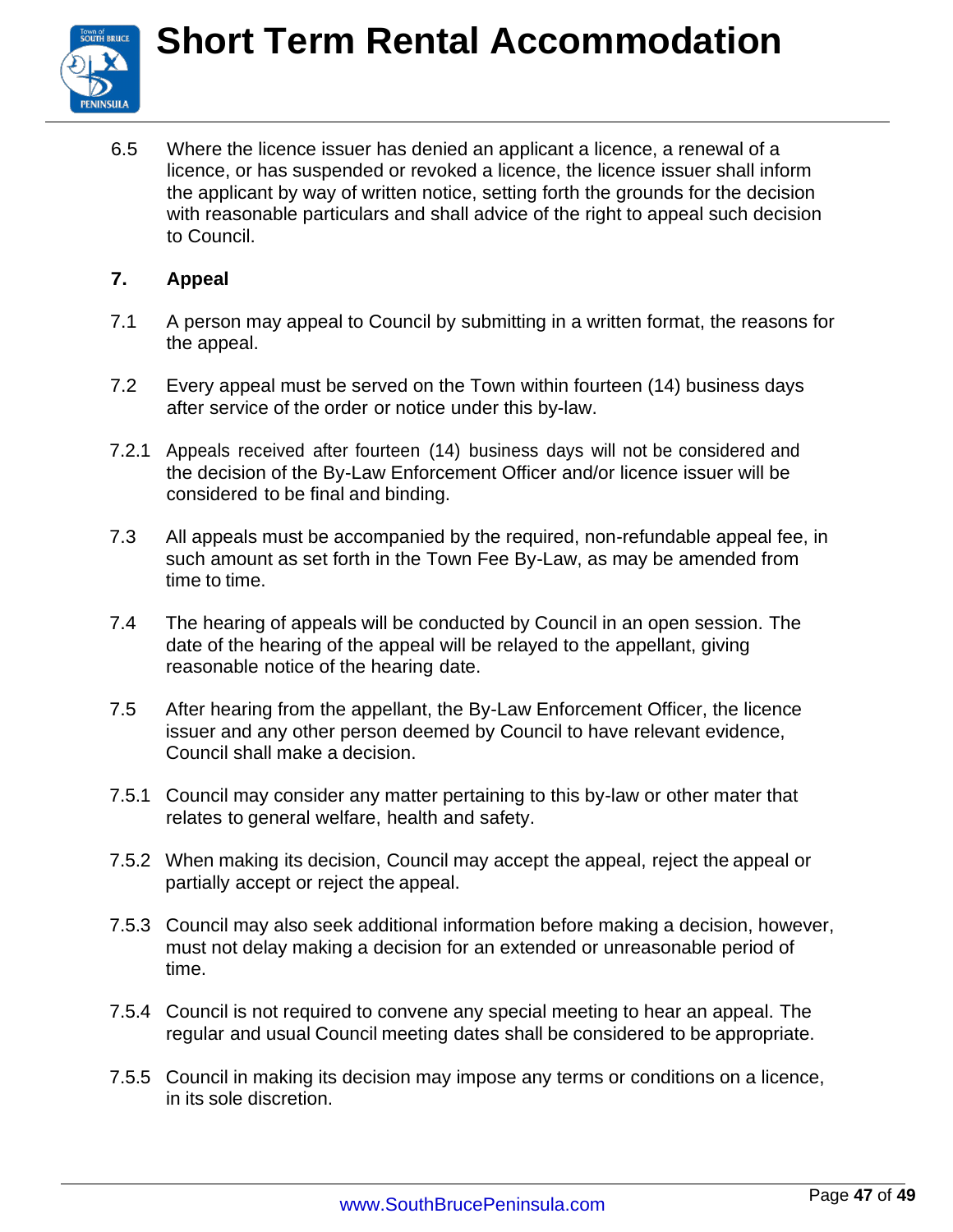



- 7.6 The decision of Council shall be final, binding and shall not be subject to review.
- 7.7 Where the decision of Council is:
- 7.7.1 To accept the appeal, without condition or alteration, the administrative fee/penalty changed when the order was issued will be reversed.
- 7.7.2 To deny the appeal in whole or in part or to place any terms and conditions on the licence, the administrative fee/penalty will be considered to be a debt to the Town and will be collected as is provided in Section 5 of this by-law.

#### **8. Entry and Inspection**

- 8.1 A By-Law Enforcement Officer may, at any time, enter onto a property or into a premises to determine whether the provisions of this by-law and any licence, order or notice issued hereunder are being complied with.
- 8.2 Every person shall permit the By-Law Enforcement Officer to inspect the property and premises and shall provide any document or things relevant to the inspection.
- 8.3 A By-Law Enforcement Officer may inspect and remove documents or things relevant to the investigation for the purpose of making copies or extracts and may require information from any person concerning a matter related to the inspection.
- 8.4 No person exercising a power of entry on behalf of the Town shall enter or remain in any room or place used as a dwelling unless permitted at law.
- 8.5 A By-Law Enforcement Officer exercising a power of entry under this by-law on behalf of the Town may be accompanied by any person, at their discretion.

#### **9. Service of Documents**

- 9.1 Service of any order or notice under this by-law shall be carried out by personal service or by registered mail or courier to the address of the owner shown on the application submitted to obtain a licence under this by-law.
- 9.2 Service by registered or regular mail or by courier will be considered to be sufficiently given on the fifth (5) day after the day of mailing or courier pick up.

#### **10. Title**

10.1 This by-law shall be known by its short title "The Short Term Rental Accommodation By-Law".